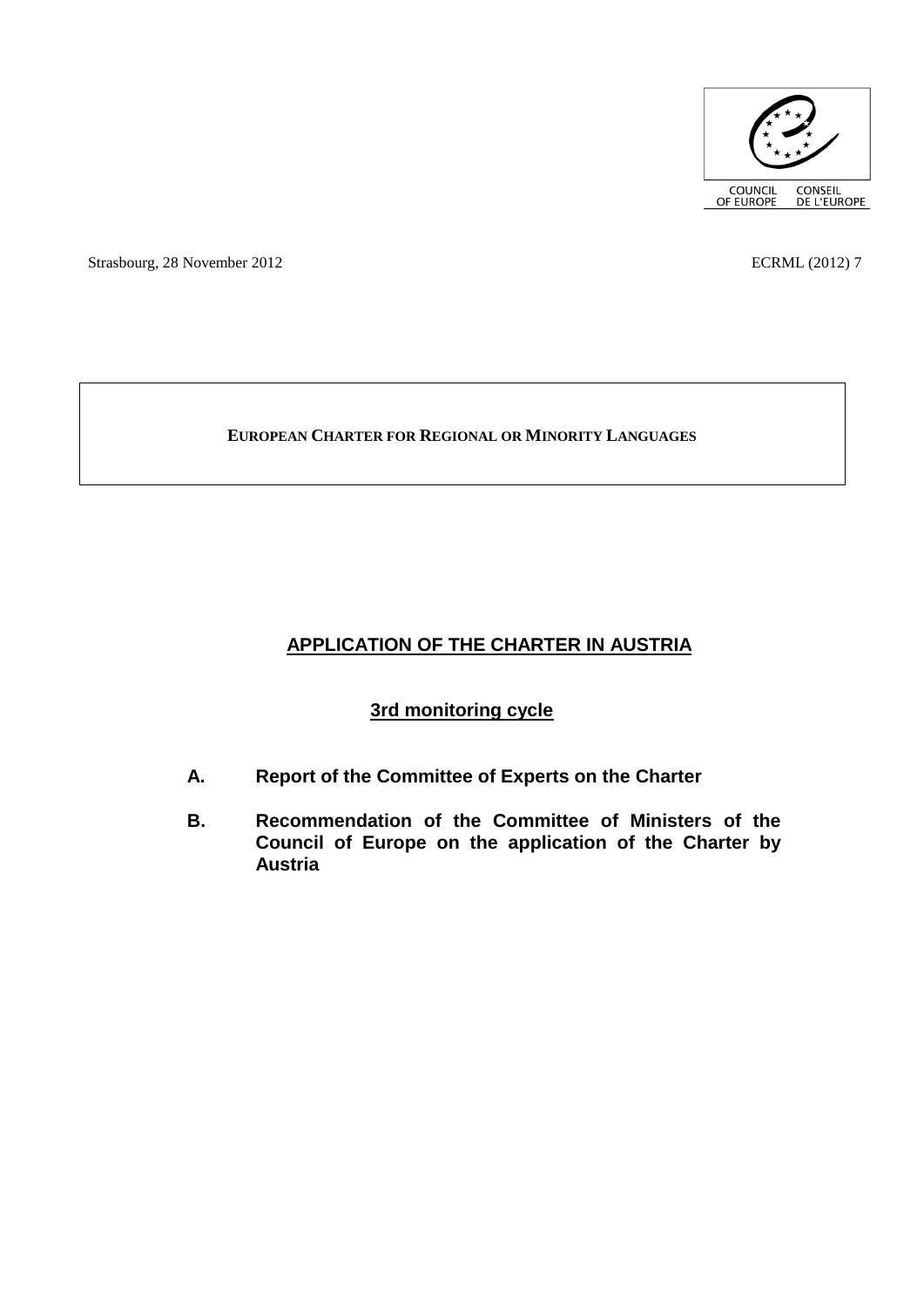The European Charter for Regional or Minority Languages provides for a control mechanism to evaluate how the Charter is applied in a State Party with a view to, where necessary, making recommendations for improving its legislation, policy and practices. The central element of this procedure is the Committee of Experts, set up under Article 17 of the Charter. Its principal purpose is to report to the Committee of Ministers on its evaluation of compliance by a Party with its undertakings, to examine the real situation of regional or minority languages in the State and, where appropriate, to encourage the Party to gradually reach a higher level of commitment.

To facilitate this task, the Committee of Ministers adopted, in accordance with Article 15, paragraph1, an outline for periodical reports that a Party is required to submit to the Secretary General. The report should be made public by the State. This outline requires the State to give an account of the concrete application of the Charter, the general policy for the languages protected under Part II and, in more precise terms, all measures that have been taken in application of the provisions chosen for each language protected under Part III of the Charter. The Committee of Experts' first task is therefore to examine the information contained in the periodical report for all the relevant regional or minority languages on the territory of the State concerned.

The Committee of Experts' role is to evaluate the existing legal acts, regulations and real practice applied in each State for its regional or minority languages. It has established its working methods accordingly. The Committee of Experts gathers information from the respective authorities and from independent sources within the State, so as to attempt to obtain a fair and just overview of the real language situation. After a preliminary examination of an initial periodical report, the Committee of Experts submits, if necessary, a number of questions to each Party to obtain supplementary information from the authorities on matters it considers insufficiently developed in the report itself. This written procedure is usually followed up by an "onthe-spot visit" by a delegation of the Committee of Experts to the State in question. During this visit the delegation meets bodies and associations whose work is closely related to the use of the relevant languages, and consults the authorities on matters that have been brought to its attention. This information-gathering process is designed to enable the Committee of Experts to evaluate more effectively the application of the Charter in the State concerned.

Having concluded this process, the Committee of Experts adopts its own report. This report is submitted to the Committee of Ministers, together with suggestions for recommendations that the latter may decide to address to the State Party.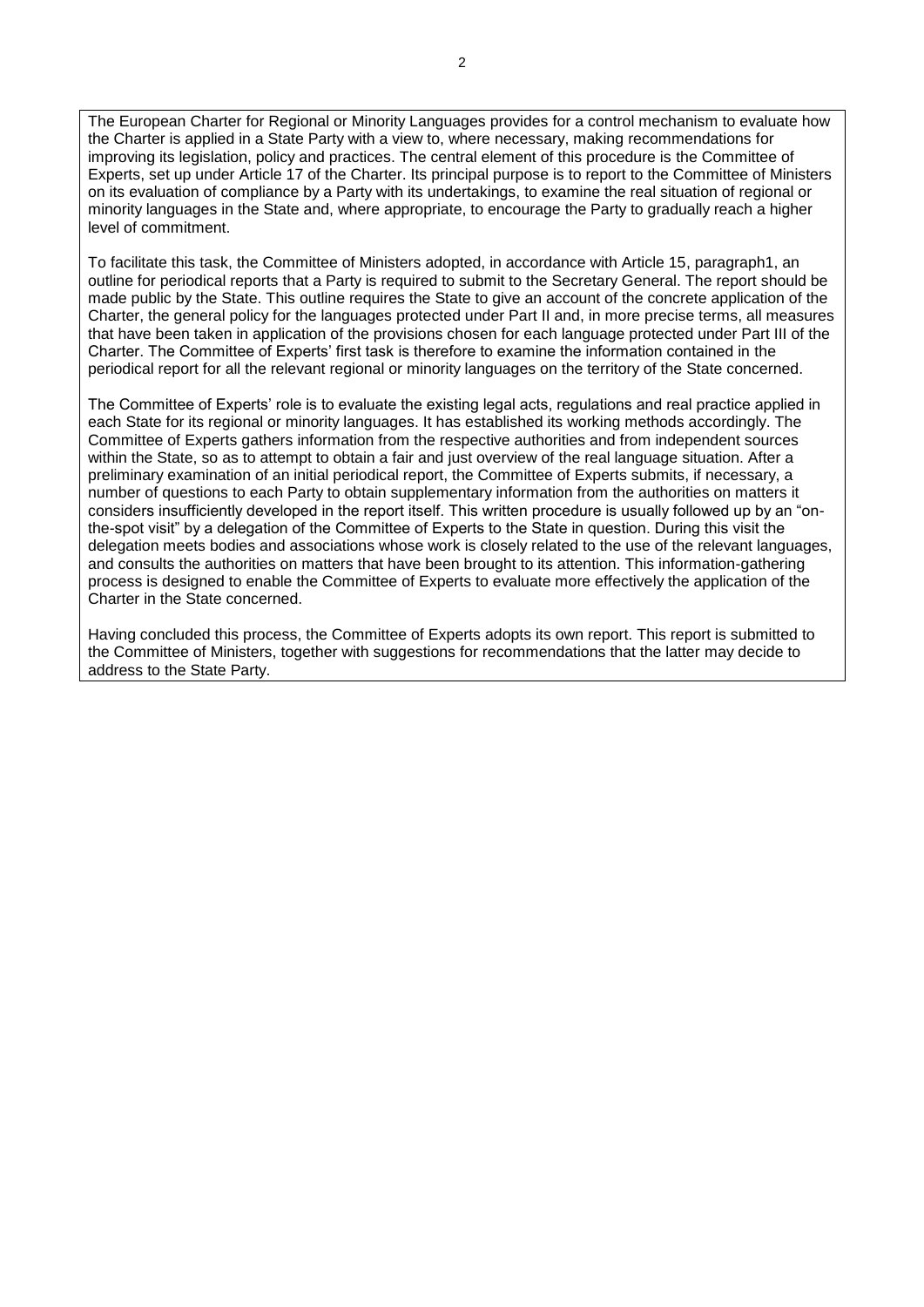## **Contents**

| A. Report of the Committee of Experts on the application of the Charter in Austria 4           |                                                                                                    |  |
|------------------------------------------------------------------------------------------------|----------------------------------------------------------------------------------------------------|--|
| <b>Chapter 1</b>                                                                               |                                                                                                    |  |
|                                                                                                |                                                                                                    |  |
|                                                                                                |                                                                                                    |  |
|                                                                                                |                                                                                                    |  |
|                                                                                                |                                                                                                    |  |
|                                                                                                | Chapter 2 Conclusions of the Committee of Experts on how the Austrian authorities have reacted     |  |
|                                                                                                |                                                                                                    |  |
| <b>Chapter 3</b>                                                                               | The Committee of Experts' evaluation in respect of Parts II and III of the Charter9                |  |
|                                                                                                |                                                                                                    |  |
|                                                                                                |                                                                                                    |  |
|                                                                                                |                                                                                                    |  |
|                                                                                                |                                                                                                    |  |
|                                                                                                |                                                                                                    |  |
|                                                                                                |                                                                                                    |  |
|                                                                                                |                                                                                                    |  |
|                                                                                                |                                                                                                    |  |
| 4.2. Proposals for recommendations on the basis of the results of the third monitoring cycle51 |                                                                                                    |  |
|                                                                                                |                                                                                                    |  |
|                                                                                                |                                                                                                    |  |
|                                                                                                | R. Recommendation of the Committee of Ministers of the Council of Europe on the application of the |  |

**[B. Recommendation of the Committee of Ministers of the Council of Europe on the application of the](#page-57-0)  [Charter by Austria...........................................................................................................................................58](#page-57-0)**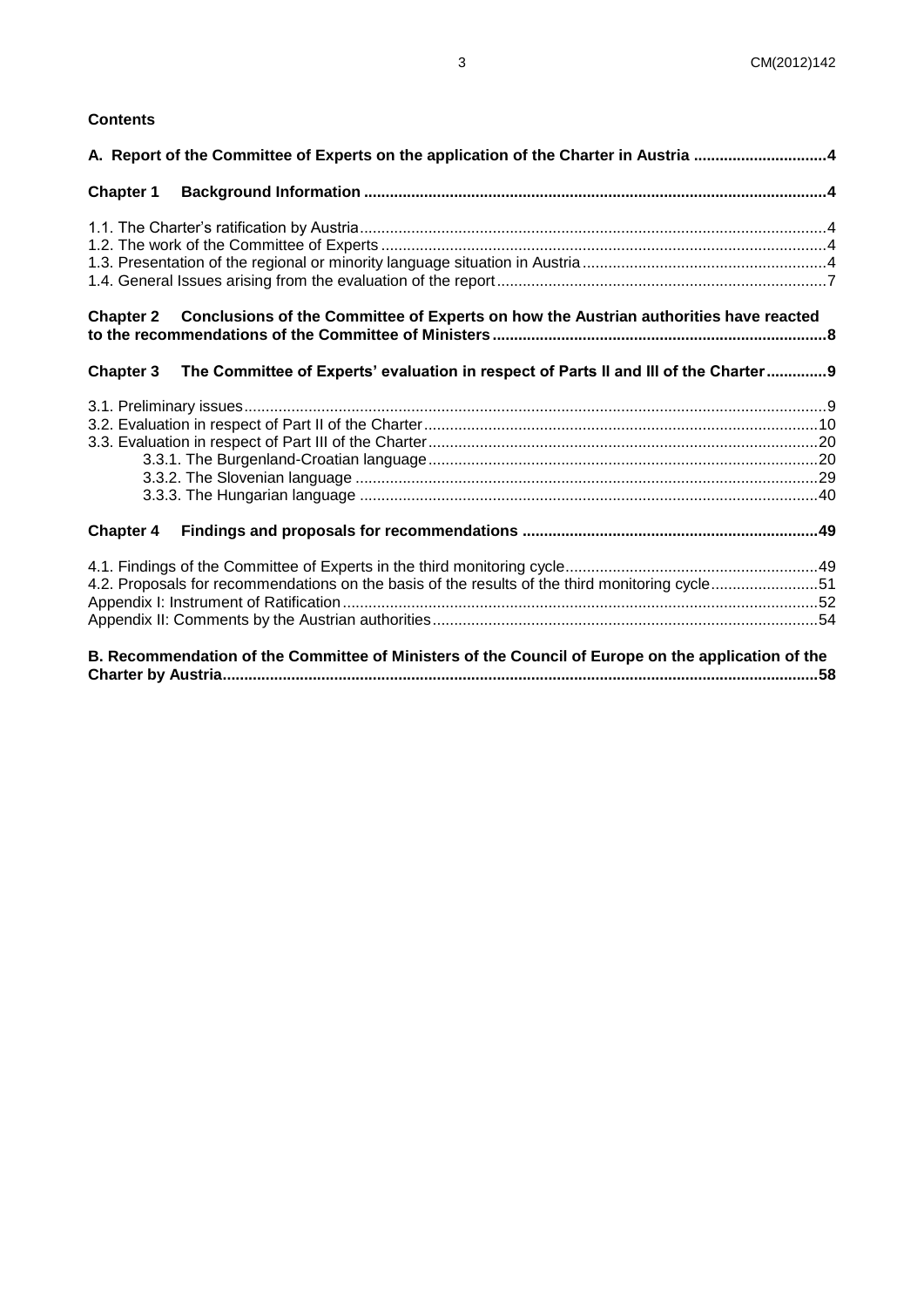# <span id="page-3-0"></span>**A. Report of the Committee of Experts on the application of the Charter in Austria**

# <span id="page-3-1"></span>**Chapter 1 Background Information**

# <span id="page-3-2"></span>**1.1. The Charter's ratification by Austria**

1. The Republic of Austria signed the *European Charter for Regional or Minority Languages* (hereafter referred to as "the Charter") on 5 November 1992, and ratified it on 28 June 2001. The Charter entered into force in Austria on 1 October 2001.

2. The instrument of ratification is set out in Appendix I of this report. Austria declared at the time of deposit of the instrument of ratification that the regional or minority languages in Austria, within the meaning of the Charter, were the Burgenland-Croatian, the Slovenian, the Hungarian, the Czech and the Slovakian languages, as well as the Romani language of the Austrian Roma minority.

3. Article 15, paragraph 1 of the Charter requires States Parties to submit three-yearly reports in a form prescribed by the Committee of Ministers<sup>1</sup>. The Austrian authorities presented their third periodical report to the Secretary General of the Council of Europe on 20 October 2011.

4. In its second evaluation report on Austria (ECRML(2009)1), the Committee of Experts of the Charter (hereinafter referred to as "the Committee of Experts") outlined particular areas where the legal framework, policy and practice could be improved. The Committee of Ministers took note of the report presented by the Committee of Experts and adopted recommendations (RecChL(2009)1), which were addressed to the Austrian authorities.

# <span id="page-3-3"></span>**1.2. The work of the Committee of Experts**

5. This third evaluation report is based on the information obtained by the Committee of Experts from the third periodical report of Austria, as well as through interviews held with representatives of the regional or minority languages in Austria and the Austrian authorities during the on-the-spot visit, which took place from 6 to 9 March 2012. The Committee of Experts received a number of comments from bodies and associations legally established in Austria, submitted pursuant to Article 16, paragraph 2 of the Charter.

6. In the present third evaluation report the Committee of Experts will focus on the provisions and issues under both Part II and Part III which were singled out in the second evaluation report as raising particular problems. It will evaluate in particular how the Austrian authorities have reacted to the issues found by the Committee of Experts and, where relevant, to the recommendations made by the Committee of **Ministers** 

7. The present report contains detailed observations and recommendations which the Austrian authorities are encouraged to take into account when developing their policy on regional or minority languages. On this basis, the Committee of Experts has also established a list of general proposals for the preparation of a third set of recommendations to be addressed to Austria by the Committee of Ministers, as provided in Article 16, paragraph 4 of the Charter.

8. This report is based on the political and legal situation prevailing at the time of the Committee of Experts' third on-the-spot visit to Austria (6 to 9 March 2012).

9. The present report was adopted by the Committee of Experts on 18 June 2012.

# <span id="page-3-4"></span>**1.3. Presentation of the regional or minority language situation in Austria**

10. The Committee of Experts refers to the relevant paragraphs of the first evaluation report (paragraphs 8-37) for the basic presentation of the situation of regional or minority languages in Austria. The regional or minority languages covered under the Charter in Austria are Burgenland-Croatian, Czech, Hungarian, Slovak, Slovenian, and Romani.

11. Concerning the last census, done in 2001, representatives of the Slovenian speakers have complained that the category of language named "Windisch" is in fact a variant of Slovenian, but had not been taken into account in the total number of Slovenian speakers in Austria. This, in their view, has had concrete negative consequences, as the percentage of speakers is taken into account when establishing the

j  $1$  MIN-LANG (2009) 8 Outline for 3-yearly periodical reports as adopted by the Committee of Ministers of the Council of Europe.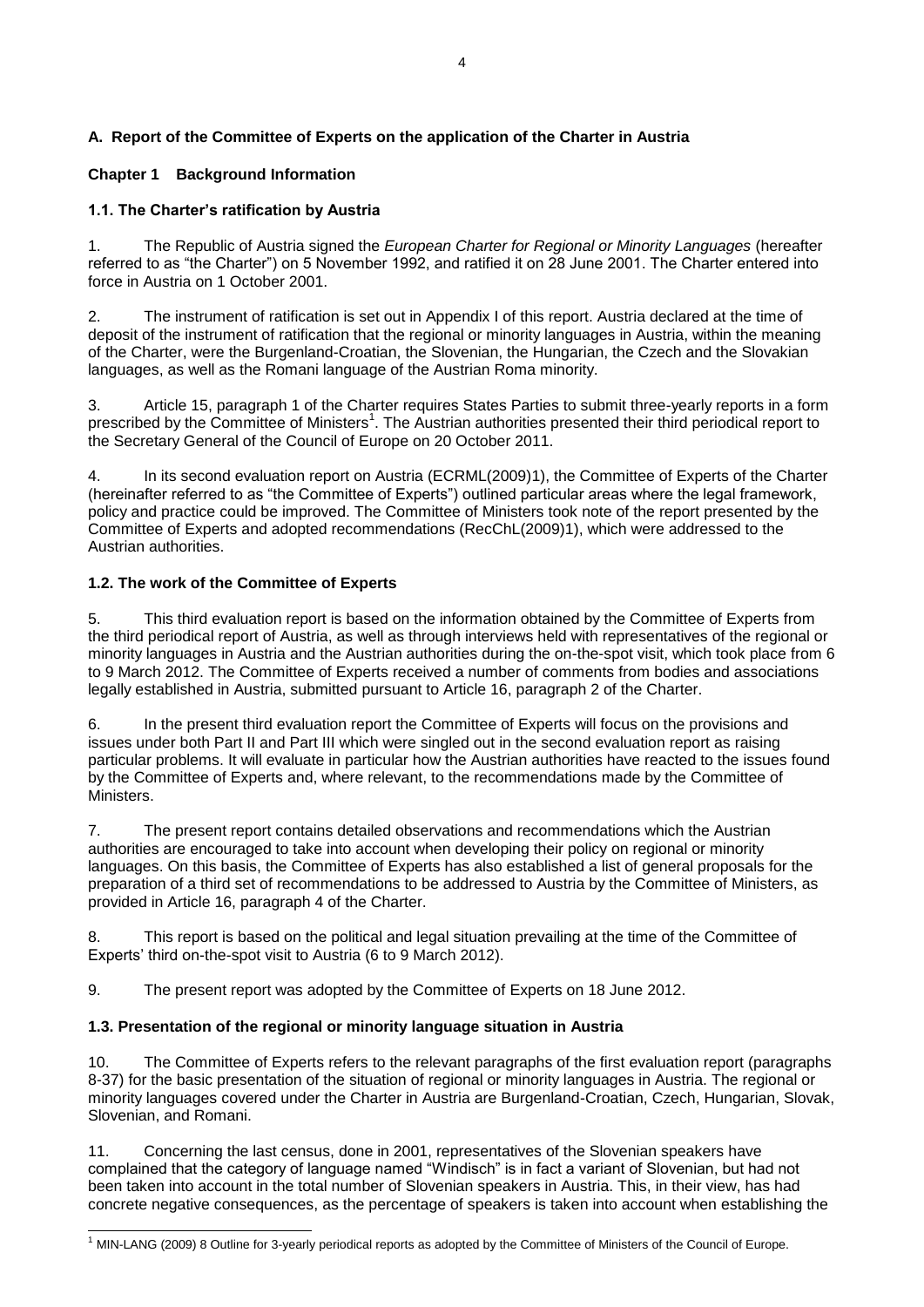list of municipalities with bilingual topographical signs. Representatives of the speakers of Romani also stressed the fact that the census, because it was based on the everyday language use, is not really representative of the number of speakers of Romani. The Committee of Experts understands however that no new census based on language is foreseen in the coming years.

#### *Amendment of the National Minorities Act*

12. In the third periodical report, reference is made to the programme of the Federal Government for the period 2008-2013, aiming *inter alia* at revising the National Minorities Act. Three working groups were set up by the authorities in this framework to work on specific issues related to minorities, namely on "Education and Language", "Regional and Economic Policies", and "Structural and Legal Issues".

13. A proposal for an amendment of the National Minorities Act was put forward by the authorities during the reporting period. On 13 January 2012, the Federal Chancellery made a proposal for a revision of the National Minorities Act and submitted the draft to public consultation until 12 April 2012. The representatives of the Federal Chancellery, whom the Committee of Experts met during the on-the-spot visit, explained that two central objectives of this reform are to give a new definition of a minority and to modernise the Advisory Councils, make them more participative and increase their autonomy.

14. Concerning the new definition of a minority, it would no longer be based on the ethnicity, but rather on the language and the culture connected to it. The aim is to consider the minorities part of the civil society. However, the autochthonous ethnic groups will continue to be specifically named in the law, will be able to form their Advisory Council and be eligible for ethnic group subsidies.

15. The draft law also foresees the creation of a Forum of the minorities, including the Presidents and Vice-Presidents of the Advisory Councils. Three quarters would be proposed by the organisations representing the national minorities and one quarter would be represented by experts specialised in different topics. All members of the Advisory Councils will be appointed by the Chancellor, as well as their Presidents and Vice-Presidents. Furthermore, it is proposed that the minorities decide themselves on the allocation of the funds from the Federal Chancellery, with a view to making the process more transparent and resultoriented. It is also envisaged to publish the amount and the distribution of the funds for the minorities on the Internet. An assessment on the use of the funds and its impact is also foreseen.

16. Representatives of the minorities whom the Committee of Experts met during the on-the-spot visit voiced their concern as to this new draft law. In their view, the Forum and the method of appointment of its members would lead to a weaker representation of the minorities. This new procedure would give the Federal Chancellor more freedom in appointing the Advisory Councils, the administrative court would no longer be able to make a judicial review and the Advisory Councils would only have an advisory function. The direct exchange between the government and the Advisory Councils would disappear, as the government will supposedly prefer to wait for the Forum to give its opinion.

17. The Committee of Experts understands that the composition of the Advisory Councils has sometimes created difficulties in the past, leading even to complaints to the High Administrative Court. According to this new law, this will no longer be possible.

18. Speakers have also objected to the new definition of a minority and to the fact that the Draft Act mentions the autochthonous ethnic groups as a closed and exhaustive list of the autochthonous minorities, excluding *de facto* the Polish speakers. Some representatives of the speakers whom the Committee of Experts met during the on-the-spot visit disagreed with the idea of being considered as an "association" and no longer as a "minority group" under the status of this new law.

19. Other speakers, whom the Committee of Experts met during the on-the-spot visit, were more positive towards this proposed law. They considered that the proposal not to limit the use of the minority languages to defined geographical zones was rather positive, because it would allow for measures to protect and promote regional or minority languages all over Austria.

20. For some representatives of the minorities, this would reverse the Austrian legal doctrine on minority protection. This approach would significantly mitigate the legal relevance of the distinction between ethnic groups and new minorities. Some on the other hand consider the shift from the traditional ethnicity-based point of view to a new intercultural vision as positive and encouraging.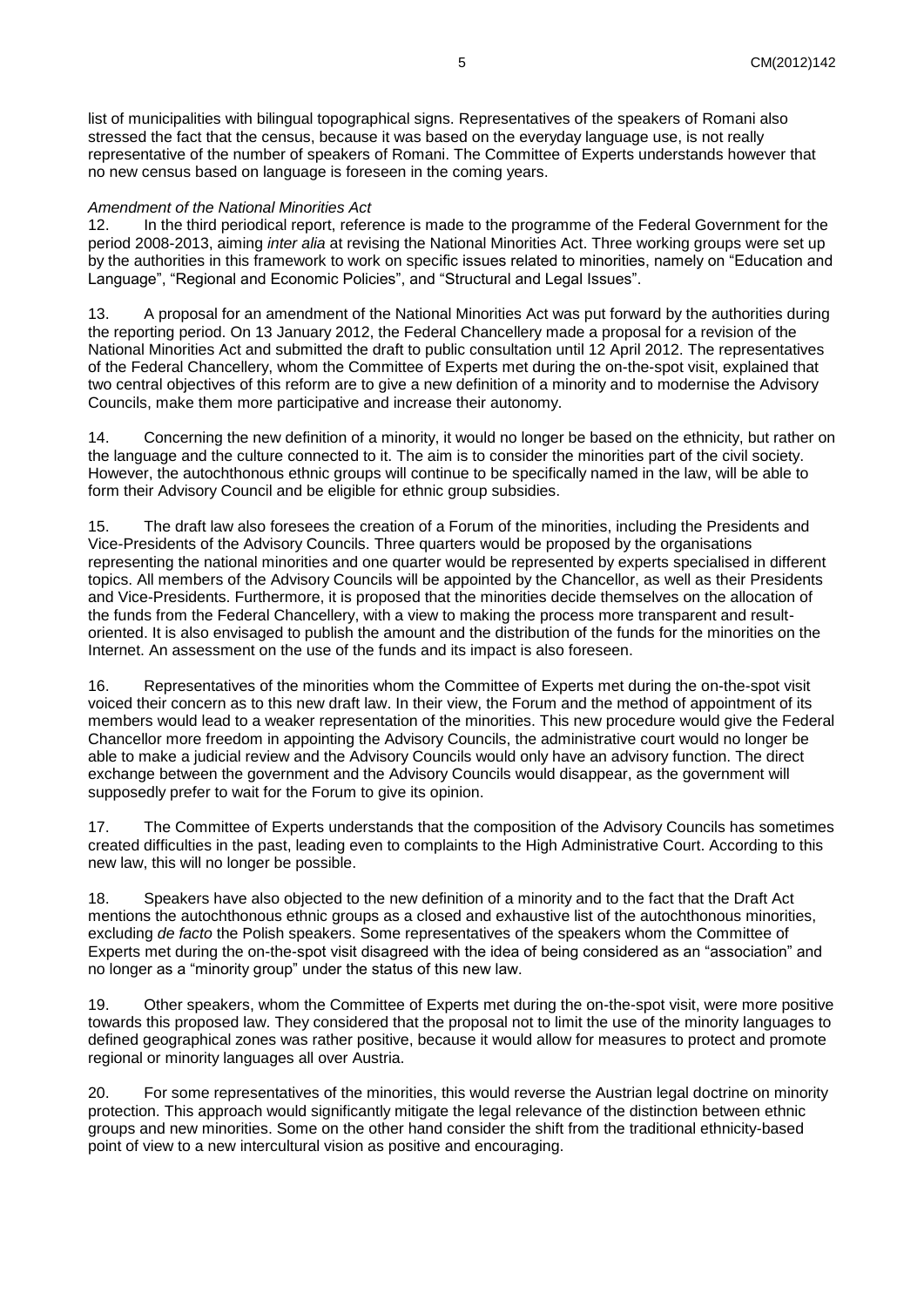21. The Committee of Experts takes note that the representatives of the speakers have been consulted in the drafting process of this law even if some complained that their views had not been taken into account in the final draft. They regret as well that many of their proposals which were put forward in the working groups established by the government with a view to modernising the National Minorities Act have not been taken into account in the final draft

22. The speakers are furthermore disappointed with the lack of provisions on official languages, minority education and topography for the Slovene minority in Styria.

23. The Committee of Experts hopes that the concerns voiced by the representatives of the minorities are duly taken into account in the further work on the amendment of the National Minorities Act.

#### *Topographical signs*

24. The third periodical report mentions the agreement reached on 26 April 2011 between parties in Carinthia on the longstanding issue related to the topographical signs. A memorandum was signed by the State Secretary in the Federal Chancellery, the Governor of Carinthia, mayors, local-heritage societies, political parties and representatives of the Slovenian speakers in Carinthia, that served as a basis for the new legislative provisions.

25. The Austrian Parliament then adopted amendment No. 46/2011 to the National Minorities Act in July 2011. This amendment contains a list, incorporated under constitutional law, of those municipalities in the Federal Provinces of Burgenland and Carinthia where bilingual topographical signs and inscriptions must be put up. Moreover, constitutional-law provisions ensure that the Croatian, Slovenian or Hungarian language may be used as an official language, in addition to the German language.

26. The list of municipalities where bilingual topographical signs and inscriptions must be put up is composed of three different categories: firstly the municipalities contained in the valid Ordinance on Topographical Signs in Carinthia, Federal Law Gazette II No. 245/2006, which represents 15% of the villages of the list; secondly, all municipalities that were the subject of decisions by the Constitutional Court and where there is 10% or more of the population speaking Slovenian, representing 10% of the villages of the list; thirdly, municipalities where the share of the mixed-language population reaches a minimum level of 17.5%, and where there was a political agreement to include them, which represents 75% of the villages on the list, and as a result covers those municipalities that were shown to have a percentage range between 15 and 20% in the census conducted in 2001. The sections of regions in Burgenland which are included in the Annex correspond to the territorial sections that were already laid down in the Ordinance on Topographical Signs in Burgenland, Federal Law Gazette II No. 170/2000. Changes in municipal territory that have occurred in the meantime were taken into account. In some cases, only specifically named villages within a municipality were included, not the whole municipality.

27. According to the representatives of Burgenland-Croatian and Slovenian speakers, bilingual signs in villages exist, but not bilingual signs from one village to another unless both villages are included in the list. The signs depict names of localities on locality signs and directional signs that, within one of the 164 localities in the list, point to one of the other listed localities. All other signs and inscriptions, like mountains, rivers, street names, etc. remain in German only. Furthermore, only some villages of the municipalities can have the official languages.

28. A lot reportedly still depends on the goodwill of the mayors, and it seems that there is some uncertainty in several cases as to whether bilingual signs indicating other villages can be put or not.

29. Speakers furthermore have pointed to the lack of consistency in the selection of the villages in the list. In their view, 100 villages are still missing from the list. The Constitutional Court stated in many decisions that when 10% of the population speak Slovenian or Burgenland-Croatian, the language should be considered as official. The new law has increased the threshold to 17%. This has led to a new situation for the municipalities of Eberndorf / Dobrla and St. Kanzian / Škocjan, where the new provisions on official languages have limited the previous options for the use of Slovenian as an official language to a few villages. In other places, where Slovenian could in theory be used according to the law, this is no longer compulsory under constitutional law. Many places with a fairly sizeable Burgenland-Croatian population were not included in the arrangement, as is the case e.g. of Eisenstadt, the regional capital.

30. The fact that this agreement has now been put under constitutional law makes it impossible to challenge it through the Constitutional Court.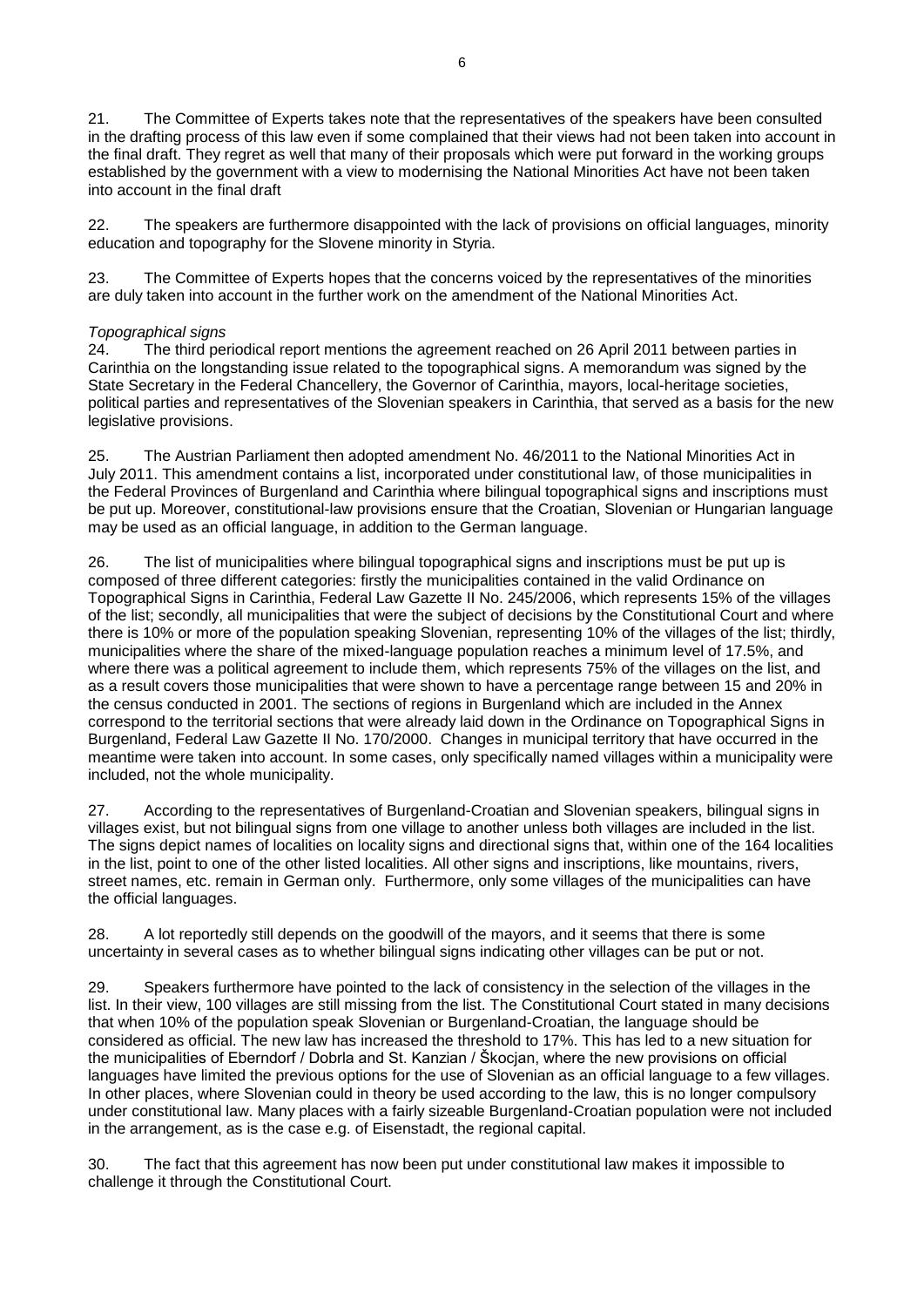31. Croatian-speakers are disappointed with the fact that they were not consulted, nor were the Advisory Councils for the national minorities consulted on the drafting of this amendment. Representatives of the Slovenian-speakers in Styria criticise that the Slovenian population in Styria is no longer mentioned in respect of ordinances on topography and official languages, whereas this group is mentioned in the State Treaty of Vienna with regard to these two issues. However, the application of item 3 of Article 7 of the Vienna Treaty is overruled by the constitutional law.

32. The municipalities not on the list can decide on a voluntary basis to put up bilingual signs if they so wish. The proposal for the amendment of the National Minorities Act also recommends regional and territorial authorities to apply bilingual or multilingual topographic signage and other markings beyond the mandatory statutory provisions. The draft also recommends the use of the languages of the ethnic groups in general public announcements and on websites beyond the mandatory statutory provisions.

33. Slovenian speakers have reported positive impact after putting up bilingual signs in some villages. Speakers have started to speak Slovenian again in public.

34. As far as the application of Article 9 of the Charter is concerned, the speakers affirm that the amendment of the National Minorities Act leads to a deterioration of the actual situation of the regional or minority languages in Austria. They claim that now the filing of submissions in those languages is limited to representatives of "legal entities, which include in their bylaws matters relating to a national minority", whereas before, it was open to all legal entities, irrespective of the purpose defined in their bylaws, in the areas where the language was accepted as an official language (p. 224 of the third periodical report).

35. Concerning the application of article 10 of the Charter, the representatives of the speakers are afraid that matters related to regional or minority languages may be transferred from the municipalities to the district administrative authorities, as is allowed in the amendment of July 2011. Furthermore, the amendment is criticized because the Croatian, Slovenian and Hungarian languages are only admitted as official languages for acts under public administration, but not for acts administered by territorial corporations and other publiclaw corporations under private-economy management.

#### <span id="page-6-0"></span>**1.4. General Issues arising from the evaluation of the report**

36. In the second evaluation report, because of the delay of almost two years in the submission of the periodical report, the Committee of Experts urge[d] the Austrian authorities to comply with their obligation to report on the application of the Charter in accordance with Article 15 of the Charter.

37. The third periodical report was submitted to the Secretary General of the Council of Europe on 28 July 2011 in German, and the translation in English was sent on 20 October 2011. The third periodical report was due on 12 December 2010. The Committee of Experts is disappointed with this delay in the submission of the periodical report, which hampers the good functioning of the monitoring of the Charter.

38. On the other hand, the Committee of Experts welcomes the fact that comments of the minority representatives were added as Annexes to the periodical report, as was also the case in the previous periodical report.

39. The Committee of Experts welcomes the fact that the previous evaluation report has been translated into German, which should advance public awareness of the situation of regional or minority languages in Austria.

40. In the second evaluation report, the Committee of Experts encouraged the Austrian authorities to consider applying as far as possible a more flexible approach to the Charter and giving stronger protection to the regional or minority languages that are spoken outside the territory where they currently receive legal protection. In the view of the representatives of the speakers, the federal laws concerning regional or minority languages as well as the application of the Charter in Austria were too restrictive. Furthermore, because of the historical presence of the regional or minority languages in Vienna, the growing migration of regional or minority language speakers to urban areas and the presence of the Romani language throughout the country, they maintain that the territorial approach of the government with regard to regional or minority languages is outdated.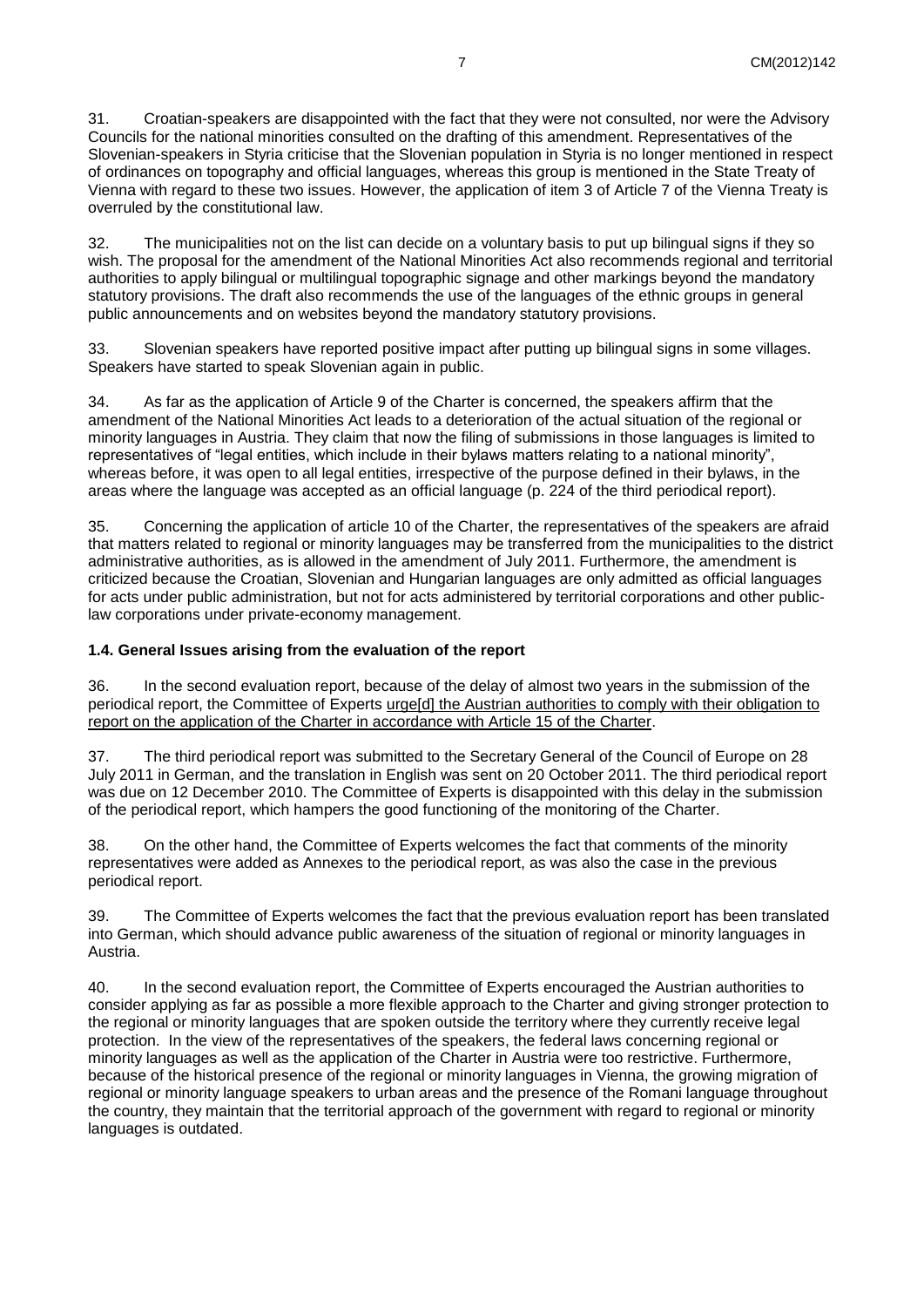41. In the present third monitoring cycle, the Committee of Experts has been informed by representatives of the speakers that things have not changed in this respect. Some representatives of the speakers even indicated that the factual and statutory form of ratification of the Charter restricted the rights of the minorities, limiting them to the autochthonous settlement areas, and/or that these settlements are reduced in size. In Vienna, no plans are foreseen to establish a minority school act for the traditional regional or minority languages.

#### <span id="page-7-0"></span>**Chapter 2 Conclusions of the Committee of Experts on how the Austrian authorities have reacted to the recommendations of the Committee of Ministers**

#### **Recommendation 1**

*"adopt a structured policy for the protection and promotion of all Part II languages, especially in Vienna, and create favourable conditions for their use in public life;"*

42. The comments received from the Austrian authorities have not brought any new substantial, relevant information in regard to the follow-up to this recommendation.

43. The representatives of the speakers have indicated to the Committee of Experts that the situation has not changed since the last monitoring cycle with regard to the protection and promotion of Part II languages in Vienna.

44. They especially regret the fact that a law similar to the one for Burgenland and Carinthia has not been adopted for Vienna. This would allow a better protection and promotion of the regional or minority languages and is deemed necessary in view of the number of speakers present in the capital. According to the speakers, one third of the Croatian-speakers live in Vienna.

45. The representatives of the Romani speakers have stressed the fact that there are much fewer Romani speakers in Burgenland than in Vienna, and that an appropriate law should therefore also be applied in Vienna.

46. Some representatives of the speakers have drawn the attention of the Committee of Experts to the fact that the ratification of the Charter has led to a restrictive interpretation of the minority rights, limiting them to the autochthonous settlement areas, and/or that the autochthonous settlement is reduced in size.

#### **Recommendation 2**

*"ensure that the ruling of the Constitutional Court relating to the use of the Slovenian language before administrative authorities in Carinthia is implemented without delay;"*

47. The Committee of Experts refers to paragraphs 24 to 33 above for a general comment on the situation.

48. According to the Slovenian speakers, the amendment of the National Minorities Act is not an implementation of the case law issued by the Constitutional Court. The new provisions of the National Minority Act under constitutional law have now abolished the possibility of using Slovenian as an official language in the village of Eberndorf / Dobrla vas. It is now only possible in some other villages of the municipality of Eberndorf / Dobrla.

#### **Recommendation 3**

*"ensure that the increasing demand for regional or minority language education is met with an adequate offer for both speakers and non-speakers of the languages;"*

49. The authorities report about new curricula that have been designed in recent years for the training of bilingual teachers at the Pedagogical Universities in Carinthia and in Burgenland. Innovative methods and didactics, sustainable and long-term further-training concepts, further-training measures for active teachers in the direction of "immersion" and transfrontier further-training events are reportedly being developed. However, the significant differences in the language competence among the pupils as well as teachers continue to create challenges in minority language education.

#### **Recommendation 4**

*"ensure that the Burgenland-Croatian, Slovenian and Hungarian languages can be used before the relevant judicial and administrative authorities in practice;"*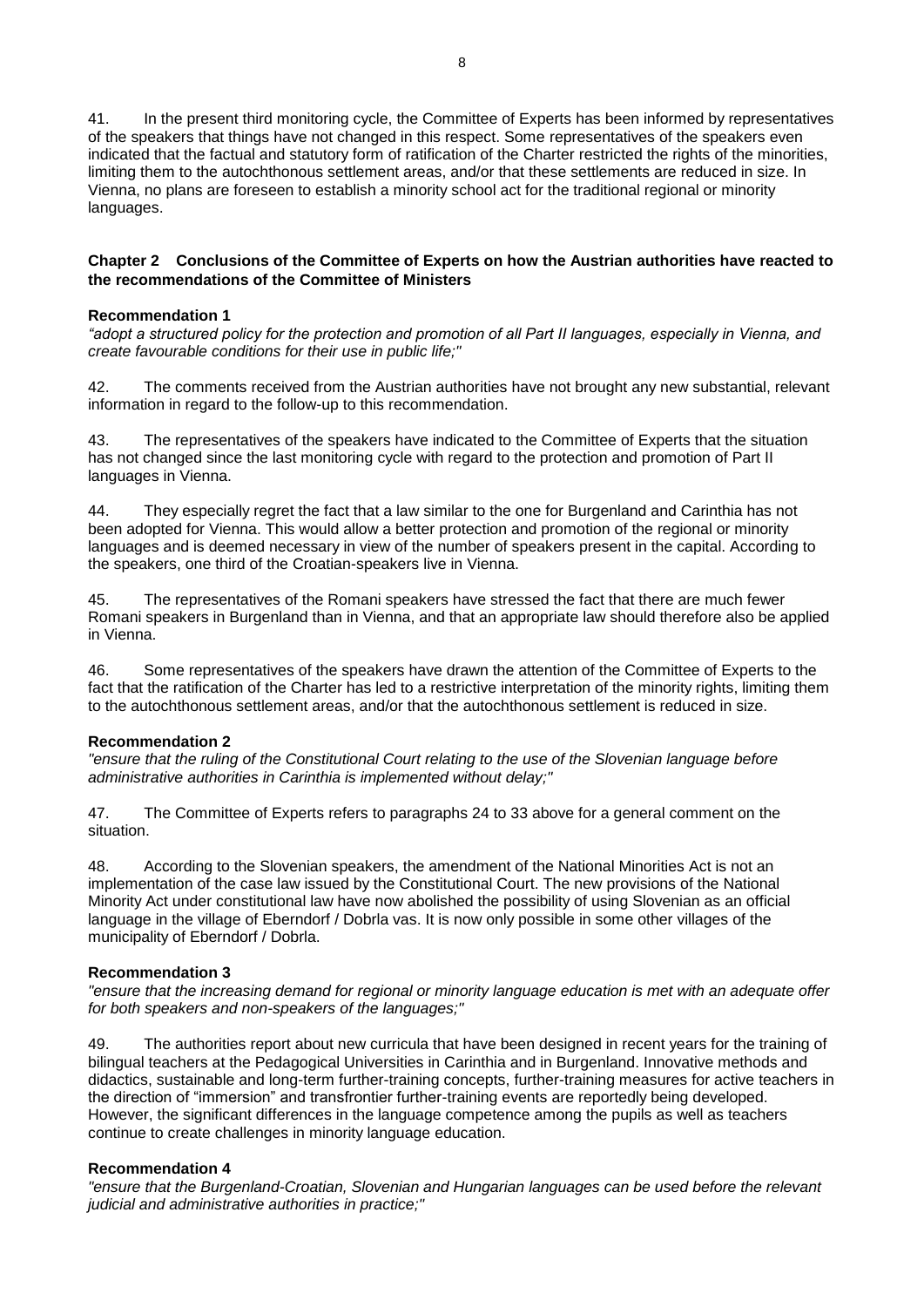50. In the third periodical report, the authorities state that the legal arrangements ensure that the languages of the Burgenland-Croatian, Slovenian and Hungarian populations can be used before the courts and administrative authorities in question. Whenever bilingual officials are not available, an interpreter must be called in or – as is the case in Carinthia – the translation services available at the Office of the National Minority Group are used. Violations of this provision concerning official languages are liable to sanctions which would lead to nullity under procedural law.

51. Representatives of the Burgenland-Croatian speakers have indicated to the Committee of Experts that there is a general lack of civil servants with adequate language skills and that, for reasons of time pressure, an interpreter is rarely called in.

52. According to the Slovenian speakers, the possibility to use Slovenian before the relevant judicial and administrative authorities is disregarded to a large extent. They mention the case of the municipality of St. Kanzian / Škocjan, where a case has been pending for years as the municipality refused to use the Slovenian language.

#### **Recommendation 5**

*"increase television broadcasting in Hungarian and secure adequate funding for newspapers in Burgenland-Croatian, Slovenian and Hungarian;"*

53. According to the information received, there are no daily newspapers in any of the languages of the national minorities in Austria. For Hungarian and Slovenian there are no weekly newspapers either.

54. Difficulties with regard to the longstanding existence of the weekly newspaper "Hrvatske Novine" in Croatian have been reported in this monitoring cycle, due to financial reasons. With the suppression of the so-called "living subsidies<sup>2</sup>", the existence of the newspaper may even be more at risk in the future, when the editor retires.

## <span id="page-8-0"></span>**Chapter 3 The Committee of Experts' evaluation in respect of Parts II and III of the Charter**

#### <span id="page-8-1"></span>**3.1. Preliminary issues**

*Polish*

55. In the previous evaluation report, the Committee of Experts urged the Austrian authorities to clarify, in co-operation with the Polish-speakers, the traditional presence of the Polish language in Vienna. The Committee of Experts had also previously asked for further information on the traditional presence of the Polish language in Austria.

56. According to the authorities, the overwhelming majority of Polish-speakers arrived in Vienna only at a recent date, and the requirements for setting up an Advisory Council for the Polish minority are therefore not met. In the Austrian legal system the requirements for being defined as a national minority are that the settlement is of a certain density and that there is a continuous presence over several generations.

57. However, during the on-the-spot visit, the Committee of Experts met with representatives of the Polish speakers who maintained that there is evidence of a longstanding presence of the Polish language in Vienna. According to the information given to the Committee of Experts, there seems to be a continuity of the activity of the Polish group which is recorded in several censuses (12 699 persons declared Polish language as their mother tongue in 2001; 4856 persons declared Polish language as their mother tongue in 1923). One of the organisations of the Polish-speakers, *Strzecha*, has been active since 1894. Furthermore, when Polish nationals arrived in Vienna, they were considered as subjects of the Austrian monarchy and not as immigrants. One of the suggestions put forward would be to use the documents from the Polish Church in Rennweg to determine the number of speakers and their longstanding presence in Vienna.

58. The Committee of Experts reminds the authorities that, according to article 1 paragraph a of the Charter, the Charter covers historical languages, that is to say languages which have been spoken over a long period in the State in question<sup>3</sup>, by nationals of that State "who form a group numerically smaller than the rest of the State's population". Part II of the Charter automatically applies to all regional or minority languages which correspond to this definition, regardless of whether or not they have been specified in the instrument of ratification.

 $2^2$  "Living subsidies" are key personnel for the Burgenland-Croatian national minority, who are employed by the Burgenland Government.

 $3$  Explanatory report of the Charter, paragraph 31.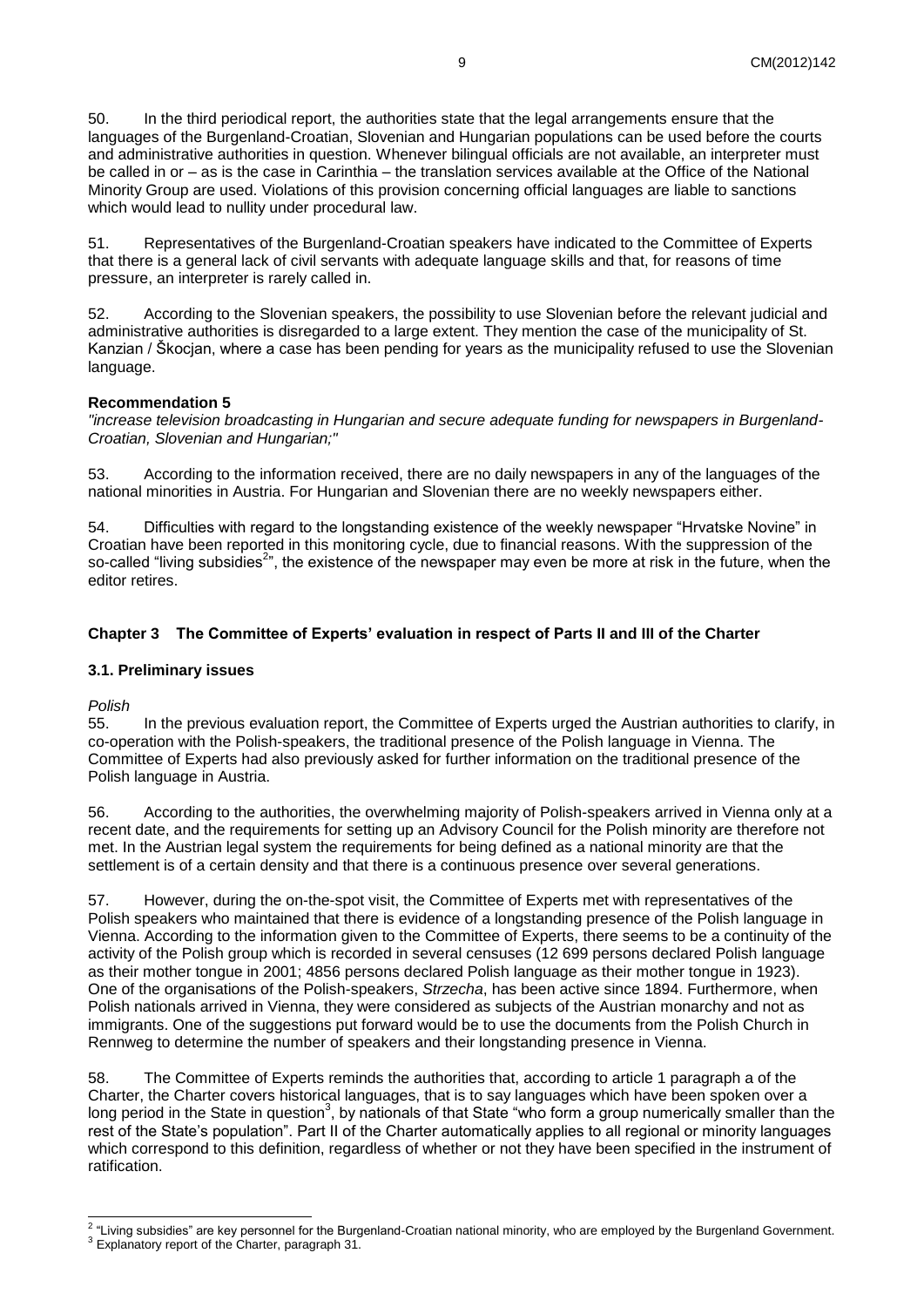59. The Committee of Experts therefore encourages the Austrian authorities to further engage in a dialogue with Polish speakers with a view to clarifying the issue of the continuous historical presence of Polish-speakers in Vienna, and to comment on this issue in the next periodical report.

## <span id="page-9-0"></span>**3.2. Evaluation in respect of Part II of the Charter**

60. The Committee of Experts will focus on the provisions of Part II which were singled out in the second report as raising particular problems. It will therefore not comment in the present report on provisions where no major issues were raised in the second evaluation report and for which the Committee of Experts did not receive any new information requiring it to reassess its implementation. These provisions are as follows:

Article 7, paragraph 1.e. Article 7, paragraph 2.

#### **Article 7 – Objectives and principles**

#### *Paragraph 1*

*" In respect of regional or minority languages, within the territories in which such languages are used and according to the situation of each language, the Parties shall base their policies, legislation and practice on the following objectives and principles:*

#### *a the recognition of the regional or minority languages as an expression of cultural wealth;"*

61. In the second evaluation report, the Committee of Experts encouraged the Austrian authorities, including the Vienna authorities, to find a solution, together with the speakers, to apply Part II protection for all regional or minority languages in Vienna. The Committee of Ministers also recommended that the Austrian authorities "**(…) adopt a structured policy for the protection and promotion of all Part II languages, especially in Vienna, and create favourable conditions for their use in public life".**

62. All the representatives of the speakers whom the Committee of Experts met during the on-the-spot visit expressed their regret that Vienna is not covered by a specific Minority law, which would allow an adequate protection and promotion of these languages, especially in the field of education, where the demand is particularly strong.

63. Representatives of the Burgenland-Croatian speakers pointed to the fact that approximately one third of the speakers actually live in Vienna (commuting), and that their presence in Vienna can be documented for at least 400 years, as was celebrated during the 2009 Symposium organised by the Kroatischen Zentrum in Vienna "*400 Jahre Kroaten in Wien*", and that their language therefore has a traditional presence in Vienna.

64. The authorities state in their third periodical report that Part II applies to all languages spoken by the national minorities in Vienna and that there is financial support to the organisations of the national minorities, courses at the state-run schools on a selective basis and possibilities to learn the respective languages at adult-education institutes and universities.

65. The "First Day of the Austrian National Minorities" was held in the Parliament on 18 October 2010.

66. The Committee of Experts welcomes the information provided by the authorities. In view of the repeated requests by the representatives of the speakers, it nevertheless encourages the authorities to consider establishing an appropriate legal framework for all Part II languages in the Vienna region.

#### *"b the respect of the geographical area of each regional or minority language in order to ensure that existing or new administrative divisions do not constitute an obstacle to the promotion of the regional or minority language in question;"*

67. According to representatives of the Slovenian speakers, the amendment of the National Minorities Act does not take into account 100 municipalities and villages that should have been included in the list of places where bilingual topographical signs have to be put up, in accordance with the case law of the Constitutional Court.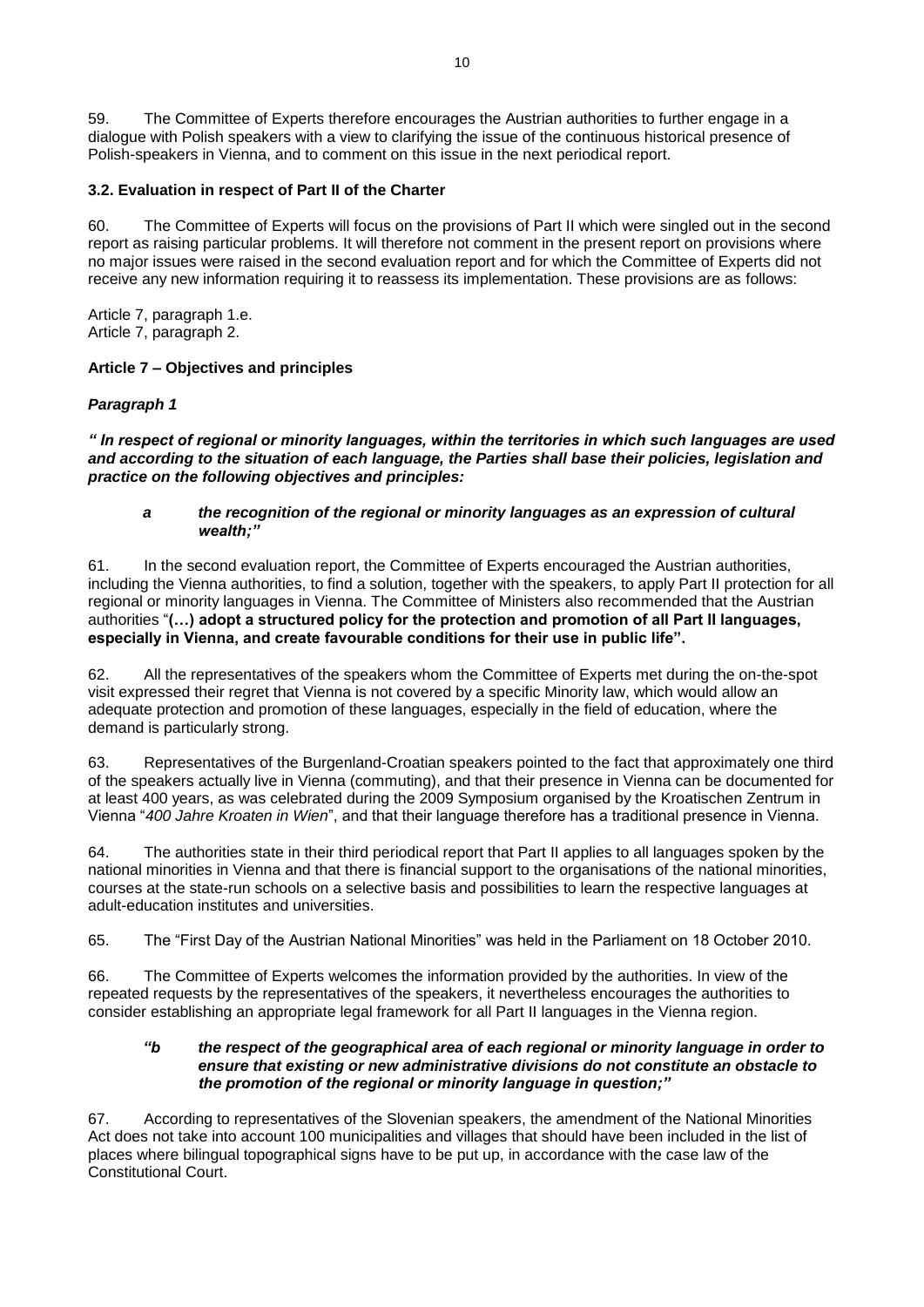68. The Committee of Experts has also been informed that there is a current reform aiming to merge the district courts into bigger units, which may put at risk the availability of the Slovenian language. While the Committee of Experts at present has no indications that the undertakings under Article 9 have ceased to be fulfilled, it encourages the Austrian authorities to consult with representatives of the speakers in the preparation of the law in order to make sure that the implementation of the Charter undertakings is not negatively affected by the pending reform.

69. The Committee of Experts would welcome more information on this issue in the next periodical report.

#### *"c the need for resolute action to promote regional or minority languages in order to safeguard them;"*

#### *Funding*

70. In the second evaluation report, the Committee of Experts encouraged the Austrian authorities to protect and promote the Part II languages in all areas where they are used.

71. Representatives of the speakers voiced their dissatisfaction as to the procedure in granting promotional funding to the minorities. The priority of the projects is decided by the Federal Chancellery, and the funds are granted late in the year, obliging sometimes the minority organisations to loan money to finance their projects. The representatives of the Hungarian speakers complained that their allocation had decreased in comparison to 2008, resulting in a reduction of their activities.

72. The authorities report that since 2009, an additional sum of 100 000 Euros per year has been made available to promote intercultural projects, in addition to the 3 768 000 Euros allocated to the national minority groups in the annual budget of the Federal Chancellery. However, the Committee of Experts has been informed that practically no project funded by this 100 000 Euros is specifically devoted to the protection and promotion of the regional or minority languages in Austria. The authorities have informed the Committee of Experts that the only budgetary posts that have not been cut over the years were the projects concerning Women's rights and the national minorities. The Federal Budget has however enjoyed a general increase in the same period (see http://english.bmf.gv.at/Publications/Budget\_OneSheet\_2012\_eng.pdf). The Committee of Experts understands that the draft amendment of the National Minorities Act aims at giving more autonomy to the minorities to decide among themselves about the distribution of the funding.

#### *Slovenian in Carinthia*

73. The authorities report that the Federal government granted the federal province of Carinthia financial support for the years 2011-2015 in a total amount of 4 million Euros for promoting the Slovenian-speaking population. A National Minority Office within the Office of the Carinthian Regional Government has been set up, acting as a service point for all matters concerning the Slovene minority in Carinthia.

74. Whilst welcoming these initiatives, the Committee of Experts has been informed by representatives of the speakers that the Office is under-staffed and overloaded with translations. As a result, according to the speakers, long delays are common when speakers want to use Slovenian as an official language.

## *Slovenian in Styria*

75. In the second evaluation report, the Committee of Experts encouraged the Styrian government to develop a structured policy for the Slovenian language in Styria, especially in the field of education.

76. For the authorities, the promotion of the Slovenian language in Styria is the responsibility of the Styrian Regional School Board. Financial support is granted by the federal authorities and the Styrian Regional Government to the cultural activities promoted by the association "Article VII Cultural Association for Styria – Pavel House" and especially its cultural events and publications. Long-term financial support is foreseen for this association.

#### *Hungarian*

77. The Committee of Experts has been informed that Hungarian-language child and youth care activities are also taking place in places outside the autochthonous settlements areas, such as Graz, Innsbruck, Salzburg and Linz. The associations carrying out these activities receive financial support from the budget for the promotion of the national minority groups at the Chancellery.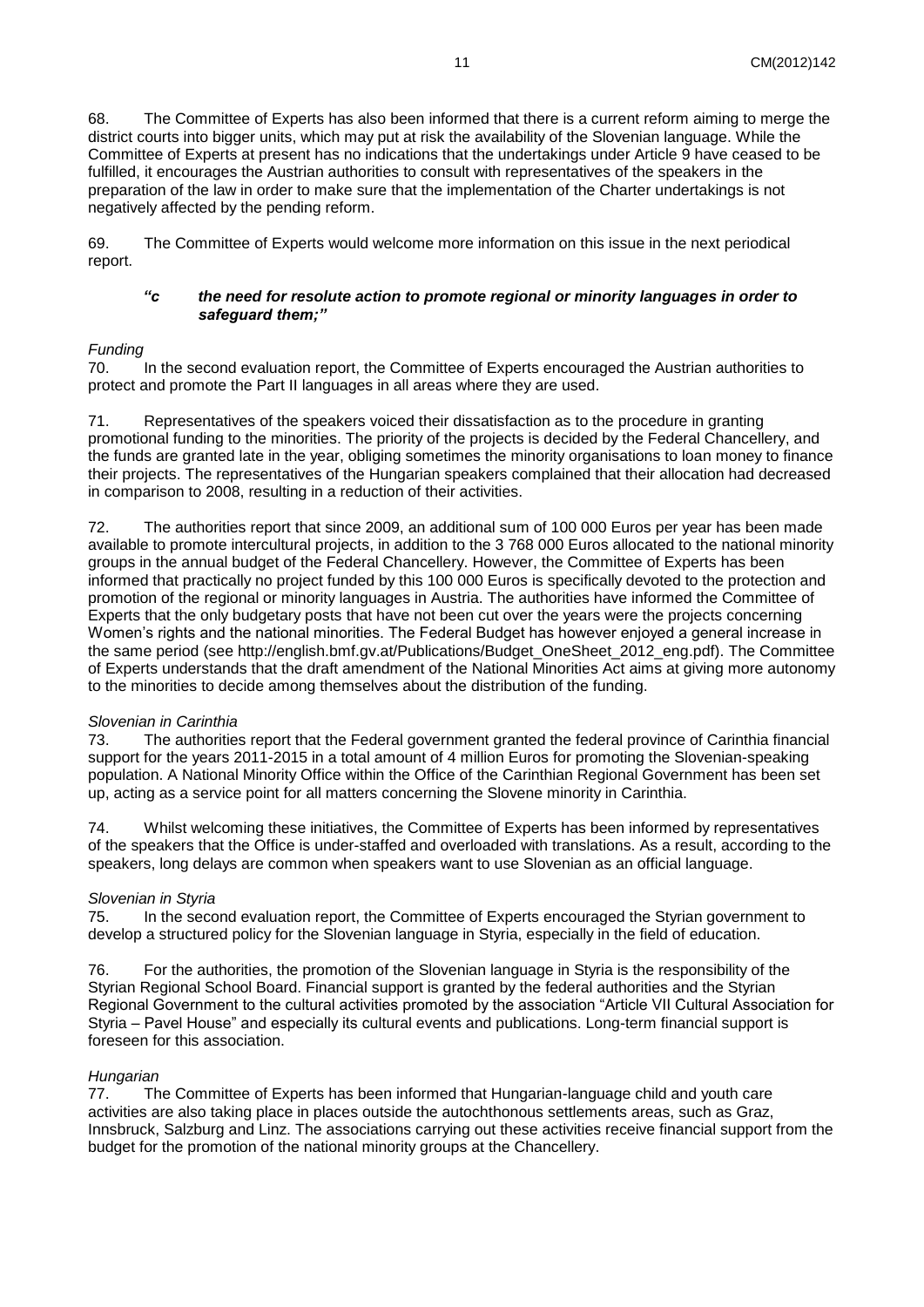## *Romani*

78. According to representatives of the speakers, the authorities have neither plans nor policies in regard to the protection and promotion of the Romani language.

#### *Burgenland-Croatian in Burgenland*

79. During the reporting period, the so-called "living subsidies" granted by the Land Burgenland to the Burgenland-Croatian associations were cut, by reason of necessary budgetary savings and because the Burgenland Government considers this to be a Federal duty. Representatives of the speakers complained to the Committee of Experts and stressed that they were using these grants for essential elements like education and media in Burgenland-Croatian.

#### *"d the facilitation and/or encouragement of the use of regional or minority languages, in speech and writing, in public and private life;"*

80. In the second evaluation report, the Committee of Experts asked the Austrian authorities to provide information in their next periodical report on the possibilities for the Slovenian-speakers in Styria to be able to watch Slovenian language television programmes from Carinthia.

81. The authorities report that the television magazine in Slovenian of the regional ORF Carinthia can be received throughout the country on ORF 2. More generally, television broadcasts, including the local sections in Burgenland, Carinthia, Styria and Vienna, can be received throughout Austria via satellite and teletext. There is also an ORF-platform on the Internet for the minorities, with 6 channels. One representative of the minorities sits on the Audience Council of the ORF and is responsible for expressing the views of the minorities.

82. In the second evaluation report, the Committee of Experts encouraged the Austrian authorities, in cooperation with ORF, the private radio broadcasters and the speakers, to develop and guarantee long-term solutions for the broadcasting in the regional or minority languages. It also requested the Austrian authorities to provide information in their next periodical report on the measures taken by the ORF, based on the decision of the Senate that the ORF was in breach of the legal duties from 1 January 2006 to 30 June 2007, to broadcast adequate shares of radio and television programmes in Slovenian in parts of Styria, as well as in Slovak, Czech and Hungarian in Vienna.

83. The authorities report that the decision of the Federal Communications Senate of 27 June 2008 was announced throughout Austria in all news broadcasts during the hours of maximal audience. The decision was also published in the relevant regional or minority languages. The decision stated that between 1 January 2006 and 30 June 2007 the ORF did not produce adequate shares in the languages of the national minorities.

84. The shift from medium wave to FM wave for radio broadcasts for the specific radio station 1476 which had been requested for many years has now been achieved. The Committee of Experts welcomes this.

85. During the on-the-spot visit, some speakers suggested to establish an archive system on the Internet for all the regional or minority languages broadcasts. However, as regards television broadcasts, no real progresses can be noticed during the reporting period.

## *Burgenland-Croatian*

86. The representatives of the Burgenland-Croatian speakers considered the general offer of television broadcast in their language to be unsatisfactory, and they would appreciate to receive the Burgenland-Croatian broadcasts in Vienna, too.

87. Problems with regard to the future existence of the weekly newspaper "Hrvatske Novine" have been reported during this monitoring cycle. Representatives of the speakers were concerned about possible additional budgetary cuts in the future, which could jeopardize the existence of the newspaper.

#### *Czech and Slovak in Vienna*

88. The Committee of Experts was informed that the Czech and Slovak speakers are not satisfied with the offer of radio programmes in Czech and Slovak in Vienna, or with the timing of its broadcasting. The radio broadcast takes place once a week, from 9 am to 9.30 am, and it is separated for the two languages.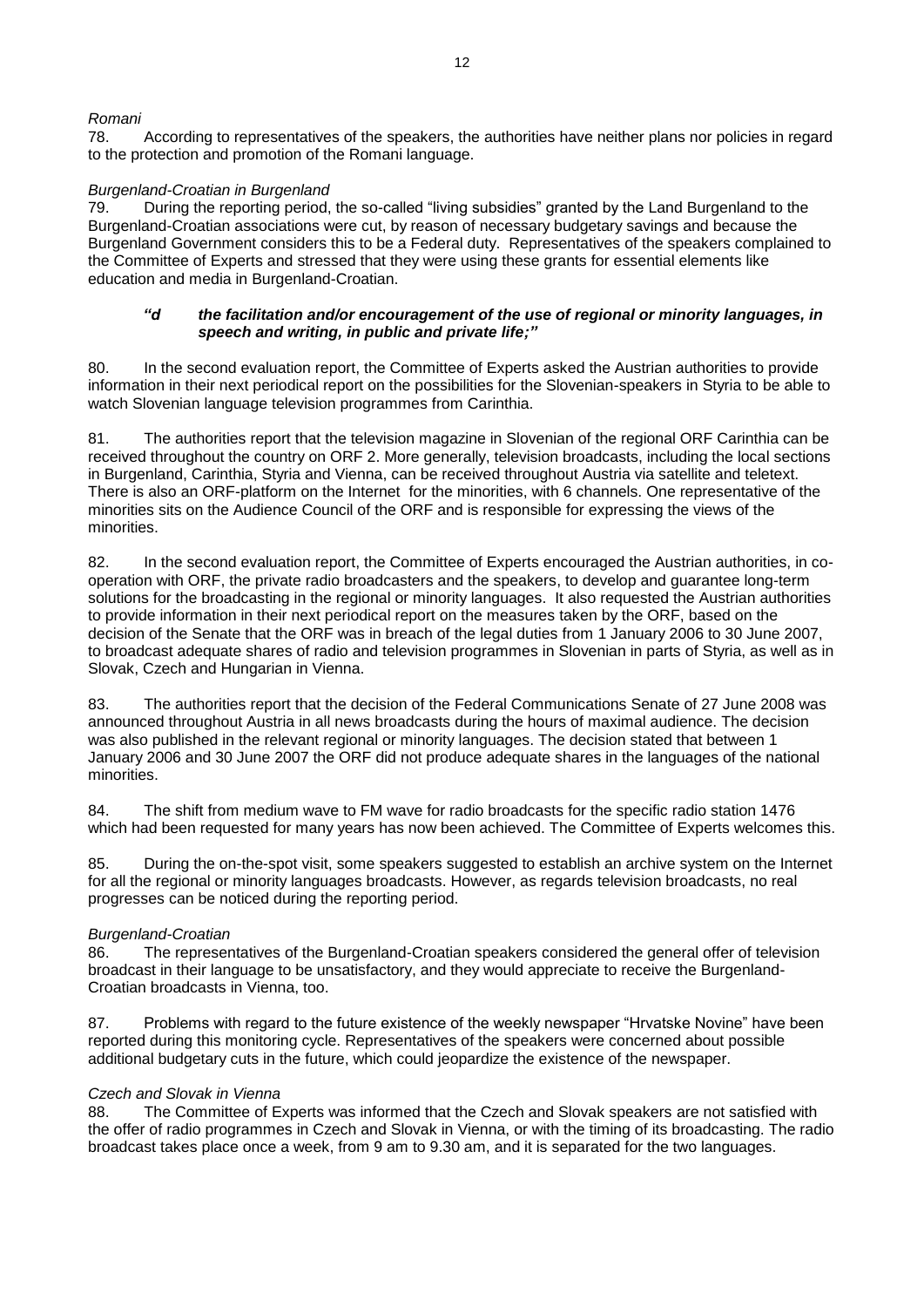89. Representatives of the Slovak minority have furthermore expressed their disappointment that the television programme is a joint one with the Czech minority. At present, television broadcasts are available in Czech and Slovak 6 times a year, for 30 minutes. The speakers would like the amount to be 6 times a year for Czech and 6 times for Slovak at least.

#### *Hungarian in Vienna*

90. According to the authorities, financial support is granted to the bimonthly publication "Bécsi Napló" of the Central Association of Hungarian Associations and Organisations. The speakers informed the Committee of Experts that they would like a monthly journal, but that this is not possible at present for financial reasons.

### *Polish in Vienna*

91. Two radio programmes are available in Polish, but they are Internet-based and are not part of ORF.

#### *Slovenian in Styria*

92. A 25-minute TV magazine is broadcast every Sunday since 2009 on the regional ORF channel in Styria. The Slovenian programme broadcast in Carinthia can also be received in Styria, and is supplemented by relevant information for the Slovenian minority in Styria. The Committee of Experts has been informed that the broadcasting in Slovenian has been strengthened.

93. The Styrian Library in Graz has 3 200 books in Slovenian, and the Committee of Experts was told that in the future, online-books in Slovenian will also be made available. Translation works for cultural projects are also funded by Styria, especially in the field of films and music.

#### *Romani*

94. The children's journal "Moj novi mini multi" published by an association of the Burgenland-Croatian minority group is translated into Burgenland Romani ("Mri nevi mini multi") by the Roma-Service Association. The journal is used to teach Romani at school and outside. It is financed by the Federal Chancellery through the budget for the national minorities.

95. A 20-minute magazine broadcast on Mondays is available in Romani on Radio Burgenland and in Vienna on FM wave. A multilingual 25-minute TV programme, including Romani, is also broadcast six times a year on the ORF Burgenland. There is however no specific Romani programme on television.

### *"f the provision of appropriate forms and means for the teaching and study of regional or minority languages at all appropriate stages;"*

96. In the second evaluation report, the Committee of Experts encouraged the Austrian authorities to pursue their efforts to create conditions for education in all regional or minority languages in Vienna, Burgenland and Styria.

97. In the third periodical report, the authorities state that mother-tongue education is offered in Vienna in Romani, Burgenland-Croatian, Hungarian, Czech and Slovak. However, according to the national minorities, only bilingual education is available at public schools in Vienna as optional subjects. In regard to Romani, according to information by representatives of the speakers, there is no mother-tongue education. Romani is only used as an auxiliary language in a teaching context, as well as in a mediating context in some schools with Roma children and their parents.

98. The representatives of the Burgenland-Croatian, Czech and Slovak speakers whom the Committee of Experts met during the on-the-spot visit, expressed their disappointment that a minority school law, similar to the one adopted for Burgenland and for Carinthia, has not been adopted for the Federal Province of Vienna. That would have allowed for a better protection and promotion of the regional or minority languages in general and would ensure the longstanding existence of the Komenský School.

99. The working group of "Education and Language", set up in the context of the reform of the National Minorities Act, underlined that the basis for the planned further development of the school system for the national minorities should be to teach the national language and the language of the national minority from nursery school up to the end of secondary level II, with the goal of obtaining C2 competence level of the European Framework of Reference for Languages in both languages. The Committee of Experts looks forward to receiving information in the next monitoring cycle as to how the recommendations from the working group have been taken into account by the authorities.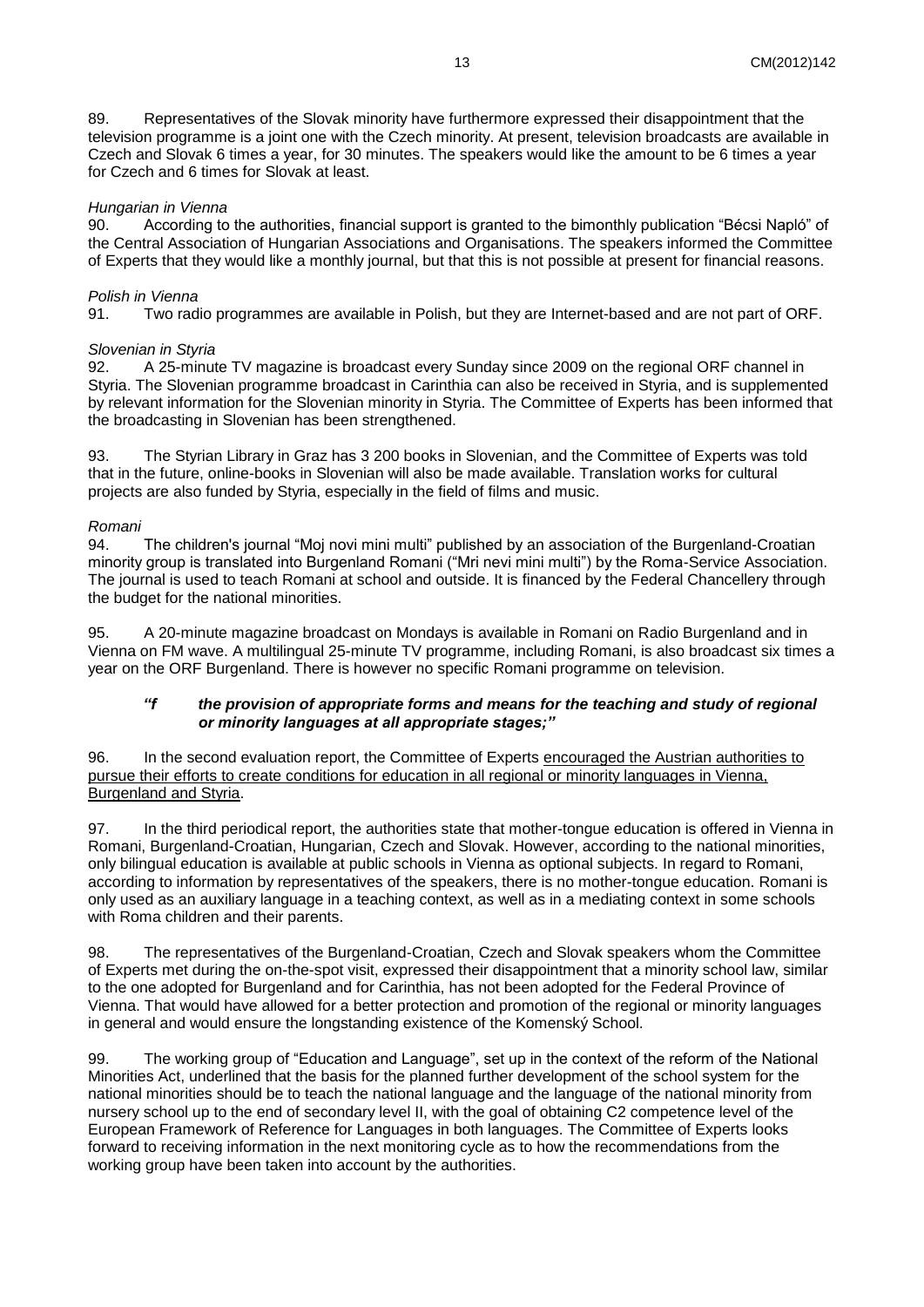100. The Austrian authorities report that on 1 January 2008, the National Council established the Federal Institute for Research into Education, Innovation and Development of the Austrian School System (BIFIE), an Institute that deals, among other matters, with the subjects of interculturality and multilingualism. The Committee of Experts welcomes this creation but notes that this Institute does not deal specifically with the protection and promotion of regional or minority languages in Austria.

#### *Burgenland-Croatian in the Land Vienna*

101. According to the 3<sup>rd</sup> periodical report, it has been possible since 2009-2010 to have mother-tongue education in Burgenland-Croatian at the primary school at Benedikt-Schellinger-Gasse in Vienna, with nativespeaker teachers.

102. Reference is also made to the bilingual model project "HIP – Hrvatski integrativni projekt" initiated at the "Sir Karl Popper School", offering Croatian as a working language in general classroom teaching 7 hours per week. Croatian mother-tongue teachers co-operate with the classroom teacher. However, according to the information gathered by the Committee of Experts during the on-the-spot visit, the project will be discontinued as there is not enough interest from the parents.

103. Burgenland-Croatian speakers would like to have their own private school, offering classes from preschool to secondary education, with the financial support of Vienna. The Committee of Experts understands that this project is currently under preliminary discussion with the relevant authorities. The language of teaching would be Croatian, but Burgenland-Croatian could be added. Since one third of the Burgenland-Croatian speakers live in Vienna, this school would cover the needs for Burgenland-Croatian education for Vienna and the North of Burgenland. The Committee of Experts looks forward to receiving more information about these plans in the next periodical report. Generally, a complete bilingual educational cycle, from nursery-school to the school-leaving examination, is wished for by the Burgenland-Croatian speakers.

#### *Czech and Slovak in Land Vienna*

104. In the second evaluation report, the Committee of Experts urged the Austrian authorities to increase their co-operation with the Komenský-School to find lasting solutions to its funding difficulties and allow for more flexibility regarding the minimum number of children required to open a class.

105. The total number of pupils at the Komenský School has been steadily rising in the past years, from 380 in 2005/2006 to 416 in 2009/2010. In the current monitoring cycle, the number of 550 pupils was reported. During the on-the-spot visit, the Committee of Experts was informed that 40% of the children come from families where Czech has been spoken over several generations; 10% come from families where the language was lost, but who still have Czech roots; and 50% come from families with mixed marriages.

106. A full educational cycle, from nursery school to school-leaving examination (*Matura*) can be followed in Czech-German and/or Slovak/German.

107. Support was granted by the government to nursery school-groups operating in Czech, Slovak and Hungarian, for a total of 110 children attending the bilingual nursery school of the Komenský School association. In 2007/2008, a Slovak nursery-school group was created, and in 2008/2009, a Hungarian group. As a result, 5 school groups are now available for children at nursery-school level.

108. As regards the minimum number of children required to open a class, a point that was raised by the Committee of Experts in the two previous evaluation reports, the authorities make reference in their third report to the regulations governing the standard school system, which is a minimum of 10 pupils for a primary school class, 20 for a lower-level secondary class or an upper-level general secondary class. However, the authorities indicate that in other schools in Vienna, the number of pupils required to launch an "optional exercise" of teaching in minority language is 12.

109. The representatives of the Czech speakers expressed their dissatisfaction with the fact that, in the absence of statutory provisions and clear legal status, the number of teachers required for bilingual classes (team teaching) is still not available and the teachers (credit units) must be paid by the School Association from its own financial resources.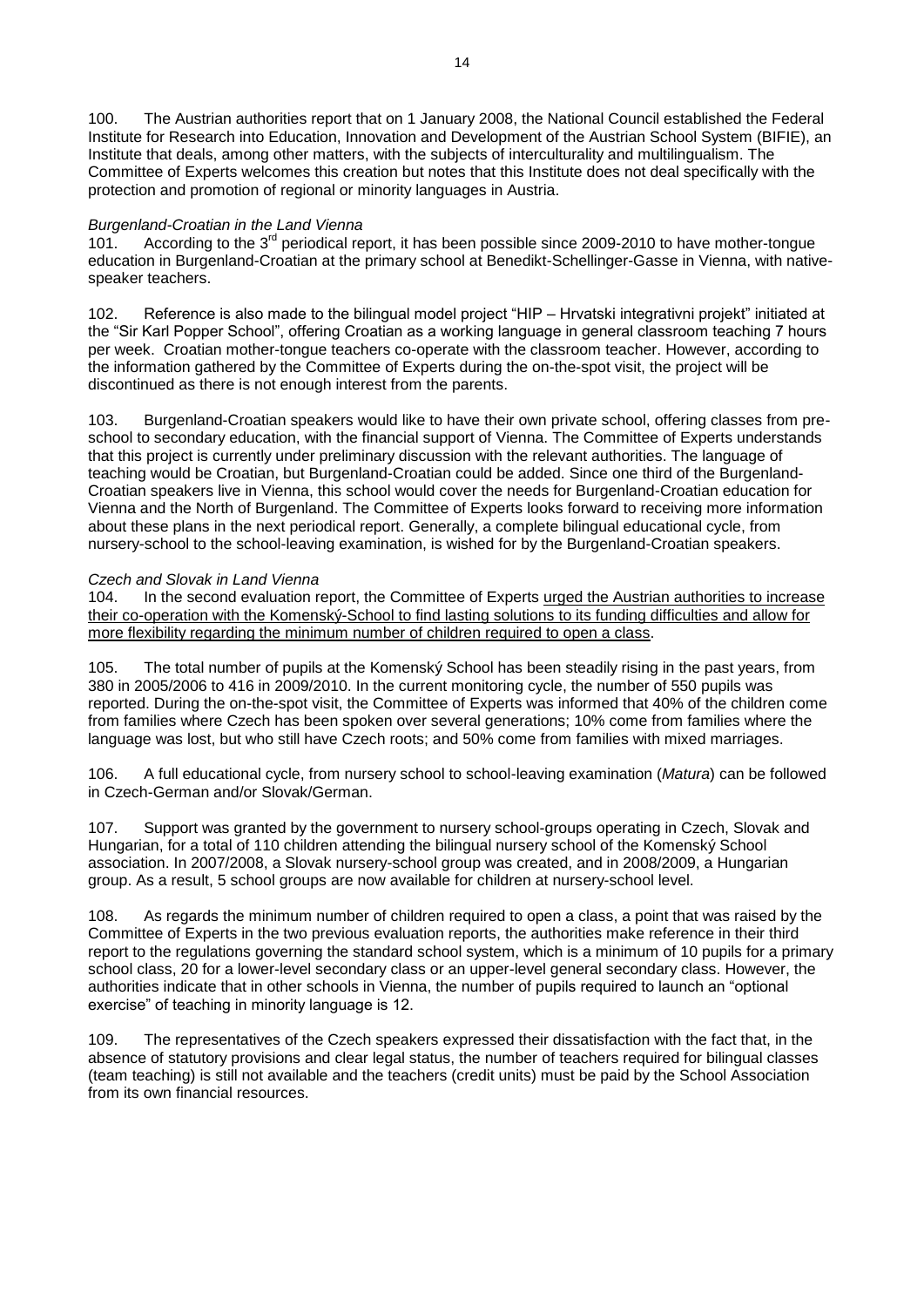110. The authorities report that special promotional funding was granted to the Komenský School Association by the Vienna region and the Federal Ministry of Education, Arts and Culture, amounting to one million Euros each. The School also receives financial support from the budget of the national minority groups in the Chancellery. Teachers from the Komenský School are paid by the Ministry of Education, whereas administrative staff are paid by state funds channelled to the relevant national minority groups. Despite the increase in the allocation from the Federal Chancellery and the City of Vienna, the Committee of Experts was informed that problems still remained with regard to the funding for covering the expenses of the renovation of the school. The over-all funding is also considered to be insufficient to secure the existence of the school on a long-term basis. The representatives of the speakers stated that more than 75% of the amount of funding they receive from the Federal Chancellery goes to the school, and that this amount has remained the same since 1995. This prevents them from devoting more resources to other activities.

111. The speakers are looking for a political solution that would clarify the legal status and competences of the schools of the Komenský School Association. The whole school should be permanently funded on a sustainable legal basis, like similar schools in Carinthia and Burgenland.

112. Furthermore, speakers have expressed the wish that the network of minority language schools should be extended to avoid small children having to travel too long distances.

#### *Slovak in Vienna*

113. Support has been granted by the Federal Chancellery to the day-care centre "Baby Club" of "Sova", the Slovak School association.

114. Representatives of the speakers informed the Committee of Experts that Slovak language courses are given in afternoon classes or during week-ends by private associations, with limited funding. The speakers stressed the fact that it is nearly impossible for them to have Slovak mother-tongue education, and that a public education in Slovak does not exist in Vienna. Slovak is taught at the Komenský School, but as a third language, after German and Czech.

#### *Hungarian in Vienna*

115. The authorities indicate that courses in Hungarian are offered in Vienna by the organisations of the national minorities, with public-sector financial support. A bilingual nursery class in Hungarian is also available at the private Komenský School Association. The authorities support the Association financially, and in particular the staff costs for one Hungarian-bilingual nursery-school teacher.

116. Speakers would like to have a Minority School Act for Vienna. They estimate that the number of children would amount to 200-300. Currently the offer of Hungarian teaching is only 2 hours per week and in the afternoons.

#### *Polish in Vienna*

117. Representatives of the speakers informed the Committee of Experts that Polish is taught in several schools in Vienna as an optional subject. The speakers would like to have at least 2 to 4 hours of mothertongue education per week.

#### *Romani in Vienna*

118. Although the authorities report that Romani is taught as part of the mother-tongue teaching at compulsory schools in Vienna, it is, according to information received by representatives of the speakers, practically only used as an auxiliary language by three teachers who have been assigned to teaching in Romani during the 2010/2011 school year. In three municipal districts of Vienna  $(3^{rd}, 11^{th})$  and  $15^{th}$  district) for 250 children Romani is provided first of all as an auxiliary language in primary schools, cooperative middle schools and one centre for special education.

119. The Committee of Experts has been informed that representatives of the speakers consider this as a positive development. They however regret the lack of real Romani teaching, teaching materials and adequate teacher training. At present, there is no curriculum nor teaching aids for teaching in Romani. The speakers would also like the two Roma school assistants projects, which aim to accompany children in their mother tongue and have been running for ten years now at several schools in Vienna, to be confirmed on a long-term basis. More teaching assistants are also needed.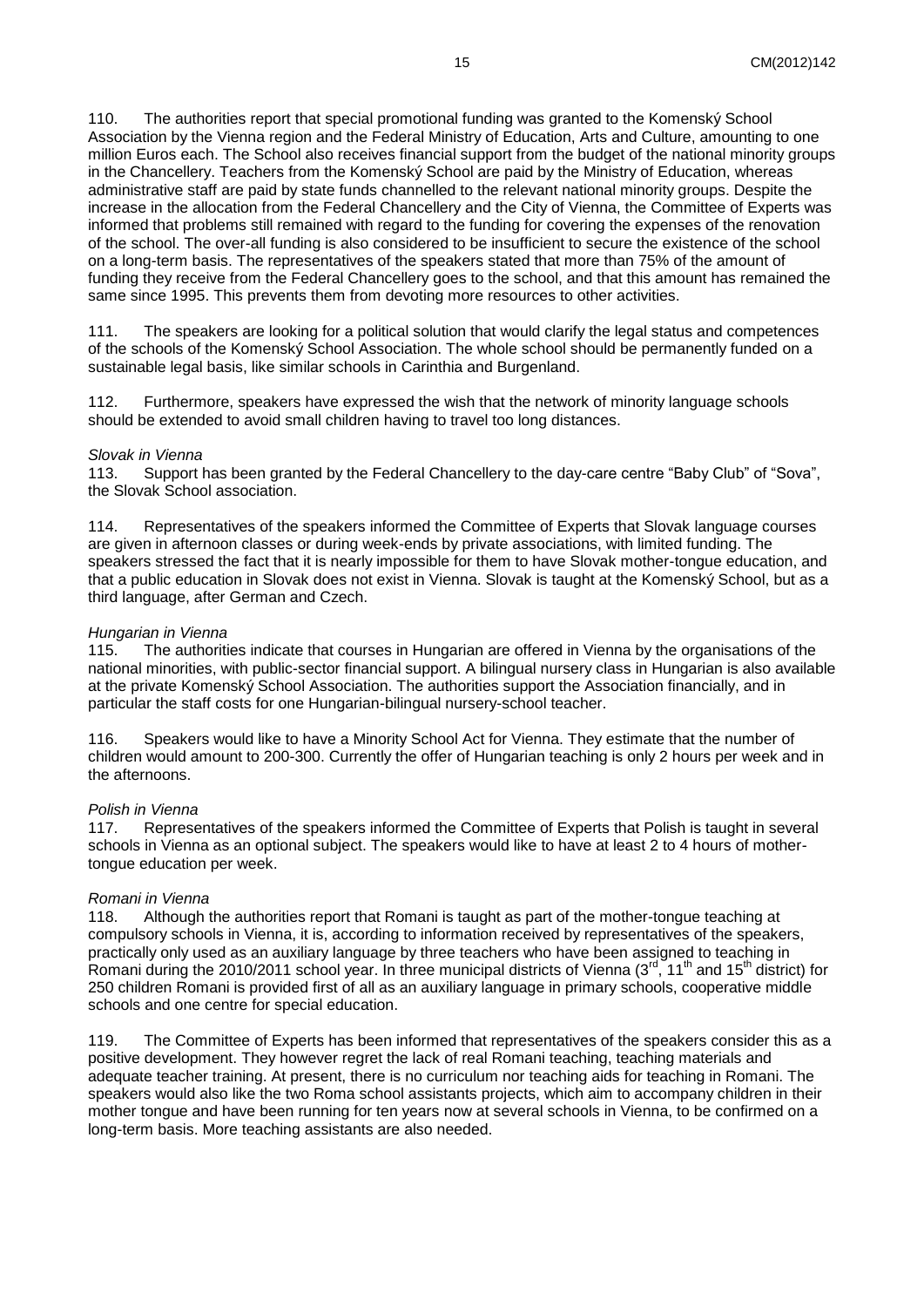120. Speakers expressed the wish that afternoon classes be offered to pupils in Romani and that adulttraining courses in Romani also are offered.

121. The authorities also make reference to the international project "QualiRom", where teaching materials and training modules for mother-tongue teachers are developed.

#### *Romani in Burgenland*

122. In the second evaluation report, the Committee of Experts encouraged the Austrian authorities to continue their efforts in making Romani education available at all levels, also with regard to teacher training.

123. The authorities mention in the  $3^{rd}$  periodical report that the offer for Romani education depends on the number of pupils. Five is the requested minimum number of pupils to set up a class (non-compulsory exercise). This has been possible at the primary school of Unterwart during the reporting period. Otherwise, children from several locations must be put together into one class. The Committee of Experts has been informed that there is a lack of interest from the parents towards Romani teaching, and also that the principals of the schools are not really motivated to make the possibility to learn Romani publicly known.

124. Reference is also made to the support given to two associations promoting "extramural" learning support to pupils, the Roma Association at Oberwart and the Roma-Service association at Kleinbachselten, as part of the RomBus project. The Committee of Experts has been informed that the RomBus project, among its awareness-raising activities, includes presentations at schools about the Romani language and culture. It also co-operates with the Pedagogical Universities to inform the teachers about Romani culture and history. The RomBus project provides also adult education courses. The Committee of Experts welcomes the actions performed by RomBus, and encourages the authorities to continue to support this association and its activities.

125. The possibility of following classes in Romani and also in Burgenland-Croatian and Hungarian has been mentioned by the Regional School Board for Burgenland at meetings with parents. A decree was also sent to all general compulsory schools containing this information and school principals and directors have been informed about the options.

#### *Slovenian in Styria*

126. In the second evaluation report, the Committee of Experts requested further information on plans to produce teaching materials suitable for Styria.

127. The authorities inform in the third national report that during the reporting period, textbooks from Carinthia are still being used. Teachers also use teaching materials that they produce themselves. According to the authorities, a higher number of pupils attending Slovenian classes would be necessary in order to finance new teaching materials.

128. From the information gathered by the Committee of Experts, it appears that there is no continuous education in Slovenian from kindergarten to upper secondary schools. Slovenian is taught as an elective subject and also through bilingual education, but without continuity in the classes. The authorities told the Committee of Experts that there is a lack of interest from the side of the pupils to receive Slovenian teaching. Slovenian courses are reportedly rarely scheduled because of this low demand. The Regional School Board initially had a special fund for Slovenian, but this does not exist anymore. During the on-the-spot visit, the problem with the granting of value units was mentioned, and speakers told the Committee of Experts that it would be positive to have earmarked funds for regional or minority languages.

129. One of the problems mentioned is that teachers graduate in foreign language instruction, but teach in mother-tongue classes.

130. Representatives of the Slovenian-speakers have informed the Committee of Experts that during the 2010-2011 school year, Slovenian was offered at the nursery schools of Ratsch a.d. Weinstrasse and Laafeld. Speakers told the Committee of Experts that the pre-school depended on private initiatives, and that there is some demand. They have also expressed the wish to have more emphasis on the Slovenian language at the Federal Institute for Nursery-School Pedagogy (BAKIP) at Murek.

131. As far as primary education is concerned, two groups of a total of 30 children in Graz and in Feldbach received mother-tongue education, but on a voluntary basis.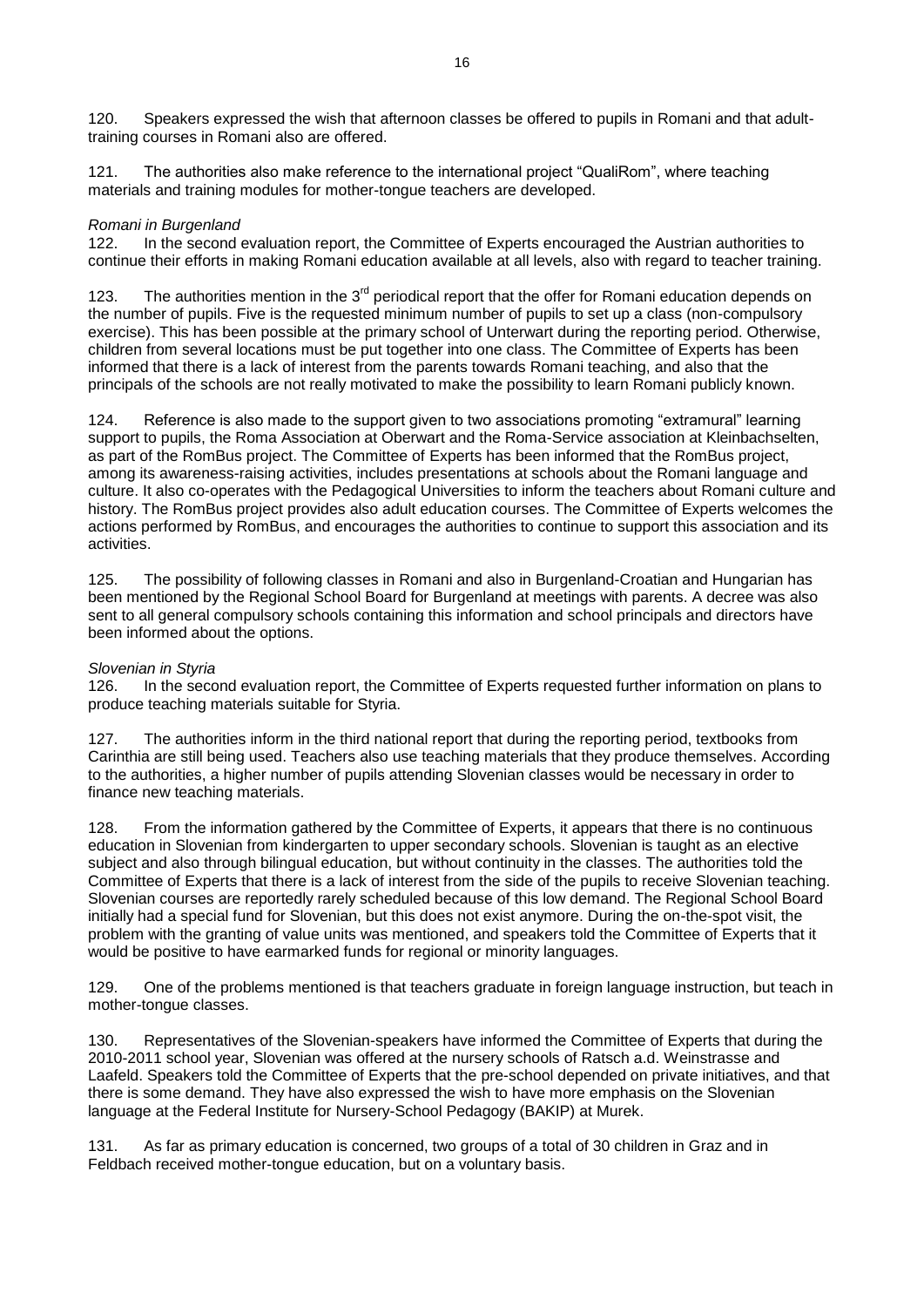132. Slovenian courses are held regularly at the general compulsory schools in the school districts of Deutschlandsberg, Leibnitz, Radkersburg, Feldbach and Voitsberg. The situation is more difficult concerning the offer in secondary schools, except for Bad Radkersburg.

133. At the Pedagogical University, the teachers will be able to familiarise themselves with Slovenian as of next year, and summer camps dealing with multilingualism and interculturalism are organised, but a lack of interest from the teachers is reported.

134. Regarding university education, Slovenian study courses are offered at the Institute for Slovenian Studies and the Institute for Theoretical and Applied Translation Studies at Graz University. Language courses for adults are also provided at various locations in Styria.

#### *Hungarian in Styria*

135. The authorities report that teaching of Hungarian is offered at the compulsory schools in Graz and Bruck/Mur.

*The Committee of Experts encourages the Austrian authorities to pursue their efforts to create conditions for education in or teaching of all regional or minority languages in Vienna, Burgenland and Styria.*

### *"g the provision of facilities enabling non-speakers of a regional or minority language living in the area where it is used to learn it if they so desire;"*

136. In the second monitoring cycle, the Committee of Experts encouraged the Austrian authorities to take measures to meet the growing demand for education in or teaching of regional or minority languages for nonspeakers and to take into account the required teaching quality for pupils who are already speakers of the regional or minority languages. This was also the subject of a Committee of Ministers recommendation n.3, that the Austrian authorities "**ensure that the increasing demand for regional or minority language education is met with an adequate offer for both speakers and non-speakers of the languages**".

137. The authorities make references to several innovative projects that have been carried out in Vienna in recent years, comprising presentations in schools, trips to neighbouring countries, language workshops, allowing pupils of all ages to get to know the language and the culture it reflects. Language courses are also organised for teachers and education experts. The Committee of Experts welcomes this and commends the Vienna School Board and the authorities for their efforts.

138. Adult education courses are also available in Burgenland for Burgenland-Croatian. Language courses for beginners "Tu vakeres roman? Do you speak Burgenland Romani?", are held at the Adult Education College South in Oberwart. Romani language courses are also organised by the Roma-Service Association and are attended by adults, young people and pupils.

#### *"h the promotion of study and research on regional or minority languages at universities or equivalent institutions;"*

139. Study and research on regional or minority languages take place at the Institute for Slavic Studies at the University of Vienna, at Graz University and at the Alps-Adriatic University of Klagenfurt.

## *Romani*

140. The "Romani Project" launched at Graz University led to the codification and development of didactic methods for Burgenland Romani and produced dictionaries and grammar books also for other Romani dialects spoken in Austria. The project is supported through the funds for the national minority groups at the Federal Chancellery.

141. The association "[spi:k] – Language, Identity, Culture", which has the task of documenting the languages and cultures of regional minorities which continues the "Romani Project", has among its tasks to secure and archive the total stock of printed and electronic information sources in and on Romani to be accessed on-line.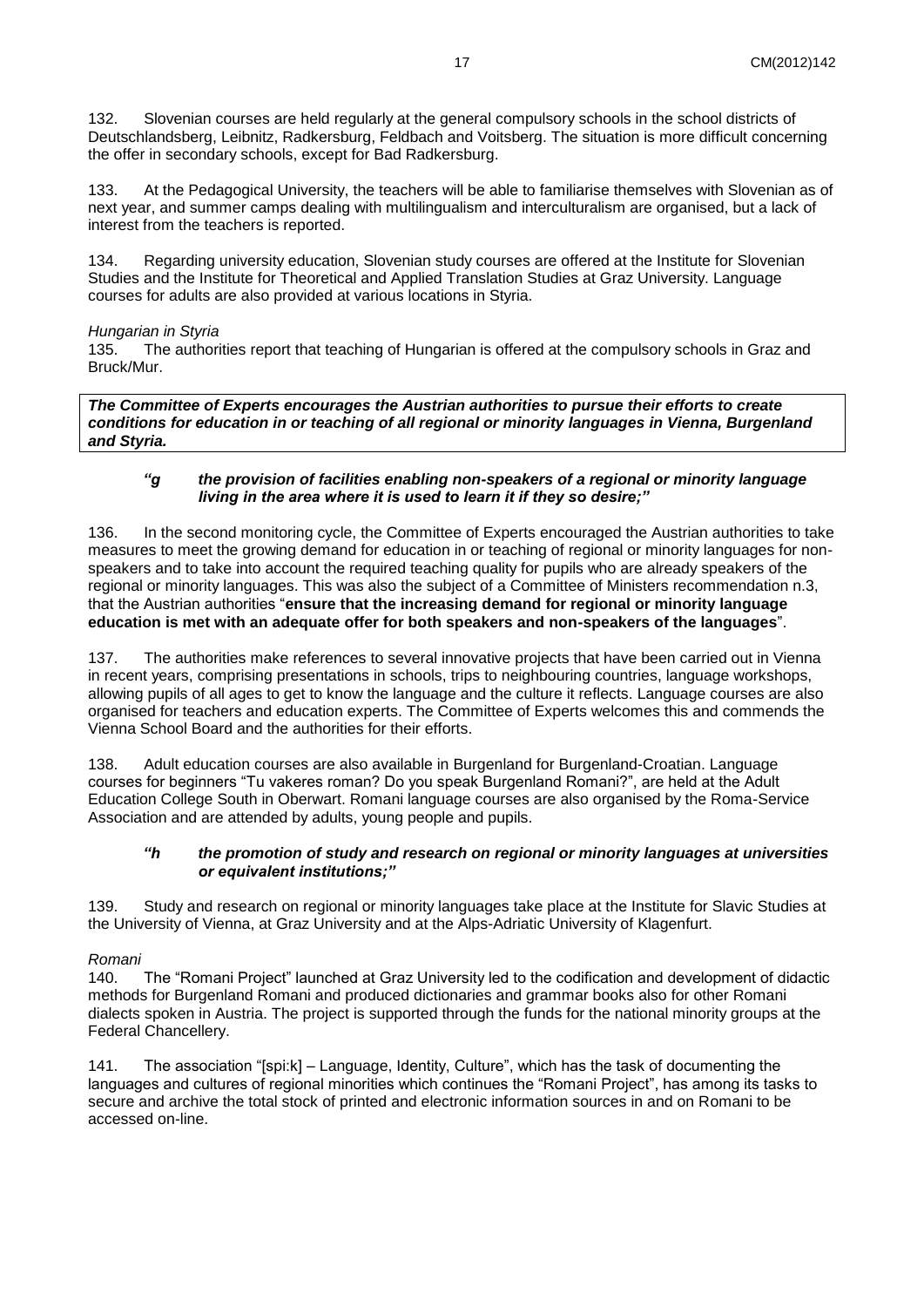#### *"i the promotion of appropriate types of transnational exchanges, in the fields covered by this Charter, for regional or minority languages used in identical or similar form in two or more States;"*

#### *Romani*

142. The third periodical report mentions several transfrontier research and teaching projects on the Romani language, conducted in particular at the University of Graz. For more details on these projects, the Committee of Experts refers to the third periodical report, p. 198.

#### *Slovenian in Styria*

143. The Article VII Association is involved in transfrontier activities such as joint projects and co-operation activities with cultural institutions in Slovenia, performances of the Pavel House Choir in Slovenia and Hungary and transfrontier pupils' meetings at the Pavel House. Several transfrontier school exchanges are also taking place with Slovenia and partnership co-operation takes place across the border concerning kindergarten.

#### *Paragraph 3*

*" The Parties undertake to promote, by appropriate measures, mutual understanding between all the linguistic groups of the country and in particular the inclusion of respect, understanding and tolerance in relation to regional or minority languages among the objectives of education and training provided within their countries and encouragement of the mass media to pursue the same objective."*

144. In the second evaluation report, the Committee of Experts requested further information on the extent to which the aspect of the curriculum with an 'emphasis on the cultural heritage of the respective national minority' is taught in practice at schools, especially with regard to the Romani language.

145. In the general curriculum, there is reportedly not much information about the history and the culture reflected by the regional or minority languages. The existence of minorities in Austria is mentioned in the national curriculum with the geographical areas of their presence, but there is nothing more. The Committee of Experts was told that a module entitled "*Unsere Nachbarn*" ("Our neighbours") is given in primary and secondary education. However, this cannot be compared to the teaching about regional or minority languages present in the country.

*The Committee of Experts encourages the authorities to include in the general national curricula relevant information about the regional or minority languages as an integral part of Austria's cultural heritage.* 

146. The authorities refer in their third periodical report to the school campaign "Interculturality and Multillingualism – an Opportunity!" that encourages intercultural projects from pupils, and to teacher training courses in multilingualism and intercultural learning. Since 2009, separate funds have also been made available from the budget of the Federal Chancellery for intercultural projects. Several projects have in the recent years been promoted, which the Committee of Experts welcomes. Nevertheless, the Committee of Experts notes that this does not specifically target the protection and promotion of regional or minority languages in Austria.

#### *Romani*

147. The Committee of Experts has been informed that there is no mention of the Roma culture or the Romani language in the national curriculum. Representatives of the speakers stressed however that the Roma culture has been added in the history textbooks in Burgenland. They felt that a lot of progress had been done in Burgenland and in Austria in general, but that the history and linguistic diversity of the country should be further promoted among the majority population.

148. An information event on Romani was held in Graz on the occasion of the "Long Night of Languages 2009" under the title: "Experience Romany – see, hear, try it!". Another project is the audiovisual production "Mri historija" (My history) and "Amari historija" (Our history) done by the Roma-Service Association and proposing interviews of and about Burgenland Roma. For more information on these interesting projects, the Committee of Experts refers to the third periodical report, p.193 and 195.

149. A number of events have also been organised all over Austria where the Romani language has been presented at schools and have reportedly generated a big interest among pupils.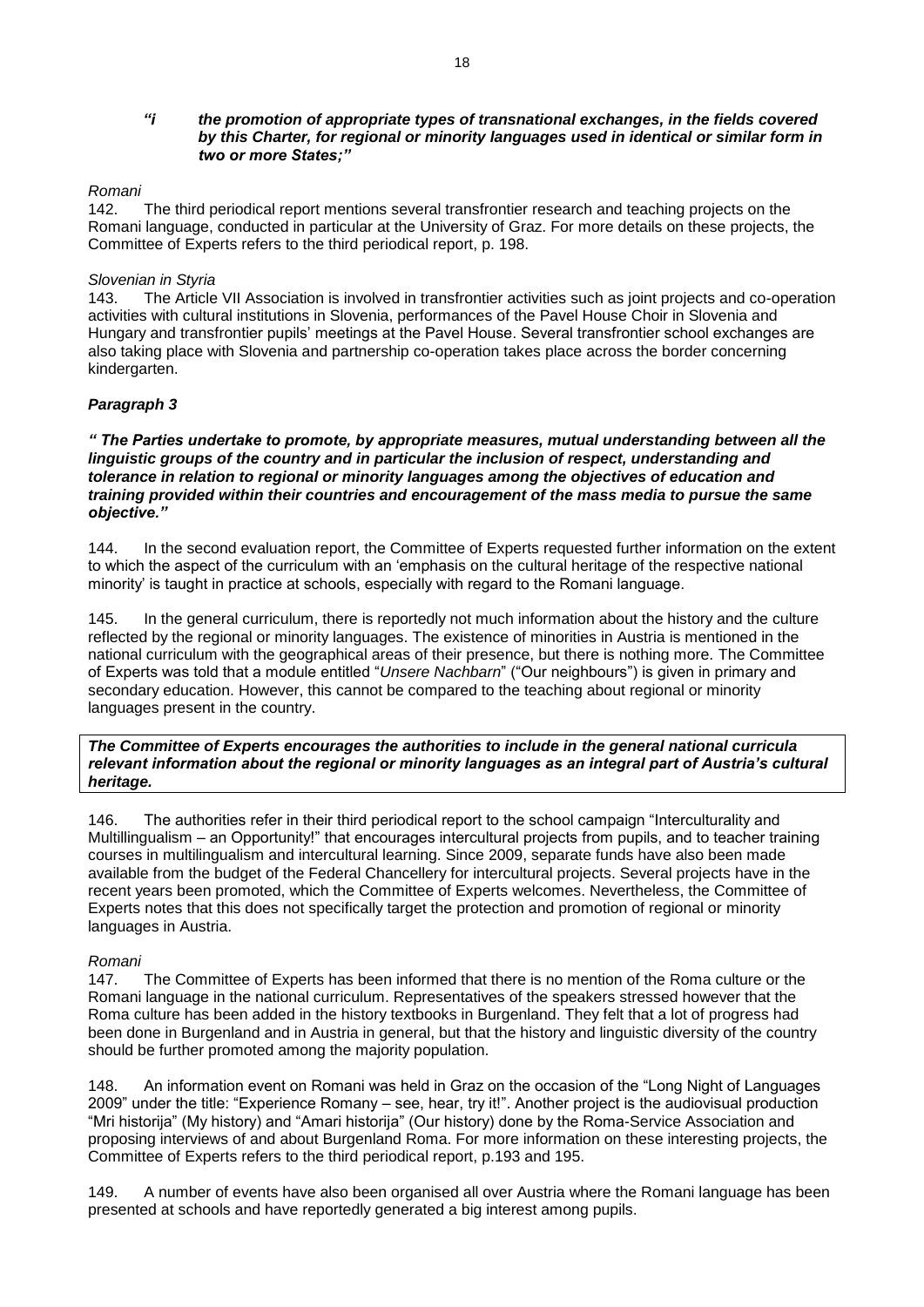#### *Hungarian in Burgenland*

150. Even if a certain positive development has taken place, Hungarian speakers have informed the Committee of Experts that negative attitudes still persist.

#### *Slovenian in Carinthia*

151. According to information received, the language is used more in public than before, and speakers are less afraid to speak it than was the case in the past. The interest towards the Slovenian language has grown, as shown by the figures of bilingual teaching (see paragraph 255 hereafter).

152. In the view of the speakers, this positive improvement is also a consequence of the bilingual topographical signs. Where those signs have been put up, people started to speak Slovenian again in public. However, the Committee of Experts was told that the portrayal of Slovenian-speakers in Carinthia is still often negative, and marred with prejudices and stereotypes. Speakers furthermore still noted a lack of knowledge about them among the majority population.

#### *Paragraph 4*

*In determining their policy with regard to regional or minority languages, the Parties shall take into consideration the needs and wishes expressed by the groups which use such languages. They are encouraged to establish bodies, if necessary, for the purpose of advising the authorities on all matters pertaining to regional or minority languages.* 

153. As mentioned above in paragraph 15, the draft amendment of the National Minorities Act aims, *inter alia*, at revising the composition and the method of designation of the Advisory Councils for the national minority groups.

154. Several representatives of the speakers expressed their discontent about the current functioning and attributions of the Advisory Councils, some of which have been dysfunctional for many years. Concern was also expressed as to the amendment aiming at revising the National Minorities Act.

155. There was also a wish expressed by representatives of the speakers for the creation of an ombudsperson office for the minorities.

156. The Committee of Experts encourages the Austrian authorities to take the view of the speakers into account when revising the legislation concerning the representative bodies of the minority groups. It looks forward to receiving more information in the next monitoring round on the effect of the change introduced in the National Minorities Act as to the functioning of the Advisory Councils in practice.

#### *Paragraph 5*

*"The Parties undertake to apply, mutatis mutandis, the principles listed in paragraphs 1 to 4 above to non-territorial languages. However, as far as these languages are concerned, the nature and scope of the measures to be taken to give effect to this Charter shall be determined in a flexible manner, bearing in mind the needs and wishes, and respecting the traditions and characteristics, of the groups which use the languages concerned."*

157. In the second evaluation report, the Committee of Experts urged the Austrian authorities to clarify the status of Romani with regard to its traditional presence outside Burgenland as well as whether it is a nonterritorial language.

158. There is not much information regarding this request in the third periodical report, which limits itself to stating that this provision has little practical bearing on the Republic of Austria and refers back to the second periodical report.

159. According to the representatives of the speakers whom the Committee of Experts met during the onthe-spot visit, the vast majority of the Romani-speakers actually live outside Burgenland, and especially in Vienna.

*The Committee of Experts urges the Austrian authorities to clarify the status of Romani with regard to the traditional presence outside Burgenland as well as whether it is a non-territorial language.*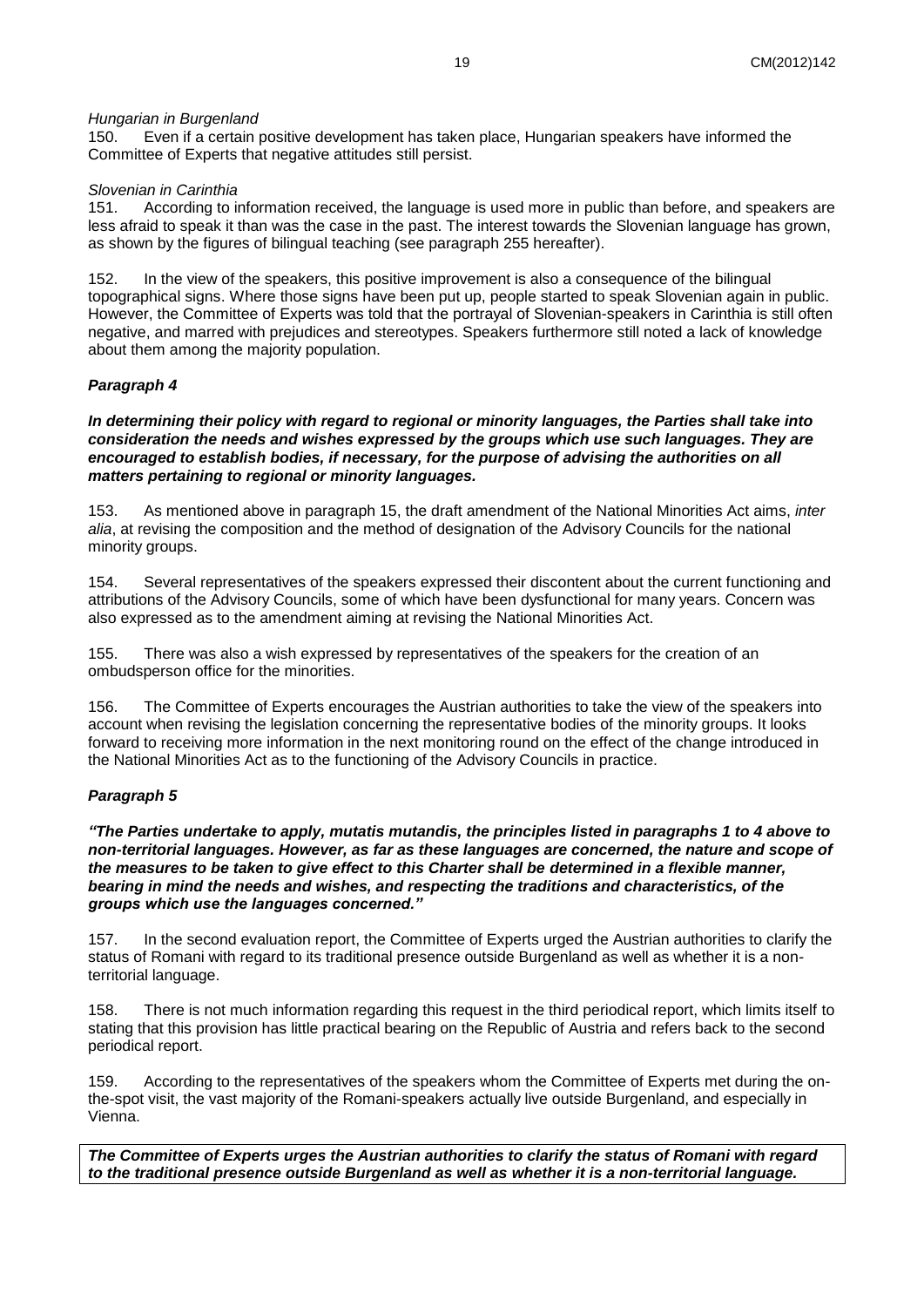## <span id="page-19-0"></span>**3.3. Evaluation in respect of Part III of the Charter**

160. The Committee of Experts has examined in greater detail the existing protection of the languages that have been identified under the protection mechanism of Part III of the Charter.

161. The Committee of Experts will concentrate on the provisions of Part III in relation to which a number of issues were raised in the second report. It will evaluate in particular how the Austrian authorities have reacted to the observations made by the Committee of Experts in the second monitoring round.

#### <span id="page-19-1"></span>*3.3.1. The Burgenland-Croatian language*

162. For the purposes of the present report, the Committee of Experts will not comment on provisions in relation to which no major issues were raised in the second report and for which it did not receive any new information requiring a revised assessment or a different presentation of their implementation. In the case of Burgenland-Croatian in Burgenland, these provisions are the following:

- Article 8, paragraph 1.e.iii ; f.iii.
- Article 8, paragraph 2.
- Article 9, paragraph 1.a.iii; b.iii; c.iii; d.
- Article 9, paragraph 2.a.
- Article 10, paragraph 4.a.
- Article 10, paragraph 5.
- Article 11, paragraph 1.d.
- Article 11, paragraph 2.
- Article 12, paragraph 1.d.
- Article 12, paragraph 2.
- Article 13, paragraph 1.d.
- Article 14.b.

163. For these provisions, the Committee of Experts refers to the conclusions reached in its first and second reports but reserves the right to evaluate the situation again at a later stage.

164. The paragraphs and sub-paragraphs that are quoted in bold italics are the obligations chosen by Austria.

#### **Article 8 – Education**

165. The Minority School Act in Burgenland provides that all children are taught bilingually in the autochthonous areas. Parents are however entitled to take their children out of the bilingual teaching if they so wish.

166. In the view of the speakers, the lack of methodology for bilingual education, of quality assessment and of clear standards and criteria for the teaching, hamper the bilingual education in Burgenland.

## *Paragraph 1*

*"With regard to education, the Parties undertake, within the territory in which such languages are used, according to the situation of each of these languages, and without prejudice to the teaching of the official language(s) of the State:*

#### *a ii to make available a substantial part of pre-school education in the relevant regional or minority languages"*

167. In the second evaluation report, the Committee of Experts considered this undertaking fulfilled. It encouraged the federal and regional authorities to promote the training of bilingual nursery school teachers.

168. The Committee of Experts notes that the provision of Burgenland-Croatian education at pre-school level is regulated by the 2009 Burgenland Child Care and Education Act that lists the municipalities and local administrative units where bilingual nursery schools must operate. The law provides that at least 12 hours per week must contain bilingual teaching. In other parts of the *Land*, bilingual facilities can also be organised if 25% of the parents request it upon enrolment of the children. According to the information received, there are at present 30 bilingual nursery schools in Burgenland.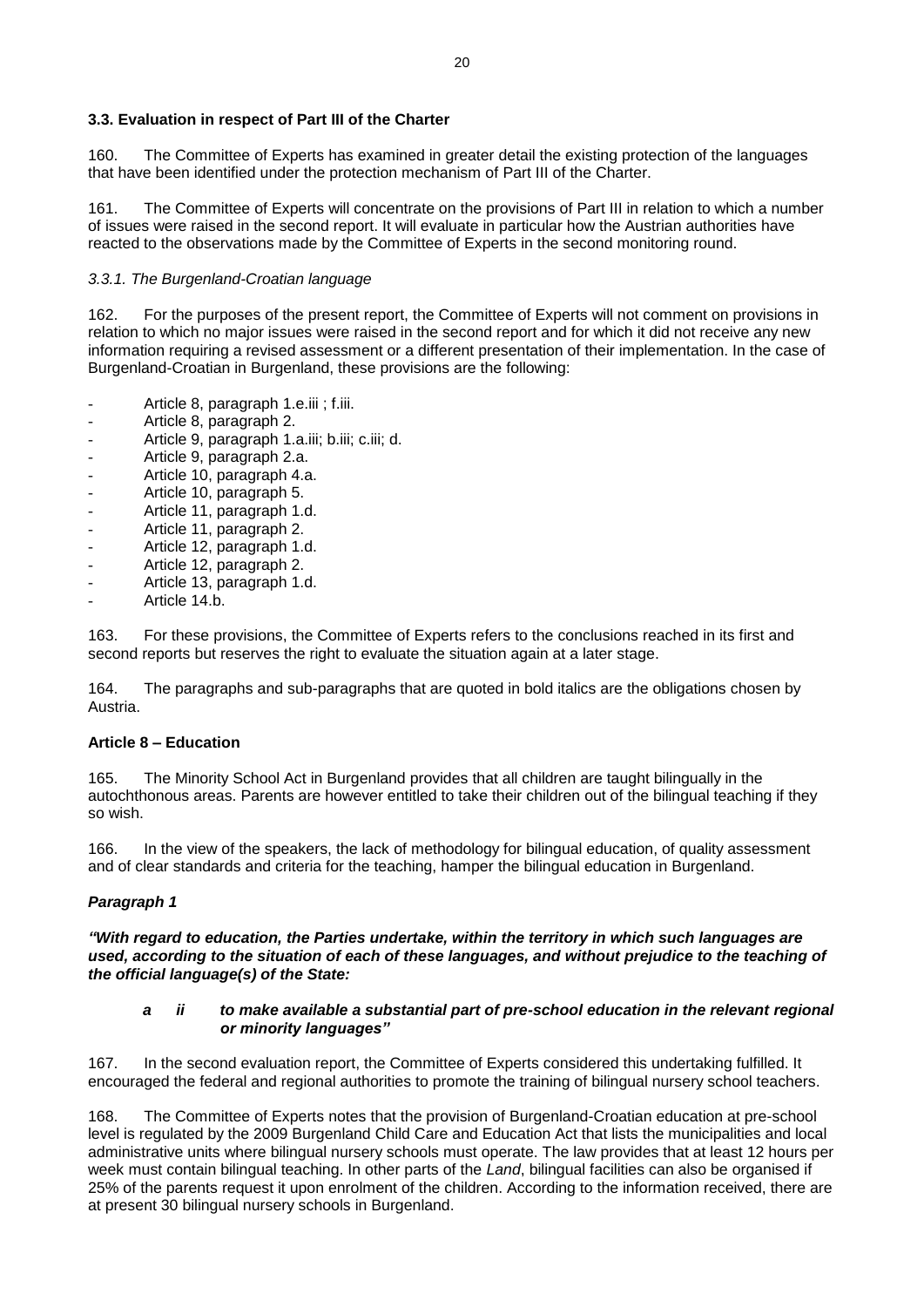169. In this monitoring cycle, the Committee of Experts was informed that, generally speaking, the linguistic skills in Burgenland-Croatian among teachers have diminished in recent years. The *Land* government funds bilingual assistant nursery school teachers for two years for those nursery schools that do not employ trained bilingual nursery school teachers. However, the costs for these assistants is transferred to the municipalities after two years, a matter of concern for the speakers. They maintain that this results in a loss of interest from the side of the municipalities to use these assistants.

170. The authorities report that in Autumn 2011, a study course in Croatian was launched, lasting 4 semesters. It is intended for all nursery-school pedagogues and is organised by the Pedagogical University in Eisenstadt. The costs are also paid by Burgenland. The Committee of Experts is very pleased to note this positive development and would welcome information on the concrete results achieved by this training in the next periodical report.

171. Representatives of the speakers told the Committee of Experts that only in a few exceptional cases did the bilingual nursery schools in Burgenland comply with the statutory targets for the use of Burgenland-Croatian.

172. At pre-school level there is furthermore a great variety in the level of knowledge of Burgenland-Croatian among children and according to the speakers, only a few children have sufficient language skills. Speakers consider however the increasing interest from parents wanting their children to learn Burgenland-Croatian as a positive sign, since it contributes to the promotion of their language.

173. The undertaking is again considered fulfilled.

#### *"b ii to make available a substantial part of primary education in the relevant regional or minority languages;"*

174. In the second evaluation report, the Committee of Experts considered this undertaking partly fulfilled, as was the case in the first evaluation report. It again urged the Austrian authorities to take measures to ensure that a substantial part of primary education is available in Burgenland-Croatian at all relevant bilingual schools.

175. The authorities provide little information on this in their third periodical report. They indicate that classes are taught in two languages at all bilingual primary schools and that the curriculum provides for a "roughly" balanced proportion between German and Burgenland-Croatian, according to the language skills of the children in the classroom.

176. The speakers are disappointed with the fact that there is no clear definition of the term "bilingual education" nor a general approach for language teaching. It is up to individual teachers to define the syllabus for Burgenland-Croatian lessons, and to what extent Burgenland-Croatian is actually used. An amendment of the Minority School Act is therefore wished for and has been recommended by the Working Group on Education. In the view of the speakers, a minimum level of use of the Burgenland-Croatian language, a target for the language skills or a teaching target should be defined by law. They furthermore ask for an impartial evaluation of the efficiency of bilingual teaching.

177. The problems that were raised during the previous monitoring cycles, concerning the different level of competences in Burgenland-Croatian language of pupils attending the same classes and the subsequent difficulties in giving all of them adequate learning opportunities, are still a matter of concern for the speakers in this monitoring cycle.

178. Another issue of concern for the development of a quality education in Burgenland-Croatian is the "opt-out" possibility, whereby a pupil can choose not to follow education in Burgenland-Croatian anymore, while at the same time staying in the classroom. According to the representatives of the speakers, some parents use this opt-out possibility as a threat to withdraw their children from the lessons if they do not receive high marks. A solution that was proposed during the on-the-spot visit would be to have the opt-out possibility only during the first week of schooling, not the whole year.

179. The undertaking is considered to be partly fulfilled. The Committee of Experts encourages the Austrian authorities to solve the issue of the absence of criteria and standards for language teaching and to find innovative ways for tackling the problems of the disparity in language skills among pupils as well as a solution for the "opt-out" possibility.

## *"c iii to provide, within secondary education, for the teaching of the relevant regional or minority languages as an integral part of the curriculum;"*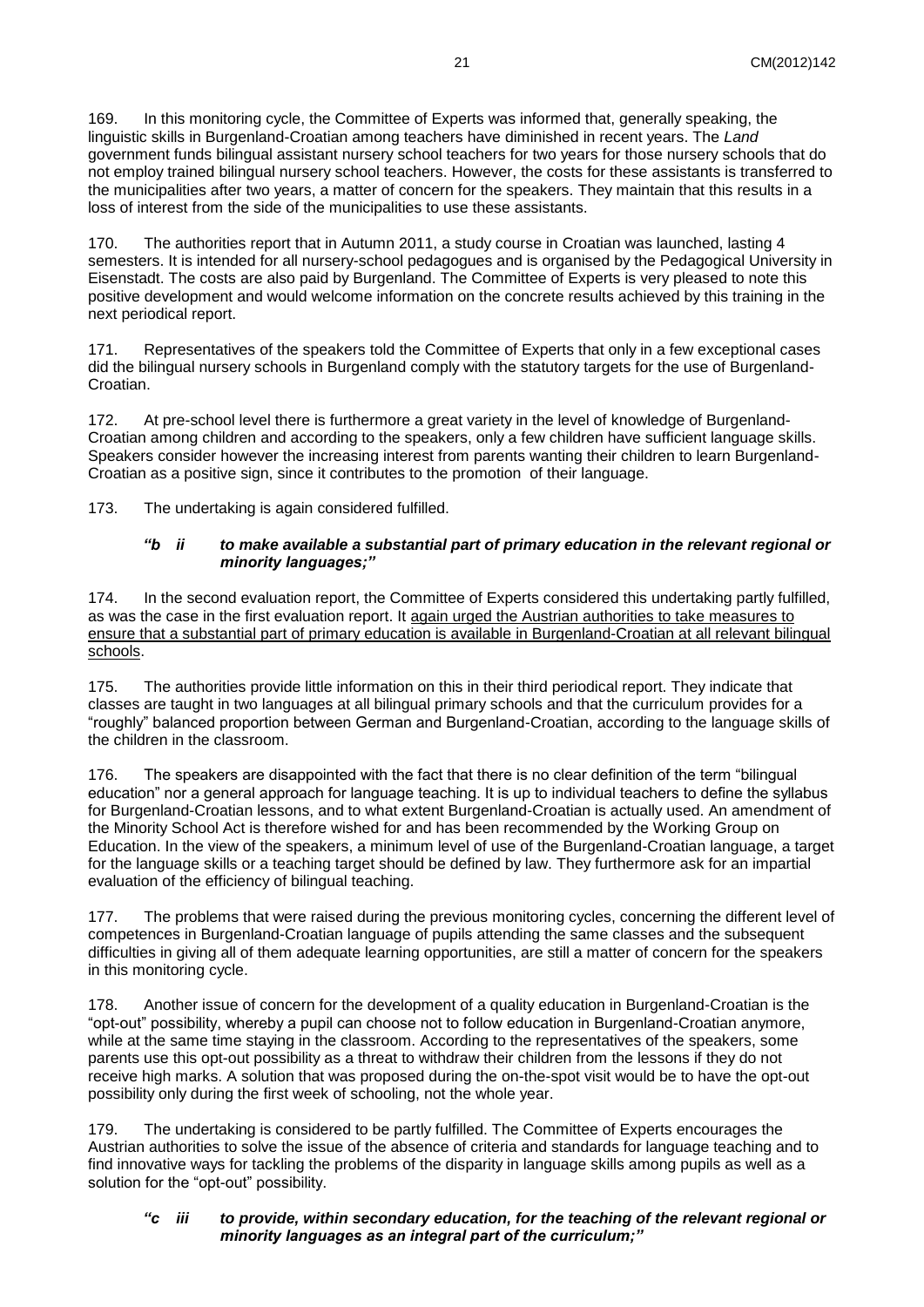180. In the second evaluation report, the Committee of Experts considered this undertaking fulfilled. Nevertheless, it requested further information on the development of the pilot project at the federal grammar school of Oberpullendorf in the next periodical report.

181. The third periodical report indicates that the pilot project at the federal grammar school of Oberpullendorf is continuing and that the educational option is highly successful. However, the representatives of the speakers are disappointed with the fact that such pilot-projects are not included in the standard school system, and that by nature they can be terminated at the end of every school year.

182. The representatives of the speakers furthermore mention that there is only one school in Burgenland offering upper-level secondary education in Burgenland-Croatian. They maintain that this is insufficient, considering the number of pupils wanting such education. There is only one secondary school for the whole of Burgenland, with limitations in regard to classes, finances, etc. There is still a great disparity in the level of knowledge of Burgenland-Croatian among pupils.

183. The Committee of Experts also notes that as of 2013/2014, it will also be possible to take the schoolleaving examination in Croatian at the Bilingual Federal Grammar School at Oberwart.

184. In its second evaluation report, the Committee of Experts encouraged the Austrian authorities to find solutions to the problem of discontinuity of the pupils' registration for bilingual education in close co-operation with the speakers.

185. The authorities inform that there is still at the moment a certain lack of continuity of bilingual education from primary to secondary level I, mainly due to the fact that an active enrolment is required for classes in the national minority languages as of the  $5<sup>th</sup>$  grade, whereas at the lower level it is automatic. The automatic enrolment for bilingual education at secondary school level has however been envisaged by the working group "Education and Languages". This proposal is endorsed by representatives of the Burgenland-Croatian speakers.

186. In view of the information received, the Committee of Experts considers this undertaking still fulfilled but encourages the authorities to study in cooperation with the speakers the possibility to modify the statutory arrangements of the Minority School Act, in order to promote a better continuation of bilingualism at secondary school level.

- *"d i to make available technical and vocational education in the relevant regional or minority languages; or*
	- *ii to make available a substantial part of technical and vocational education in the relevant regional or minority languages; or*
	- *iii to provide, within technical and vocational education, for the teaching of the relevant regional or minority languages as an integral part of the curriculum; or*

#### *iv to apply one of the measures provided for under i to iii above at least to those pupils who, or where appropriate whose families, so wish in a number considered sufficient;"*

187. In the second evaluation report, the Committee of Experts considered this undertaking fulfilled. It nevertheless encouraged the Austrian authorities to pursue their efforts in expanding the offer of Burgenland-Croatian education to other vocational schools.

188. The authorities indicate in their third periodical report that such possibilities are offered when the required number of enrolments is reached, but that there is a lack of interest from the side of the pupils.

189. The Committee of Experts considers the undertaking still fulfilled and encourages the authorities to continue their efforts in expanding the offer of Burgenland-Croatian education to other vocational schools.

#### *"g to make arrangements to ensure the teaching of the history and the culture which is reflected by the regional or minority language;"*

190. In the second evaluation report, the Committee of Experts considered this undertaking partly fulfilled and requested information in the next periodical report on the teaching of the history and culture which is reflected by Burgenland-Croatian in German-medium schools in practice.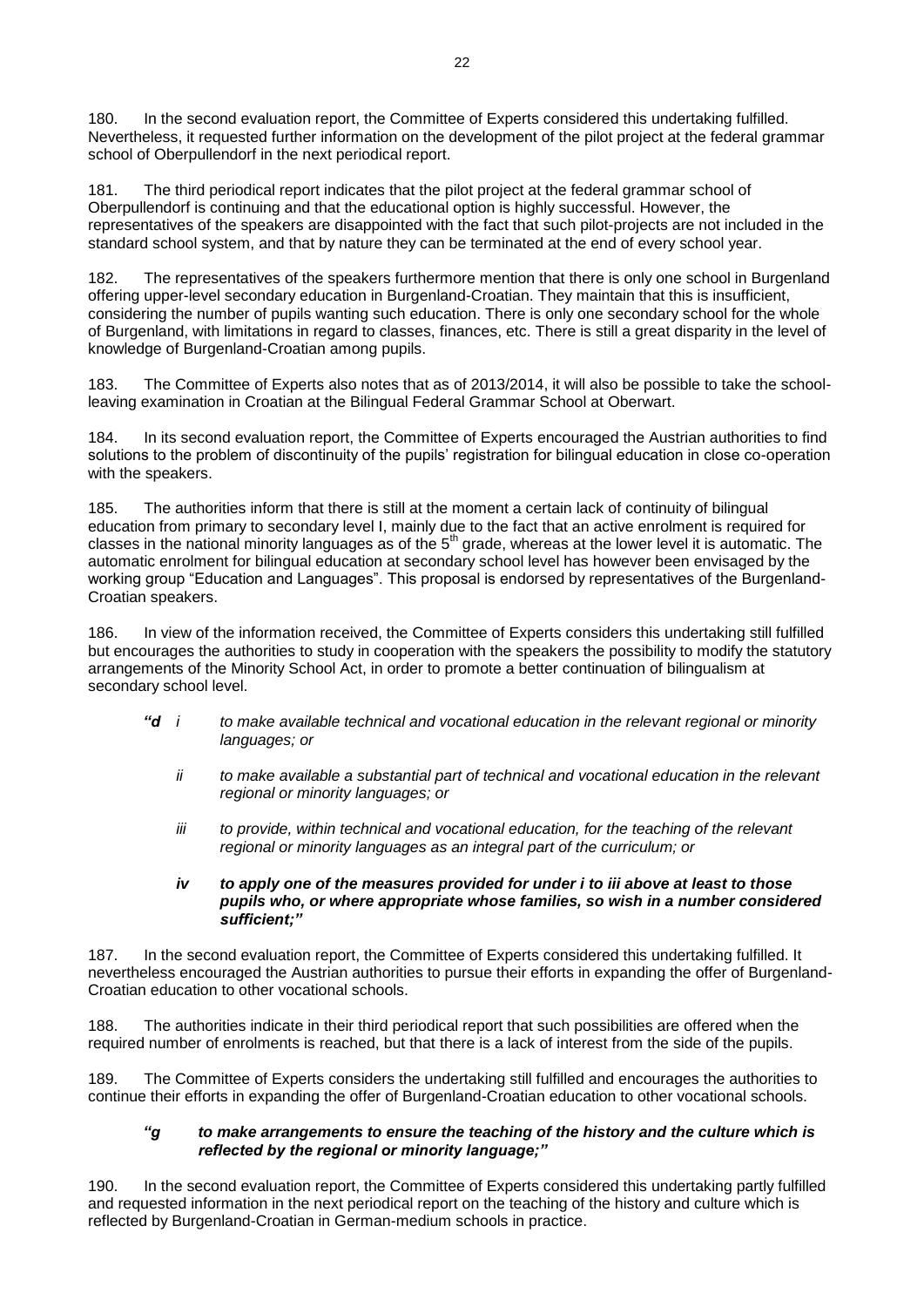191. The authorities report that progress has been achieved in this respect, as the textbooks on social studies for the fourth grade of primary school comprise for example now a separate chapter on the national minorities in the section on Burgenland.

192. The representatives of the Burgenland-Croatian speakers voiced their concern about the implementation of this undertaking. The teaching of the history and culture of the Burgenland-Croatian, and more generally of the national minorities in Austria, should be part of the general curriculum, at all school levels. This is not the case in the present situation.

193. In view of the available information, the Committee of Experts still considers the undertaking to be partly fulfilled. It encourages the authorities to make provision in the general curriculum to ensure the teaching of the history and the culture reflected by the regional or minority languages.

*The Committee of Experts encourages the authorities to intensify their efforts in including in the curriculum of the German-medium schools in Burgenland the teaching of the history and the culture reflected by the Burgenland-Croatian language.* 

#### *"h to provide the basic and further training of the teachers required to implement those of paragraphs a to g accepted by the Party;"*

194. In the second evaluation report, the Committee of Experts considered this undertaking fulfilled. It nevertheless encouraged the federal and regional Austrian authorities to increase their efforts to promote teacher training in Burgenland-Croatian, and asked the authorities to report on the effects of the new teacher training scheme in the next periodical report.

195. The third periodical report refers to several study courses that are organised, and especially the sixsemester course "bilingual classes at primary and/or lower-level secondary schools with German and Croatian as languages of instruction, as well as teaching Croatian at primary and/or lower-level secondary schools".

196. For some representatives of the speakers, one of the solutions to improve the quality of the teaching would be to employ teachers who are native Burgenland-Croatian speakers, or that teachers be sent from Croatia. They hope that with Croatia's accession to the European Union, this should be possible in the coming years, as is presently the case for Hungarian.

197. The attention of the Committee of Experts has also been drawn to the fact that school books in Burgenland-Croatian are paid for by the allocation for the minorities of the Federal Chancellery, whereas they should be paid for by the Ministry for Education as is the case for schoolbooks in general.

198. The Committee of Experts still considers the undertaking to be fulfilled at present, but encourages the authorities to increase their efforts concerning the training of the teachers.

#### *"i to set up a supervisory body or bodies responsible for monitoring the measures taken and progress achieved in establishing or developing the teaching of regional or minority languages and for drawing up periodic reports of their findings, which will be made public."*

199. In the second evaluation report, the Committee of Experts considered this undertaking not fulfilled and encouraged the Austrian authorities to ensure that the supervisory body draws up periodic reports of its findings and makes them public.

200. The authorities report that statistical data are published every year by the Regional School Board for Burgenland. In the view of the Committee of Experts, these cannot however be compared with periodic public reports in terms of the Charter, evaluating the progress achieved in establishing and/or developing the teaching of Burgenland-Croatian.

201. During the on-the-spot visit, the Committee of Experts has however been informed that the needs of the minority language speakers are discussed at the *Land* level (*Landesschulrat*), and that there will be a written evaluation report on bilingual education in Burgenland.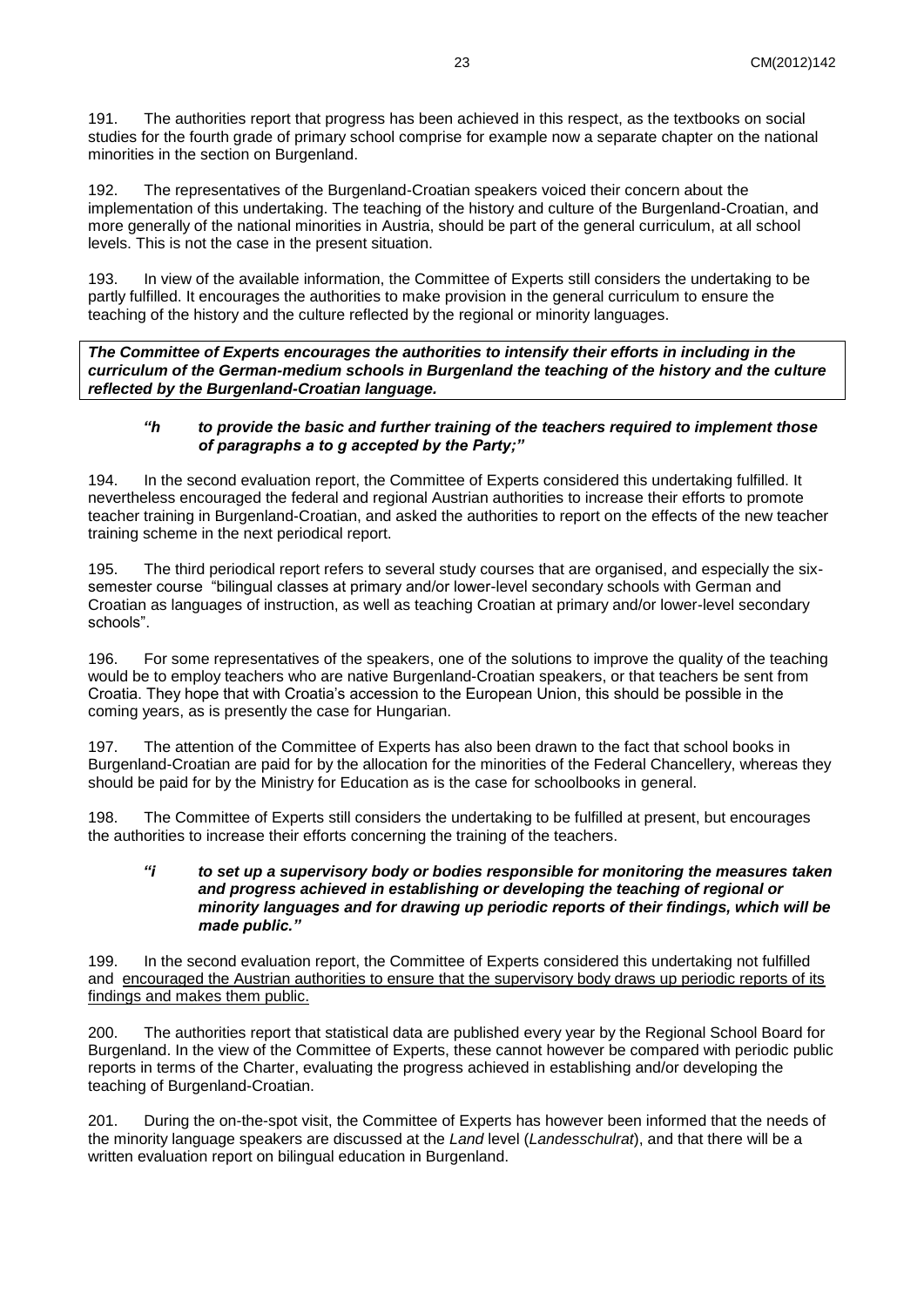202. Nevertheless, the Committee of Experts must conclude that the undertaking is not fulfilled at present. It looks forward to receiving more concrete information on this undertaking, especially with regard to the development of the reporting system mentioned in paragraph 200 above into reports in terms of the Charter in the next periodical report.

### **Article 9 – Judicial authorities**

203. In the second monitoring cycle, the Committee of Ministers addressed the following recommendation to the Austrian authorities: **"ensure that the Burgenland-Croatian can be used before the relevant judicial and administrative authorities in practice"** (RecChL(2009)1), Recommendation 4).

### *Paragraph 1*

*"The Parties undertake, in respect of those judicial districts in which the number of residents using the regional or minority languages justifies the measures specified below, according to the situation of each of these languages and on condition that the use of the facilities afforded by the present paragraph is not considered by the judge to hamper the proper administration of justice:*

- *a in criminal proceedings:*
	- *ii to guarantee the accused the right to use his/her regional or minority language; and/or*
- *b in civil proceedings:*
	- *ii to allow, whenever a litigant has to appear in person before a court, that he or she may use his or her regional or minority language without thereby incurring additional expense; and/or*
- *c in proceedings before courts concerning administrative matters:*
	- *ii to allow, whenever a litigant has to appear in person before a court, that he or she may use his or her regional or minority language without thereby incurring additional expense; and/or"*

204. In the second evaluation report, the Committee of Experts considered these undertakings only formally fulfilled. Despite the possibility offered by law to use Burgenland-Croatian in criminal, civil and administrative proceedings, its use was reportedly non-existent in practice. The Committee of Experts was of the view that more efforts were needed, especially regarding the employment of Burgenland-Croatianspeaking staff and the introduction of pro-active measures of encouragement towards the speakers to use their language before courts. It urged the Austrian authorities to take the necessary steps to ensure that the possibility to use Burgenland-Croatian in criminal and civil proceedings and in proceedings before courts concerning administrative matters is secured in practice.

205. In the third periodical report the authorities provide information about amendment No. 46/2011 to the National Minorities Act, containing the obligation under constitutional law for the authorities and service units listed in Annex 2 of the amendment to make sure that the languages of the national minorities can be used alongside the German language in all communications to the authorities or other service units. The restriction limiting the right to use the languages of the national minorities as an official language to Austrian citizens is also lifted.

206. The authorities state that the use of Burgenland-Croatian must be ensured whenever requested, and that interpretation is provided when no officials with Burgenland-Croatian language skills are available. Representatives of the Burgenland-Croatian speakers have however informed the Committee of Experts that there are hardly any bilingual documents in practice.

207. As to the use of Burgenland-Croatian in proceedings, representatives of the speakers confirmed that there are not many cases in courts where Burgenland-Croatian is used, as speakers are scared of being seen as trouble-makers.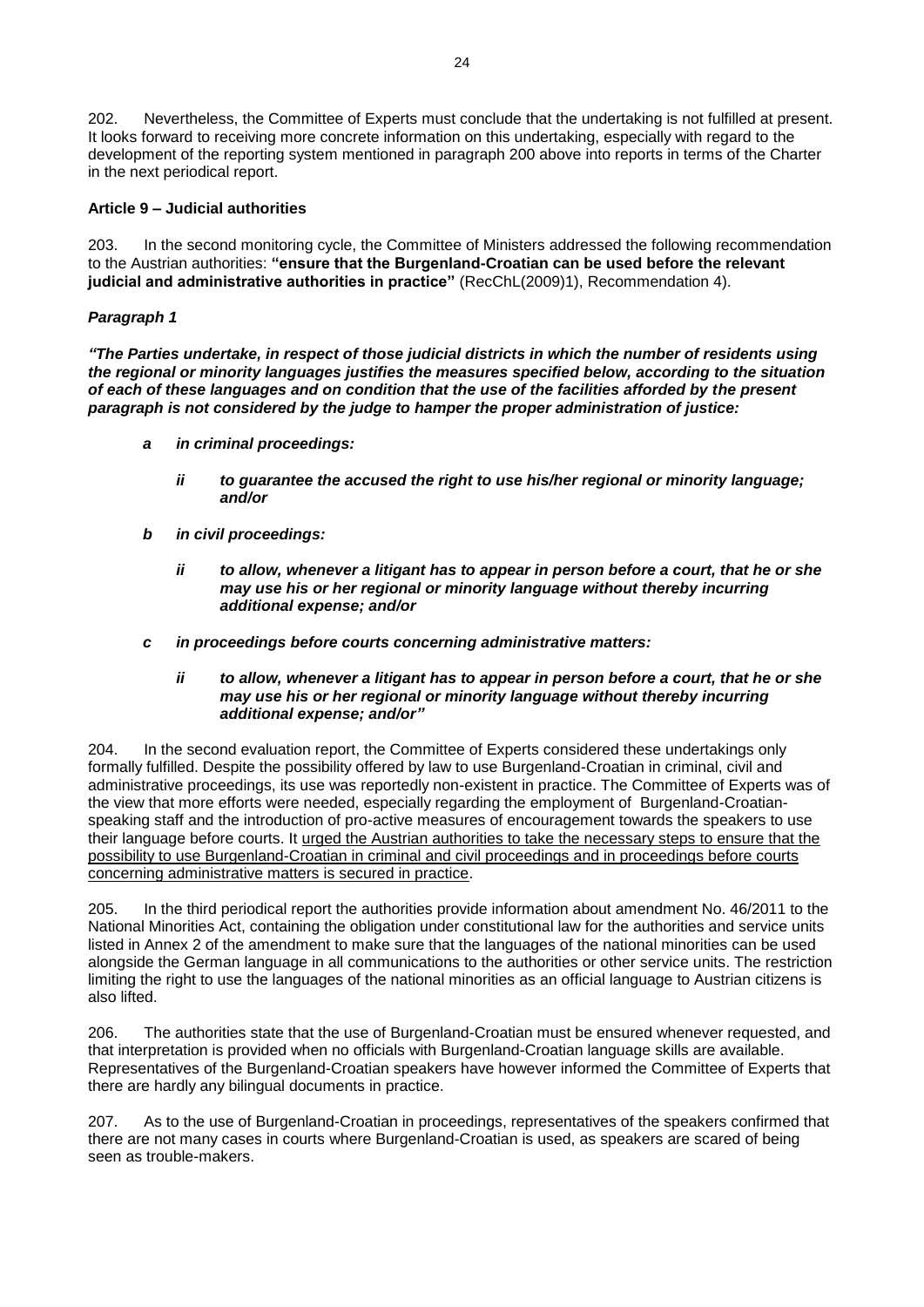208. The Committee of Experts would welcome more information in the next monitoring cycle as to what extent the amendment of the National Minorities Act has led to concrete changes and improvement on the use of Burgenland-Croatian in courts in practice.

209. The Committee of Experts would like to point out that judicial staff should actively encourage citizens to use regional or minority languages in courts, for example through bi-or multilingual notices and signs in/on court buildings, and information in public announcements or court forms<sup>4</sup>. Furthermore, the authorities should actively inform citizens about the possibility to use a regional or minority language in court, as Article 9 of the Charter places a duty on the authorities to make sure that minority language speakers are made aware of this right<sup>5</sup>. The Committee of Experts has been informed in this monitoring cycle that no such measures have been taken.

210. The Committee of Experts has to conclude that this undertaking is still only formally fulfilled. It strongly urges the authorities to take practical steps so as to ensure that the possibility to use Burgenland-Croatian in criminal and civil proceedings and in proceedings before courts concerning administrative matters is secured in practice.

*The Committee of Experts urges the Austrian authorities to take the necessary steps to ensure that the possibility to use Burgenland-Croatian in criminal and civil proceedings and in proceedings before courts concerning administrative matters is secured in practice.* 

**Article 10 – Administrative authorities and public services**

#### *Paragraph 1*

*" Within the administrative districts of the State in which the number of residents who are users of regional or minority languages justifies the measures specified below and according to the situation of each language, the Parties undertake, as far as this is reasonably possible:*

- *a iii to ensure that users of regional or minority languages may submit oral or written applications and receive a reply in these languages;"*
- *c to allow the administrative authorities to draft documents in a regional or minority language."*

211. In its second evaluation report, the Committee of Experts did not have sufficiently detailed information at its disposal to evaluate whether these undertakings were fulfilled or not and asked the authorities to clarify this matter in the next periodical report. It appeared that language courses for civil servants were being organised, but that written communication with the authorities took place only occasionally. It was furthermore not clear whether Croatian was used with federal authorities which directly perform federal administrative functions.

212. According to the information contained in the third periodical report, forms and information brochures are available in Croatian at the Labour Market Service, where 15% of the employees speak Croatian or Serbian or Bosnian. Croatian is also used in contacts with the public at the tax and customs offices, where 1 to 20% of the staff have a command of Croatian. Concerning the land surveying offices depending on the Federal Ministry of Economy, Family and Youth, it is reported that Croatian can be used, but that no request has been made for it in the past 10 years. Certain forms are also available in Croatian and can be downloaded from the website of the Federal Ministry of Finance, although the forms to file tax returns are not used by the speakers.

213. According to the representatives of the speakers whom the Committee of Experts met during the onthe-spot visit, there are no bilingual forms. The forms are translated in Burgenland-Croatian but are not bilingual. Bilingual forms should be made available on the Internet in their view.

214. Language courses are organised for soldiers, civil servants at the tax and customs offices, and civil servants from the Federal Ministry of Defence and Sports.

 $\overline{a}$ 

 $<sup>4</sup>$  See the Third evaluation report on Sweden, p. 20. The importance of promoting practical implementation of the undertaking in</sup> question also emerges from many recommendations of the Committee of Ministers to various States, such as Serbia (2009), Germany (2008) or Switzerland (2004).

<sup>5</sup> See the Fourth evaluation report on Hungary, p. 17.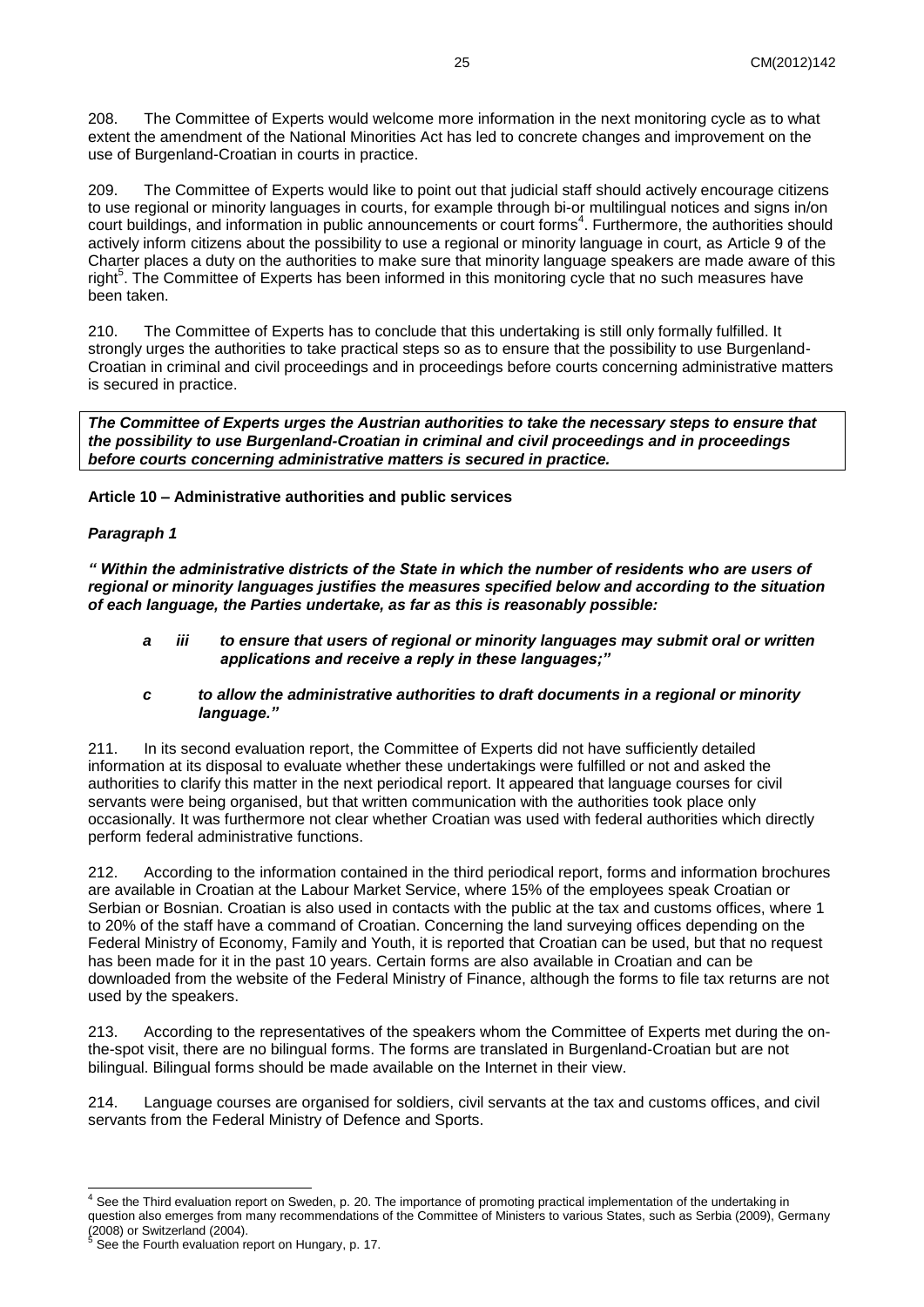215. In view of this information, the Committee of Experts considers that undertaking c. is partly fulfilled. In regard to a. iii, the Committee of Experts is not in a position to conclude. It asks the authorities for more information on the possibility for Burgenland-Croatian speakers to submit oral or written applications and receive a reply in this language.

# *Paragraph 2*

## *Preliminary remark*

216. In its second evaluation report, the Committee of Experts urged the Austrian authorities to take measures to apply the chosen undertakings under Article 10, paragraph 2 of the Charter to the entire Burgenland-Croatian speaking area.

217. The amendment of the National Minorities Act lists six administrative districts in Burgenland where Burgenland-Croatian is an official language and where its use is mandatory. Eisenstadt, which is the administrative capital and where a number of Burgenland-Croatian speakers reside, is out of the list. The city of Eisenstadt is not classified as an autochthonous settlement area of the Burgenland-Croatian population. However, within the administrative district of Eisenstadt, nine municipalities are included in the list. The double status of Eisenstadt as district centre and as regional capital requires a clarification of the position of Burgenland-Croatian in the city of Eisenstadt. Therefore the Committee of Experts asks the authorities to clarify this issue in the next periodical report.

*"In respect of the local and regional authorities on whose territory the number of residents who are users of regional or minority languages is such as to justify the measures specified below, the Parties undertake to allow and/or encourage:*

### *b the possibility for users of regional or minority languages to submit oral or written applications in these languages;"*

218. In its second evaluation report, the Committee of Experts considered this undertaking partly fulfilled. It urged the authorities to ensure that written applications in Burgenland-Croatian can be submitted throughout the entire Burgenland-Croatian speaking area.

According to the third periodical report, written submissions in Burgenland-Croatian can be filed with all authorities listed in Annex 2 of the amendment of the National Minorities Act. The Committee of Experts notes that it does not correspond to the entire Burgenland-Croatian speaking area as, according to the speakers, many villages with a relevant number of Burgenland-Croatian speakers are not included in the list, nor is Eisenstadt, the regional capital.

220. As to the possibility to submit oral or written applications and receive a reply in Burgenland-Croatian, the speakers informed the Committee of Experts that it very much depended until now on the municipalities and the goodwill of the authorities in practice. It also appears that there are no public signs such as signposts announcing to the public that Burgenland-Croatian can be used.

221. In view of the available information, the Committee of Experts considers the undertaking partly fulfilled and encourages the authorities to extend the possibility of submitting oral or written applications to the entire Burgenland-Croatian speaking area.

#### *"d the publication by local authorities of their official documents also in the relevant regional or minority languages;"*

222. In its second evaluation report, the Committee of Experts considered this undertaking not fulfilled, as it had not received any information about initiatives or measures taken by the authorities to encourage or facilitate the publication by local authorities of their official documents in Burgenland-Croatian. It encouraged the Austrian authorities to take measures to facilitate the publication by local authorities of their official documents in Burgenland-Croatian.

223. Little information is provided in this respect in the third periodical report, which limits itself to stating that it is up to the individual municipalities whether they want to avail themselves of the authorization under § 13 (4) of the National Minorities Act.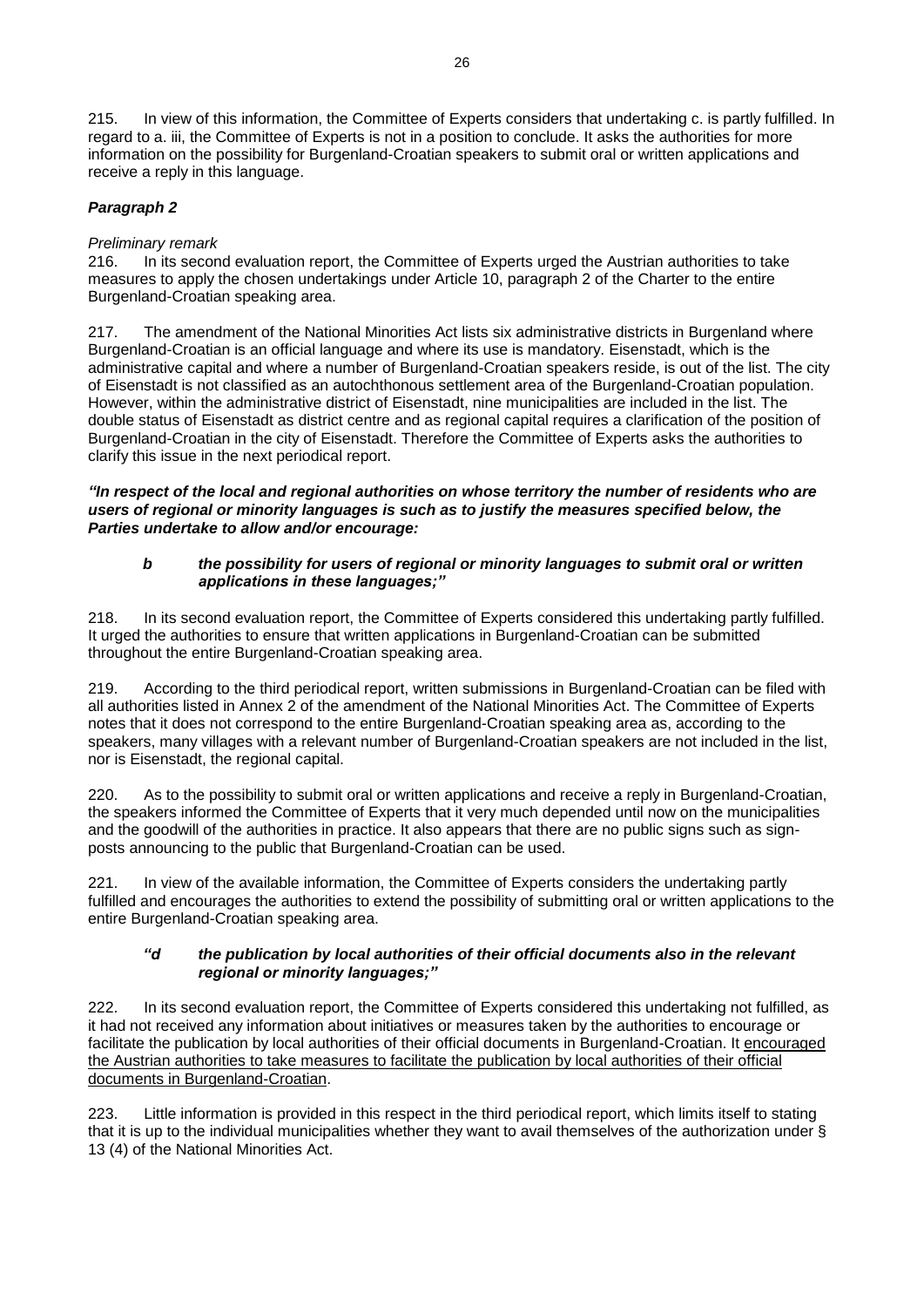224. The Committee of Experts would like to remind the Austrian authorities that when choosing this undertaking they committed themselves to "allow and/or encourage" the publication of the official documents of the local authorities in the minority language. Even if the Committee of Experts is aware that some of the responsibilities in this field rely directly on the local authorities, it is however necessary for the national authorities to draw the relevant authorities' attention to this possibility, and urge them to inform their citizens. An overall structural approach is therefore desirable. It is not sufficient that the legal situation does not rule out the measures permitted<sup>6</sup>.

225. The Committee of Experts must therefore conclude that the undertaking is still not fulfilled.

*The Committee of Experts urges the Austrian authorities to take measures to facilitate the publication by local authorities of their official documents in Burgenland-Croatian.* 

## **Article 11 – Media**

*Preliminary remark* 

226. In the second monitoring cycle, the Committee of Ministers recommended to **"secure adequate funding for newspapers in Burgenland-Croatian"** (RecChL(2009)1, Recommendation 5).

## *Paragraph 1*

*"The Parties undertake, for the users of the regional or minority languages within the territories in which those languages are spoken, according to the situation of each language, to the extent that the public authorities, directly or indirectly, are competent, have power or play a role in this field, and respecting the principle of the independence and autonomy of the media:*

#### *"b. ii to encourage and/or facilitate the broadcasting of radio programmes in the regional or minority languages on a regular basis;"*

227. This undertaking was considered fulfilled in the last evaluation report.

228. The authorities report about the newly created ORF Centre of Competence in Eisenstadt, which broadcasts 7 radio magazine programmes per week in Burgenland-Croatian, including 30-minute children and youth programmes on Tuesdays and Fridays, in addition to daily news in Burgenland-Croatian. All broadcasts can also be received via the Internet.

229. The representative of the ORF informed the Committee of Experts during the on-the-spot visit that Burgenland-Croatian radio programmes are broadcast daily for at least 42 minutes. Burgenland-Croatian news is thus broadcast 2 minutes around noon from Monday to Saturday, a Burgenland-Croatian journal is broadcast 10 minutes starting at 6.15 pm from Sunday to Friday (7 minutes on Saturdays, followed by a religious broadcast of 3 minutes), and various 30-minute programmes are broadcast from Monday to Sunday as of 6.25 pm. Representatives of the speakers have expressed the wish to have a whole-day programme in Burgenland-Croatian.

230. The Committee of Experts considers that the undertaking remains fulfilled. It is particularly pleased to note the availability of programmes aimed at children and adolescents.

#### *"c. ii to encourage and/or facilitate the broadcasting of television programmes in the regional or minority languages on a regular basis;"*

231. This undertaking was considered fulfilled in the last evaluation report.

232. The authorities report that two million Euros of financial support have been made available for 2011 to promote private non-commercial broadcasting. One of the criteria for promotional funding is to take account of the languages of the national minorities in the offer of programmes.

 $\overline{a}$  $6$  See for example the First evaluation report on Finland, p. 35.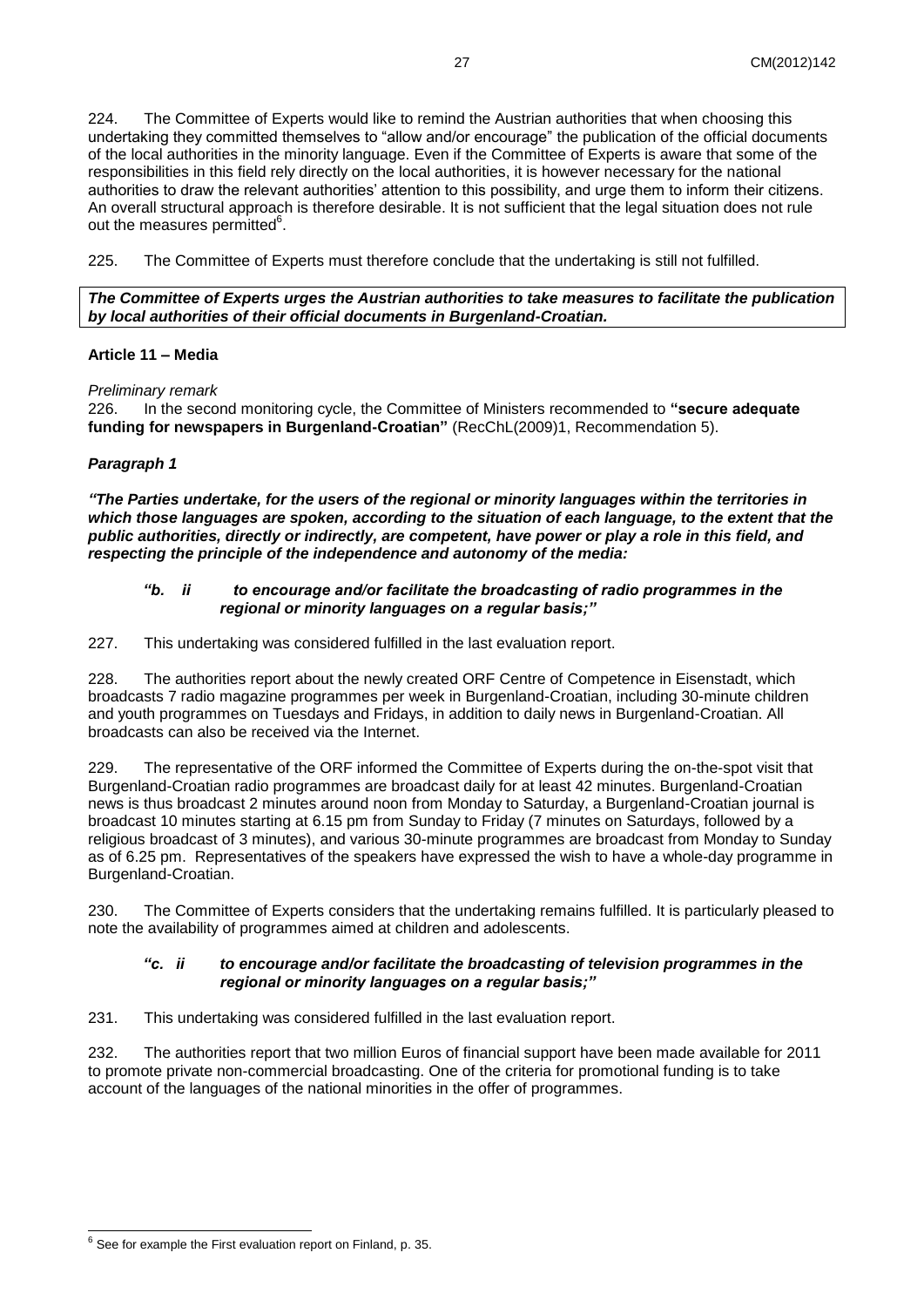233. The Committee of Experts has been informed that there is a weekly 30-minute Burgenland-Croatian television magazine which is broadcast every Sunday at 1.30 pm. There is no special television programme for children in Burgenland-Croatian. Representatives of the speakers would wish for a daily 30-minute programme, and for specific youth programmes on ORF 2. Reception of the Burgenland-Croatian programmes in Vienna should also be organised. The scheme of the programmes is discussed between the Head of ORF Burgenland and representatives of minorities and NGOs.

234. The undertaking is again considered to be fulfilled.

#### *"e i to encourage and/or facilitate the creation and/or maintenance of at least one newspaper in the regional or minority languages;"*

235. In its second evaluation report, the Committee of Experts considered this undertaking fulfilled. It nevertheless encouraged the authorities to provide information regarding the situation of Burgenland-Croatian newspapers. Furthermore, it encouraged the authorities to take measures to secure the existence of at least one newspaper in Burgenland-Croatian.

236. In the last monitoring cycle, the attention of the Committee of Experts had been drawn to the fact that due to the changed conditions for the production of newspapers, the financial situation for newspapers had deteriorated, which was the case of the main weekly, "Hrvatske Novine", whose volume was reduced by 40%.

237. According to the information received, newspapers such as the weeklies "Glasnik" and "Hrvatske Novine" have received financial support during the monitored period both under the 2004 Press Promotion Act and through the Federal Chancellery grant for the national minorities. Representatives of the speakers whom the Committee of Experts met during the on-the-spot visit expressed however their concern as to the future availability of newspapers in Burgenland-Croatian, especially for "Hrvatske Novine". In their view, a special earmarked budgetary line for publications in minority languages should be created within the general Press Promotion Act. A daily newspaper in minority languages is also wished for.

238. There seems to be a problem of the continuity of the position as editor and the status of the so-called "living subsidies", which means that the editor's salary is paid out of funds especially made available by the Burgenland authorities. The speakers have stressed the urgent need to keep and secure on a long-term basis these positions of "living subsidies $7"$ .

239. The Committee of Experts still considers the undertaking to be fulfilled at present, but urges the authorities to take measures to ensure the continued existence of a newspaper in Burgenland-Croatian.

#### *"f ii to apply existing measures for financial assistance also to audiovisual productions in the regional or minority languages;"*

240. In its second evaluation report, the Committee of Experts considered this undertaking not fulfilled as it lacked information on its application.

241. The third periodical report states that it is in principle possible for the Austrian Film Institute and the Federal Ministry of Education, Arts and Culture to promote audiovisual productions in Burgenland-Croatian, whenever an Austrian production company, an Austrian director or other Austrian experts are involved, and whenever German sub-titles are produced. Audiovisual products with educational purposes for teaching Croatian have for example been produced.

242. In view of the available information, the Committee of Experts considers this undertaking to be fulfilled.

 7 "Living subsidies" are key personnel for the Burgenland-Croatian national minority, who are employed by the Burgenland Government.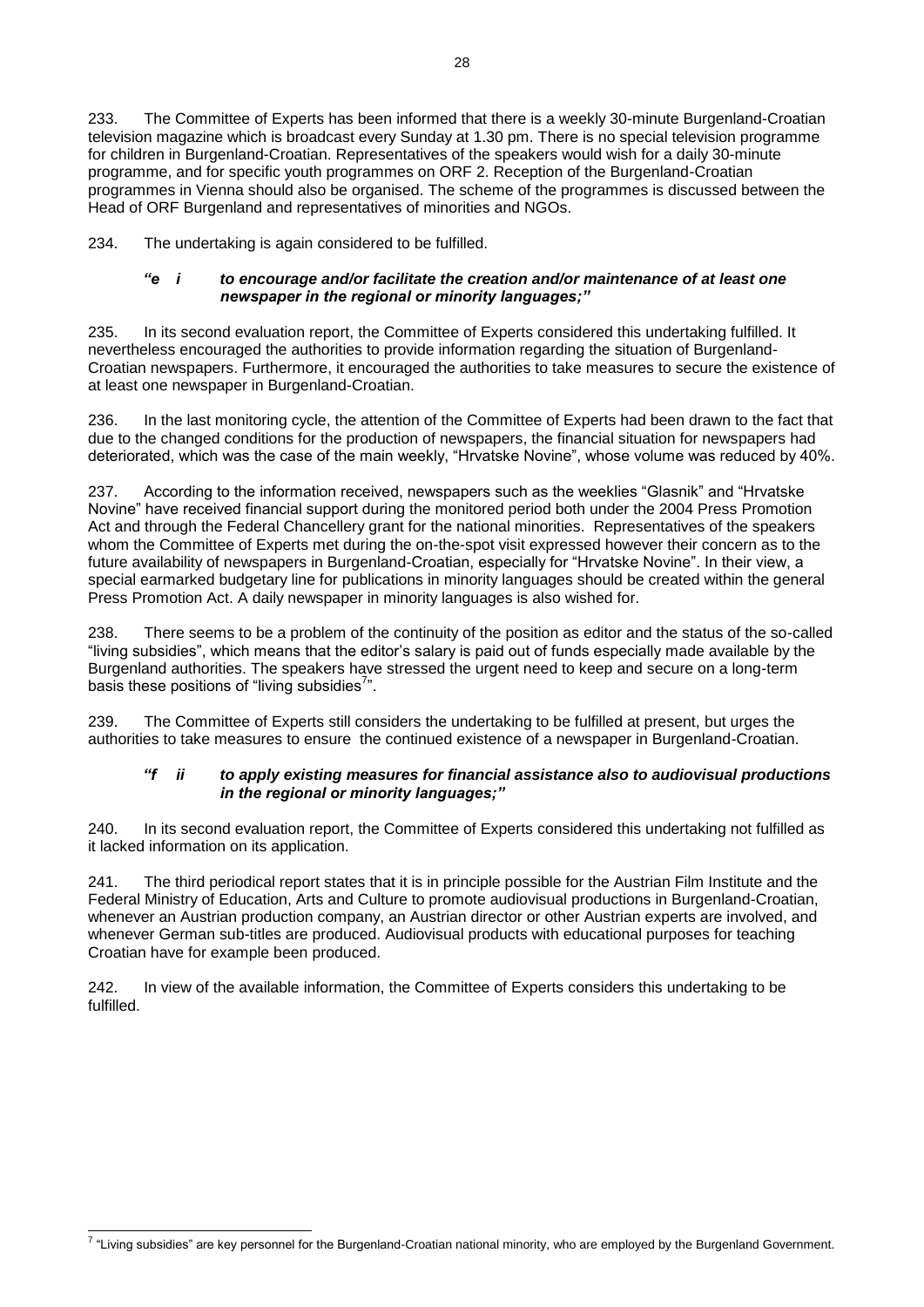### **Article 12 – Cultural activities and facilities**

#### *Paragraph 1*

*"With regard to cultural activities and facilities – especially libraries, video libraries, cultural centres, museums, archives, academies, theatres and cinemas, as well as literary work and film production, vernacular forms of cultural expression, festivals and the culture industries, including inter alia the use of new technologies – the Parties undertake, within the territory in which such languages are used and to the extent that the public authorities are competent, have power or play a role in this field:*

#### *a to encourage types of expression and initiative specific to regional or minority languages and foster the different means of access to works produced in these languages;"*

243. In its second evaluation report, the Committee of Experts considered this undertaking fulfilled. It encouraged the Austrian authorities to review the amount of funding as well as the funding allocation process and consider including modern cultural initiatives in the framework of their promotion of the Burgenland-Croatian language, in addition to more traditional cultural expressions.

244. Little information is provided in respect of this undertaking in the third periodical report, but there were no complaints received by the Committee of Experts during the on-the-spot visit. The authorities seem to be of the view that it is up to the associations to be proactive. They also state that the responsibility for allocating funds lies with the Advisory Councils for the national minorities, who make recommendations to the authorities on the projects.

245. The Committee of Experts considers the undertaking to be again fulfilled.

#### *Paragraph 3*

#### *" The Parties undertake to make appropriate provision, in pursuing their cultural policy abroad, for regional or minority languages and the cultures they reflect."*

246. In its second evaluation report, the Committee of Experts considered this undertaking partly fulfilled.

247. The third periodical report gives several examples (p. 92) where the Burgenland-Croatian language and culture are fostered at the international level by the Austrian authorities.

248. In view of this information, the Committee of Experts considers the undertaking fulfilled.

#### <span id="page-28-0"></span>*3.3.2. The Slovenian language*

249. For the purposes of the present report, the Committee of Experts will not comment on provisions in relation to which no major issues were raised in the first and second reports and for which it did not receive any new information requiring a revised assessment or a different presentation of their implementation. In the case of Slovenian in Carinthia, these provisions are the following:

- Article 8, paragraph 1.d.iv; e.iii; f.iii; h; i.
- Article 8, paragraph 2.
- Article 9, paragraph 1. b.iii; c.iii; d.
- Article 9, paragraph 2.a.
- Article 10, paragraph 4 a.
- Article 11, paragraph 1. c.ii.
- Article 11, paragraph 2.
- Article 12, paragraph 1.d; f.
- Article 12, paragraph 2.

250. For these provisions, the Committee of Experts refers to the conclusions reached in its first and second reports but reserves the right to evaluate the situation again at a later stage.

251. Finally, the paragraphs and sub-paragraphs that are quoted in bold italics are the obligations chosen by Austria.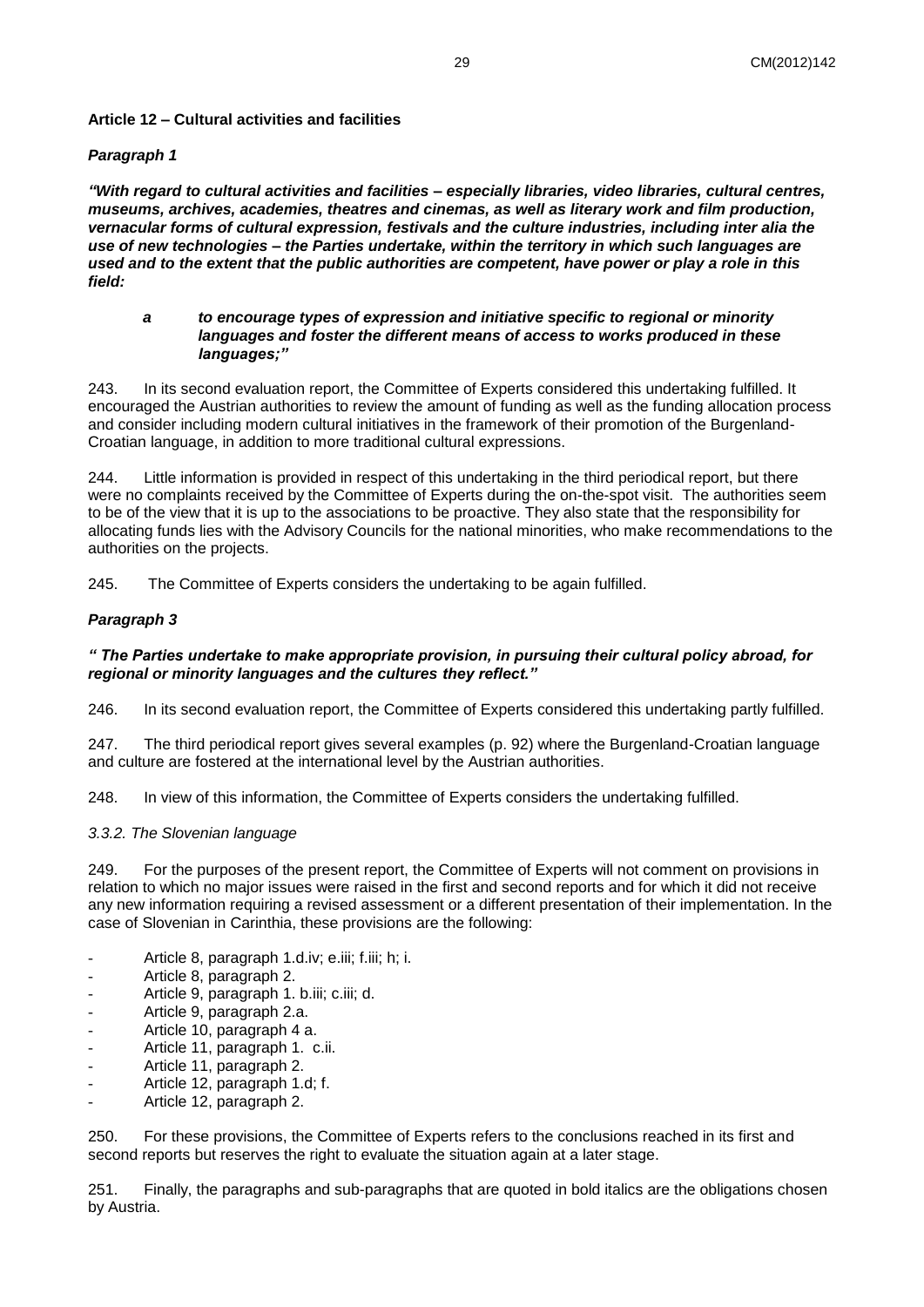#### *Preliminary Remark*

252. In its second evaluation report, the Committee of Experts encouraged the federal and regional authorities to take measures to make the rights for the Slovenian-speakers more transparent. The laws and regulations concerning the right to use Slovenian before administrative authorities and public services were reportedly complex and incoherent and varying from one municipality to another. The right to education also seemed to vary.

253. In this monitoring round, the representatives of the Slovenian-speakers mentioned that the situation has not really improved, as many speakers still do not know which language rights they have without taking legal advice on the matter. The amendment of the National Minorities Act has, in their view, even complicated the issue.

254. It seems that the discussion around the bilingual topographical signs is closed since the agreement reached in April 2011. The Committee of Experts understands that this agreement was reached after a political compromise, preceded by negotiations that also included the future support of the Slovene Music School. In the view expressed by representatives of the speakers, bilingualism in Carinthia should be part of the cultural heritage and not the subject of negotiations outside the public space. Some representatives of the speakers were therefore highly critical to the introduction of the public support for the Slovene Music School as a part of the negotiations. The Constitutional Act as adopted also regulates the use of Burgenland-Croatian and Hungarian for topographical signs and representatives of these groups have informed the Committee of Experts that they were never invited to take part in the negotiations leading to the Act. The Committee of Experts observes that the Constitutional Act is based on negotiations between representatives of the speakers and the authorities, and that the closed process has resulted in some inconsistencies that might have been avoided with a more open drafting procedure. It nevertheless hopes that the authorities in co-operation with the speakers will be able to remedy some of the inconsistencies through voluntary agreements.

#### **Article 8 – Education**

255. The third periodical report lists a total of 4 051 pupils who attended bilingual classes and/or Slovenian classes in the 2010/2011 school year. According to the information received by the Committee of Experts during the on-the-spot visit, 45 % of the children in Carinthia follow the bilingual teaching. However, around 85% of these children do not have the necessary competence in Slovenian when they enter school. This increasing interest is seen as a positive sign by the speakers even if, at the same time, it creates extra challenges for bilingual teaching because of the significant disparity of language skills.

256. The problems which have been identified in the previous monitoring cycles are therefore still existing. There is often considerable heterogeneity in Slovenian language skills on all educational levels – from nursery school to university, and it is therefore a particular challenge for teachers to prepare individualised teaching methods that correspond to the heterogeneous language skills of the pupils. The scientific research undertaken at the Educational University Klagenfurt and the exchange between science and practice therefore play a major role.

257. However, when the children reach the age of 10, many of them choose English rather than Slovenian. There is therefore little continuity in bilingual education. The authorities are conscious of the problem and consider it as a key challenge to be addressed.

## *Paragraph 1*

*"With regard to education, the Parties undertake, within the territory in which such languages are used, according to the situation of each of these languages, and without prejudice to the teaching of the official language(s) of the State:*

- *a I to make available pre-school education in the relevant regional or minority languages; or*
	- *ii to make available a substantial part of pre-school education in the relevant regional or minority languages; or*
	- *iii to apply one of the measures provided for under i and ii above at least to those pupils whose families so request and whose number is considered sufficient; or*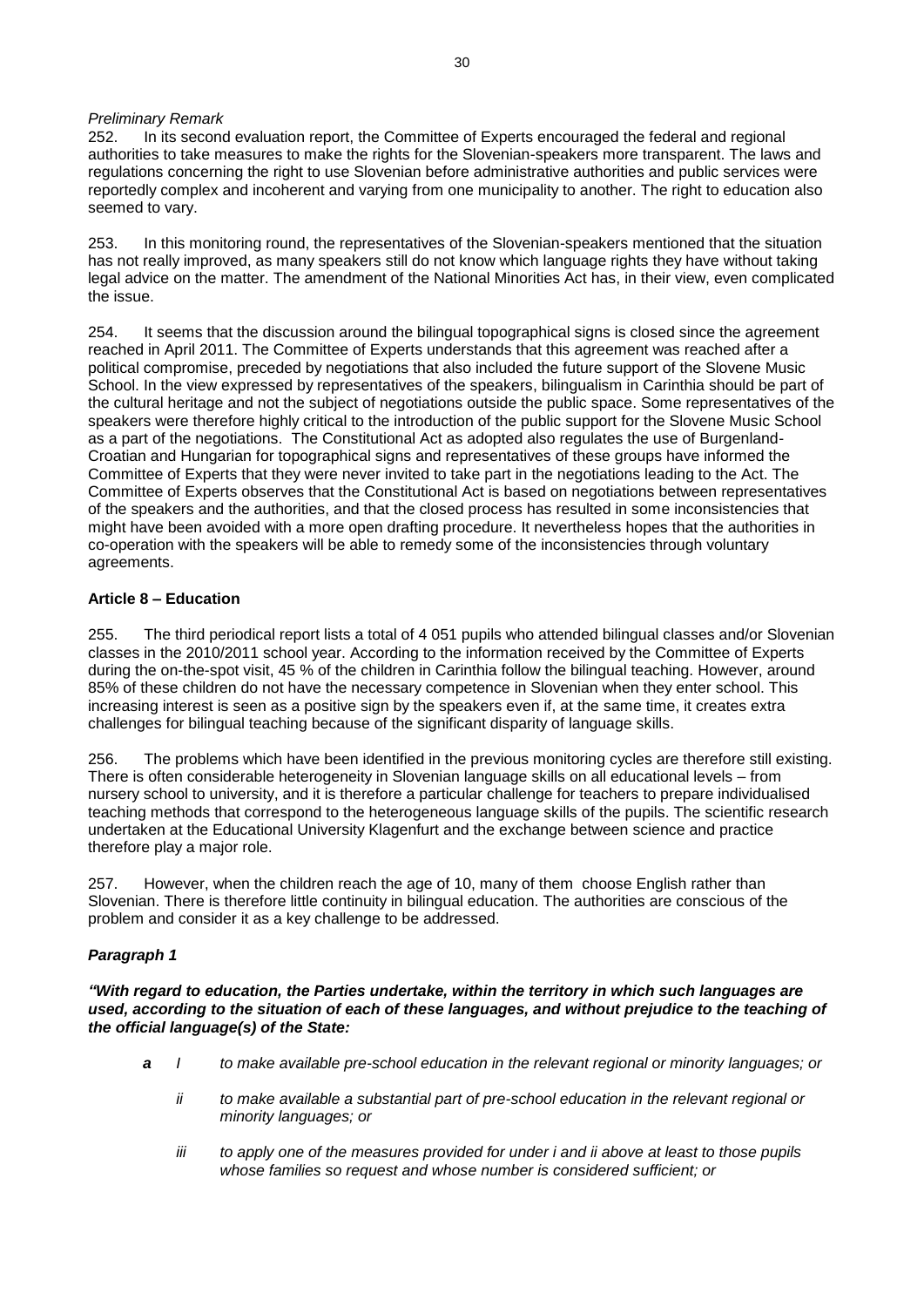#### *iv if the public authorities have no direct competence in the field of pre-school education, to favour and/or encourage the application of the measures referred to under i to iii above;"*

258. In its second evaluation report, the Committee of Experts considered this undertaking fulfilled. It asked the authorities to provide information in the next periodical report on the consequences for pre-school education in Slovenian of the obligatory attendance of the final year of pre-school. It was also of the view that efforts should be made to further strengthen and spread the offer of bilingual nursery schools, as children entering primary school had a highly variable command of Slovenian and as there was a growing demand for bilingual nursery schools.

259. In reply to the question put by the Committee of Experts, the authorities report that the compulsory nursery-school year cannot be assessed separately for the bilingual and multilingual nursery schools and that the impact of the system in relation to the bilingual nursery schools in general seems to be insignificant. However, the authorities confirm that the 16 bilingual nursery schools in Carinthia, out of which 9 are private and 7 from the municipalities, all receive financial support from the Province. Private bilingual nursery schools also receive special funds from the Province, whereas the municipal ones receive grants from the Federal Chancellery for the staff costs.

260. According to the speakers, the funding is more or less secured for the existing kindergartens, but there is no funding for the creation of new bilingual ones. Bilingual education is foreseen to grow in the future in view of the increasing demand but there is a lack of a continuous, structured education policy, aimed at coping with the increase in demand. The speakers furthermore consider it as a problem that there is no supply of bilingual nursery-school facilities covering the entire bilingual area.

261. There are at the moment no formal qualifications for bilingual nursery-school teachers, only a voluntary subject at the Training Institute for Nursery-School Pedagogy in Klagenfurt. Speakers regret the fact that there is no clear-cut teaching system for kindergarten teachers. Representatives of the authorities also stated that more training would be a positive step forward, also with a view to including training for multilingual education and interculturalism.

262. The Committee of Experts considers the undertaking to be still fulfilled but encourages the authorities to increase their efforts to improve the offer of bilingual nursery-school teacher training.

#### *"b ii to make available a substantial part of primary education in the relevant regional or minority languages;"*

263. In its second evaluation report, the Committee of Experts considered this undertaking fulfilled. It nevertheless asked the authorities to provide information on further developments in the level of command of Slovenian among pupils in bilingual schools in the next periodical report.

264. The figures provided by the authorities show a constant increase in the enrolment for bilingual education. 45% of the children have registered for bilingual education. The registration for bilingual education applies for 4 years, and the opt-out possibility is only feasible at the beginning of the school year.

265. The level of language skills in Slovenian still varies a lot among pupils within the same bilingual classes in Carinthia, and also among schools. For a complete picture of the situation, the Committee of Experts refers to the figures contained in the third periodical report of the government on pp. 98-102. Apart from some exceptions, such as the primary schools "Hermagoras" and "24 Klagenfurt", the general trend is that the majority of children have no or few language skills. The total figures for Carinthia show indeed that 14.5 % of the pupils have good language skills in Slovenian, while 16.6 % have few and 69% none. The authorities are conscious of the problem lying with this disparity of knowledge and argue that constant efforts are made to improve the quality of bilingual education and teaching methods, but also to raise awareness within the families of the importance of using Slovenian at home.

266. The Committee of Experts considers this undertaking fulfilled, and encourages the authorities to continue their efforts towards improving the Slovenian language skills of pupils by using if need be innovative methods in close co-operation with the speakers.

#### *"c iii to provide, within secondary education, for the teaching of the relevant regional or minority languages as an integral part of the curriculum;"*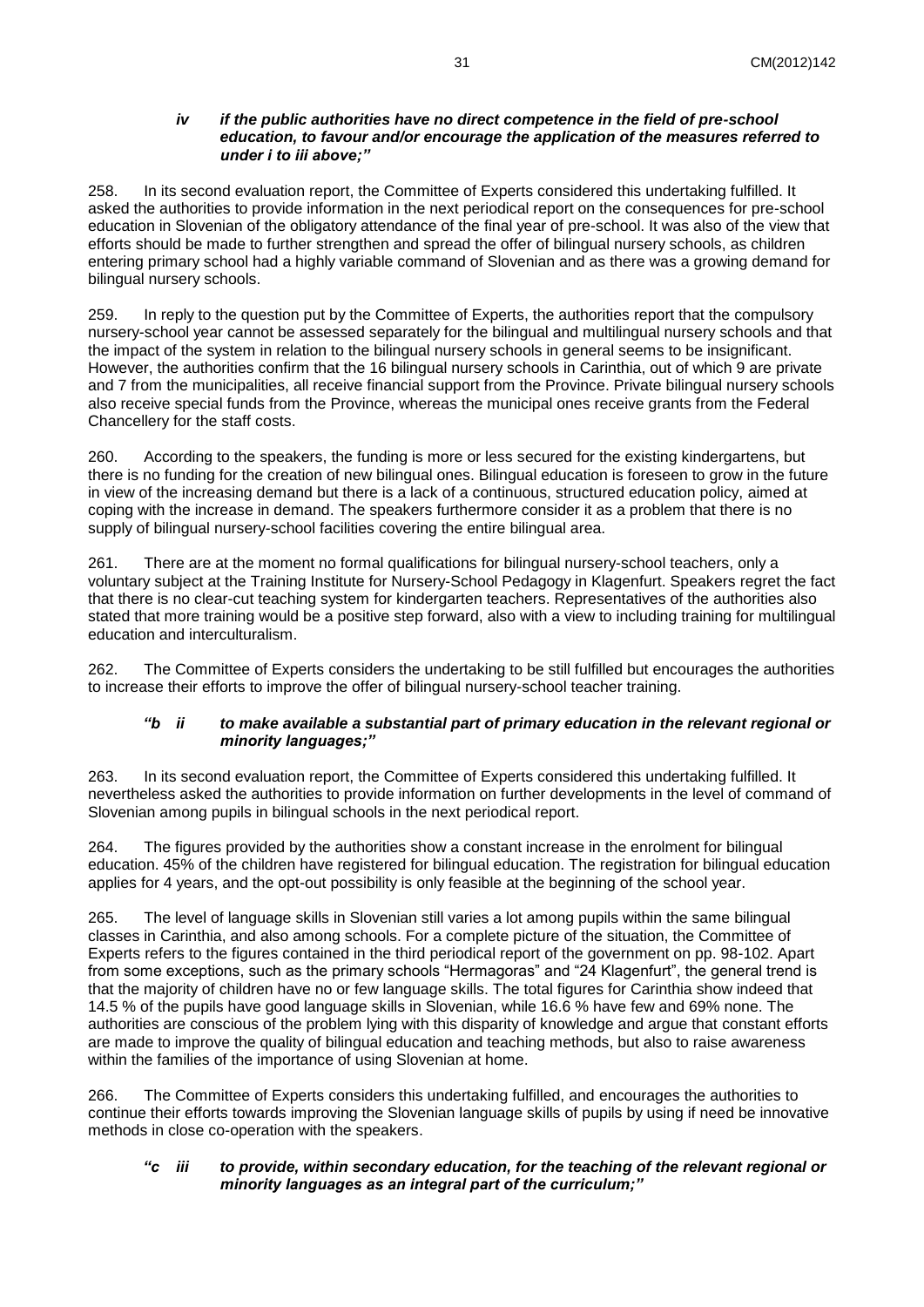267. In its second evaluation report, the Committee of Experts considered this undertaking fulfilled. It encouraged the Austrian authorities, in close co-operation with the speakers, to find solutions to the problem that nearly half of the pupils did not continue with Slovenian-medium education from primary school to secondary school.

268. In this monitoring cycle, both representatives of the authorities and of the speakers stressed the fact that one of the biggest challenges in bilingual education in Carinthia is to seek continuity between the primary and the secondary level. According to the information received, only 50% of the children continue bilingual education from the 5<sup>th</sup> grade.

269. According to the representatives of the Slovenian-speakers, the option to continue a general bilingual education at secondary schools should be offered. They do not consider the situation satisfactory at present and Slovenian at secondary schools is still not offered at an adequate level in their view. The authorities are conscious of the problem, but indicate that the responsibility lies also with the families and the pupils, not only with lack of resources and of qualified teachers.

270. The Committee of Experts notes however with satisfaction that the number of pupils has risen as regards enrolment in Slovenian courses at general and vocational upper-level secondary schools.

271. In view of the available information, the Committee of Experts still considers the undertaking to be fulfilled, but invites the authorities to take further measures to address the problem of the high drop-out rate of pupils in Slovenian education as of the  $5<sup>th</sup>$  grade.

## *"g to make arrangements to ensure the teaching of the history and the culture which is reflected by the regional or minority language;"*

272. In its second evaluation report, the Committee of Experts considered this undertaking only partly fulfilled. It encouraged the authorities to promote the teaching of the history and culture related to the Slovenian language for all pupils in Carinthia.

273. Little information is provided in this respect in the third periodical report. The Slovenian-speakers are disappointed with the negative way in which the Slovenian minority is sometimes portrayed in the media, including the misunderstanding that the Slovenian speakers migrated to Carinthia only after the 2<sup>nd</sup> World War. Speakers told the Committee of Experts that there was very little correct information about the Slovenian minority in the media and in education. This was true both for Carinthia and for Styria. Representatives of the authorities confirmed the fact that there is little information in the curriculum on the history and the culture reflected by Slovenian.

274. The Committee of Experts must therefore conclude that the undertaking is not fulfilled, and encourages the authorities to include in the general curriculum for all pupils in Carinthia (and Styria) the relevant information on the history and the culture reflected by the Slovenian language, as well as it being an integral part of the history and culture of Austria.

*The Committee of Experts encourages the authorities to include in the curriculum of the Germanmedium schools in Carinthia the teaching of the history and the culture reflected by the Slovenian language.* 

## *"h to provide the basic and further training of the teachers required to implement those of paragraphs a to g accepted by the Party;"*

275. This undertaking was considered fulfilled in the previous evaluation report.

276. The Committee of Experts welcomes the organisation of the further-training event "Innovative Forms of bilingual teaching" aimed at informing teachers about the latest findings in linguistic research. The Committee of Experts notes also with satisfaction that a study course of six semesters for teachers and students has been set up as of the winter session 2010/2011, giving the possibility to obtain the additional qualification for teaching Slovenian at secondary level I. A good cooperation with the Pedagogical Universities was reported.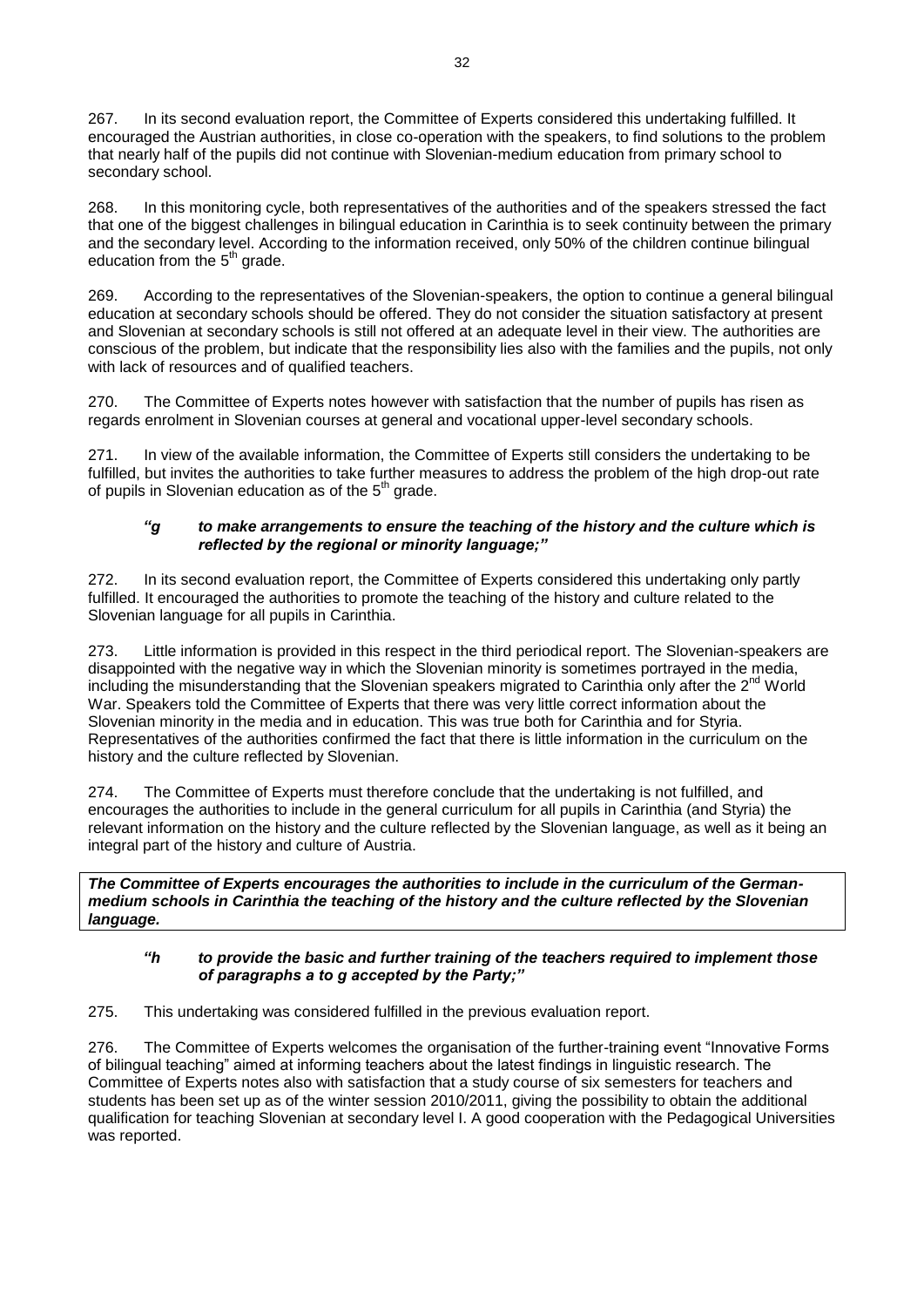277. Slovenian teachers are required to master at least the "C1" level under the Common European Framework of Reference for Languages. The Committee of Experts has however been informed that not all teachers meet this requirement. Furthermore, at present, there is a shortage of teachers to deal with the growth in demand for Slovenian education.

278. The representatives of the Slovenian-speakers are disappointed with the fact that in the selection procedure for principals at bilingual schools, no special credit is given to the additional qualification of Slovenian for bilingual candidates, whereas this is in their view an essential requirement when heading a bilingual school. A clearer definition of bilingual education, and clear-cut regulations for the schools should be done.

279. The Committee considers that this undertaking is nevertheless considered to be fulfilled at present.

## **Article 9 – Judicial authorities**

#### *Preliminary remark*

280. In the second monitoring cycle, the Committee of Ministers recommended to **"ensure that the (…) Slovenian language[e] can be used before the relevant judicial and administrative authorities in practice" (RecChL(2009)1, Recommendation 4).**

281. The third periodical report states that the amendment No 46/2011 to the National Minorities Act comprises the obligation under constitutional law for the persons responsible at the authorities and service units listed in its Annex 2 to make sure that the Croatian, Slovenian or Hungarian languages can be used as official languages in addition to the German language in communications with the respective authorities and service units. The requirement to be domiciled in the bilingual municipalities is not included in the present Act. The restriction to the right to use the language of the national minority as an official language to Austrian citizens has also been eliminated.

282. According to the Slovenian speakers, the use of Slovenian in practice is to a large extent disregarded. Legal entities appearing before the Regional Court of Klagenfurt continue to be denied the possibility of using Slovenian as an official language and the amendment of the National Minorities Act has determined under constitutional law that only the three courts that are already bilingual will continue as bilingual courts. The Committee of Experts understands that Slovenian can be used in municipalities not listed in Annex 2 if it can facilitate communication.

283. Slovenian continues to be admitted as an official language before the three bilingual courts of Ferlach / Borovlje, Eisenkappel / Železna Kapla and Bleiburg / Pliberk. At the moment, the three current judges all speak Slovenian and do the translations when necessary, but this may not be the case in the future. The fact that the necessary language skills in Slovenian are indeed not required in the job selection procedures for their replacements puts at serious risk the availability of the Slovenian language at these courts.

284. The Committee of Experts has also been informed that there is a current reform aiming to merge the district courts into bigger units, which may put at risk the availability of the Slovenian language. While the Committee of Experts at present has no indications that the undertakings under Article 9 have ceased to be fulfilled, it encourages the Austrian authorities to consult with representatives of the speakers in the preparation of the law in order to make sure that the implementation of the Charter undertakings is not affected by the pending reform.

## *Paragraph 1*

*"The Parties undertake, in respect of those judicial districts in which the number of residents using the regional or minority languages justifies the measures specified below, according to the situation of each of these languages and on condition that the use of the facilities afforded by the present paragraph is not considered by the judge to hamper the proper administration of justice:*

- *a in criminal proceedings:*
	- *ii to guarantee the accused the right to use his/her regional or minority language; and/or*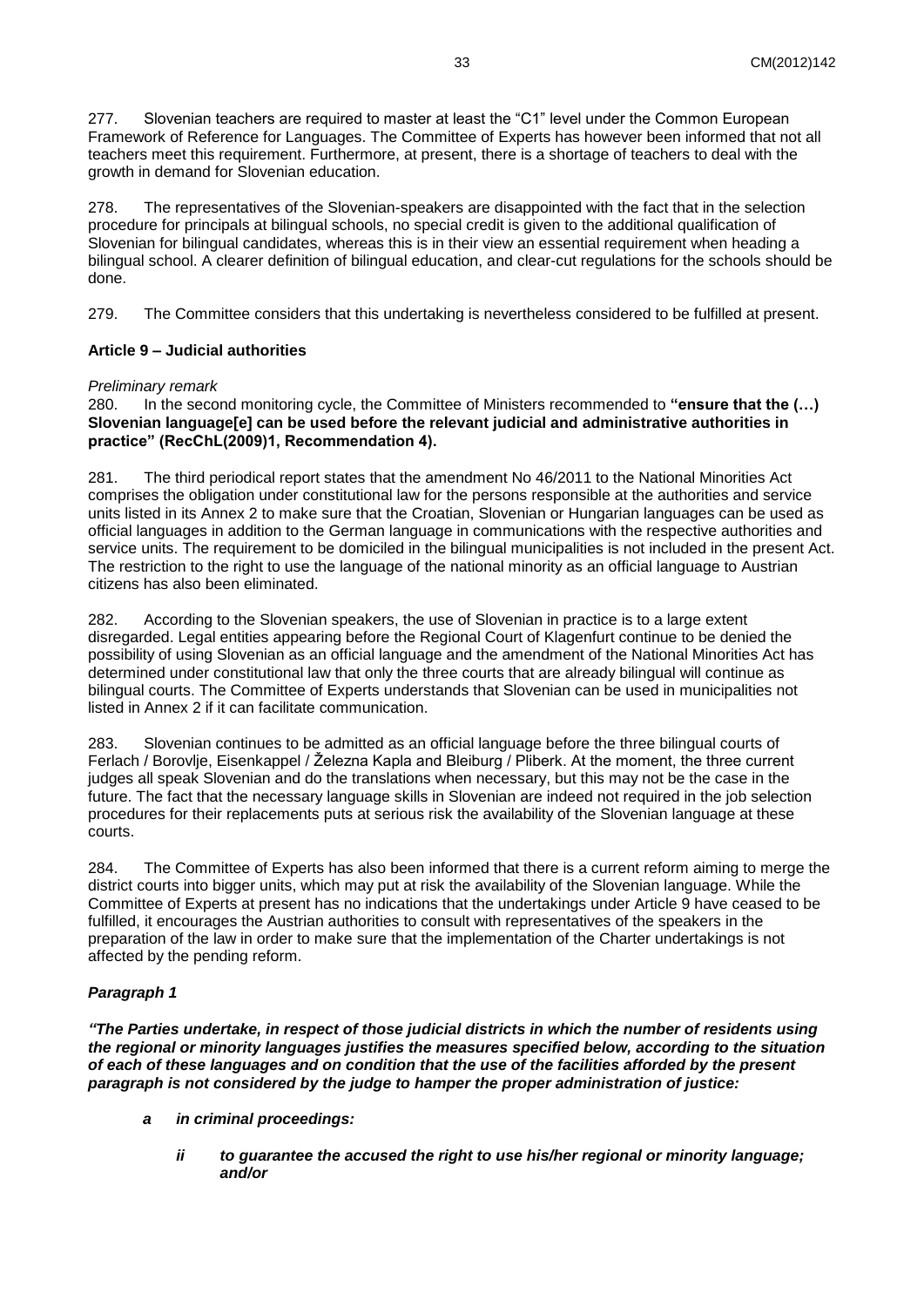285. In its second evaluation report, the Committee of Experts considered this undertaking fulfilled. It nevertheless encouraged the Austrian authorities to take measures to secure the future status of the three bilingual district courts of Ferlach / Borovlje, Eisenkappel / Železna Kapla and Bleiburg / Pliberk.

286. The amendment No. 46/2011 to the National Minorities Act lists these three courts as being places where the Slovenian language can be used as an official language in addition to German in communication with the respective authorities and service units.

287. The Committee of Experts refers to paragraph 283 above. It considers the undertaking fulfilled at present, but asks the authorities to make sure that Slovenian will continue to be used in the future in these courts.

#### *"iii to provide that requests and evidence, whether written or oral, shall not be considered inadmissible solely because they are formulated in a regional or minority language;*

#### *if necessary by the use of interpreters and translations involving no extra expense for the persons concerned;"*

288. In its second evaluation report, the Committee of Experts considered this undertaking fulfilled. However, it urged the Austrian authorities to solve the practical problems relating to the use of diacritical signs.

289. The authorities have replied that this problem can be overcome by using new text processing tools. According to the Slovenian-speakers' representatives, the judicial authorities continue to be unable to produce the Slovene diacritic signs.

290. During the on-the-spot visit, the Committee of Experts was informed, however, that as of May 2012, the Land register will allow Slovenian names to be registered correctly. Court forms and templates should follow the same path.

291. The Committee of Experts considers the undertaking to be fulfilled. Nevertheless, it looks forward to receiving information about the use of the Slovenian diacritic signs by the judicial authorities in the next periodical report.

## *"b in civil proceedings:*

#### *ii to allow, whenever a litigant has to appear in person before a court, that he or she may use his or her regional or minority language without thereby incurring additional expense; and/or"*

292. In its second evaluation report, the Committee of Experts considered this undertaking fulfilled. However, it asked the Austrian authorities to provide more information on the right of both physical and legal persons to use Slovenian in courts. It also encouraged the Austrian authorities to take measures to secure the future status of the three bilingual courts.

293. The authorities confirm in their third periodical report the downward trend in the proceedings in Slovenian.

294. The authorities informed the Committee of Experts that the restriction against the use of Slovenian in courts by legal entities was lifted by the amendment of the National Minorities Act, and that the requirement of a domiciliation in a bilingual municipality has also been lifted. This offers now the possibility for everyone to use Slovenian as an official language before the bilingual courts and authorities. However, the representatives of the Slovenian-speakers indicate that the new National Minority Act in fact deprives the legal entities of the possibility of conducting litigations in Slovenian.

295. In view of the conflicting information, the Committee of Experts cannot conclude on this undertaking and asks the authorities to clarify this contradiction in their next periodical report.

## *"c in proceedings before courts concerning administrative matters:*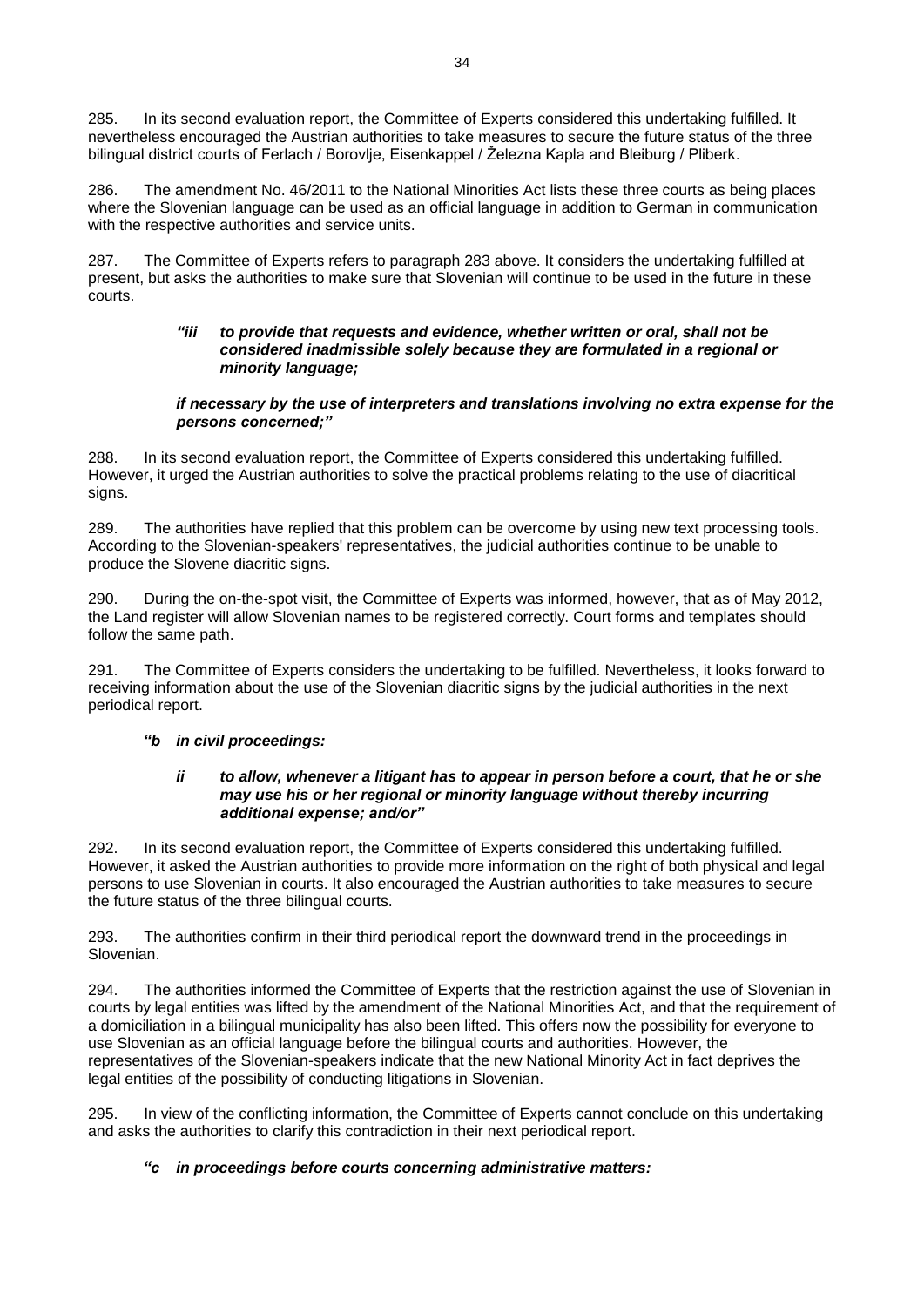#### *ii to allow, whenever a litigant has to appear in person before a court, that he or she may use his or her regional or minority language without thereby incurring additional expense; and/or*

296. In its second evaluation report, the Committee of Experts considered this undertaking only formally fulfilled. It urged the Austrian authorities to take the necessary steps to ensure that the possibility to use Slovenian in administrative court proceedings is secured in practice.

297. The authorities state in their third periodical report that it is possible at the Independent Administrative Senate in Carinthia to use Slovenian as an official language, and that translators/interpreters are called in if no Slovenian-speaking judge is available.

298. The undertaking is considered to be fulfilled.

#### **Article 10 – Administrative authorities and public services**

#### *Preliminary remarks*

299. In the second monitoring cycle, the Committee of Ministers addressed the following recommendation to the Austrian government: **"ensure that the ruling of the Constitutional Court relating to the use of the Slovenian language before administrative authorities in Carinthia is implemented without delay;" (RecChL(2009)1, Recommendation 2).**

# *Paragraph 1*

*"Within the administrative districts of the State in which the number of residents who are users of regional or minority languages justifies the measures specified below and according to the situation of each language, the Parties undertake, as far as this is reasonably possible:*

*a iii to ensure that users of regional or minority languages may submit oral or written applications and receive a reply in these languages;"*

#### *"c to allow the administrative authorities to draft documents in a regional or minority language."*

300. In its second evaluation report, the Committee of Experts considered these undertakings fulfilled, but asked the Austrian authorities to provide further information on how practical problems related to their implementation have been solved.

301. The authorities report that, due to amendment No. 46/2011 to the National Minorities Act, Slovenian is now also admitted as an official language before the federal administrative bodies domiciled in Vienna, whenever their territory fully or partly comprises the territory of one of the listed district administrative authorities or local courts.

302. Following the amendment, the requirement of domicile has also been removed. The new arrangements confirm under constitutional law the rules for mandatory use as official language before municipal authorities, municipal service units, as well as police stations, among others in the political districts of Greater Klagenfurt as well as Völkermarkt. In addition, the persons acting for other authorities and service units than those listed in Annex 2 are authorised to use the Slovenian language as an official language in addition to German in oral and written exchanges.

303. According to the information received, all forms used for administrative purposes are in Slovenian and German, and are downloadable.

304. The Committee of Experts welcomes the fact that the Language Institute of the Federal Armed Forces offers language courses in the languages of the national minorities to soldiers and civil servants, and that the Institute compiled a military dictionary in the Slovenian language. Language courses have also been organised for tax and customs offices.

305. Concerning the Federal Ministry of Economy, Family and Youth and the offices in Klagenfurt, Villach and Völkermarkt, the authorities claim that there has been no request to use Slovenian, but that staff would be able to deal with the requests if they were submitted in Slovenian.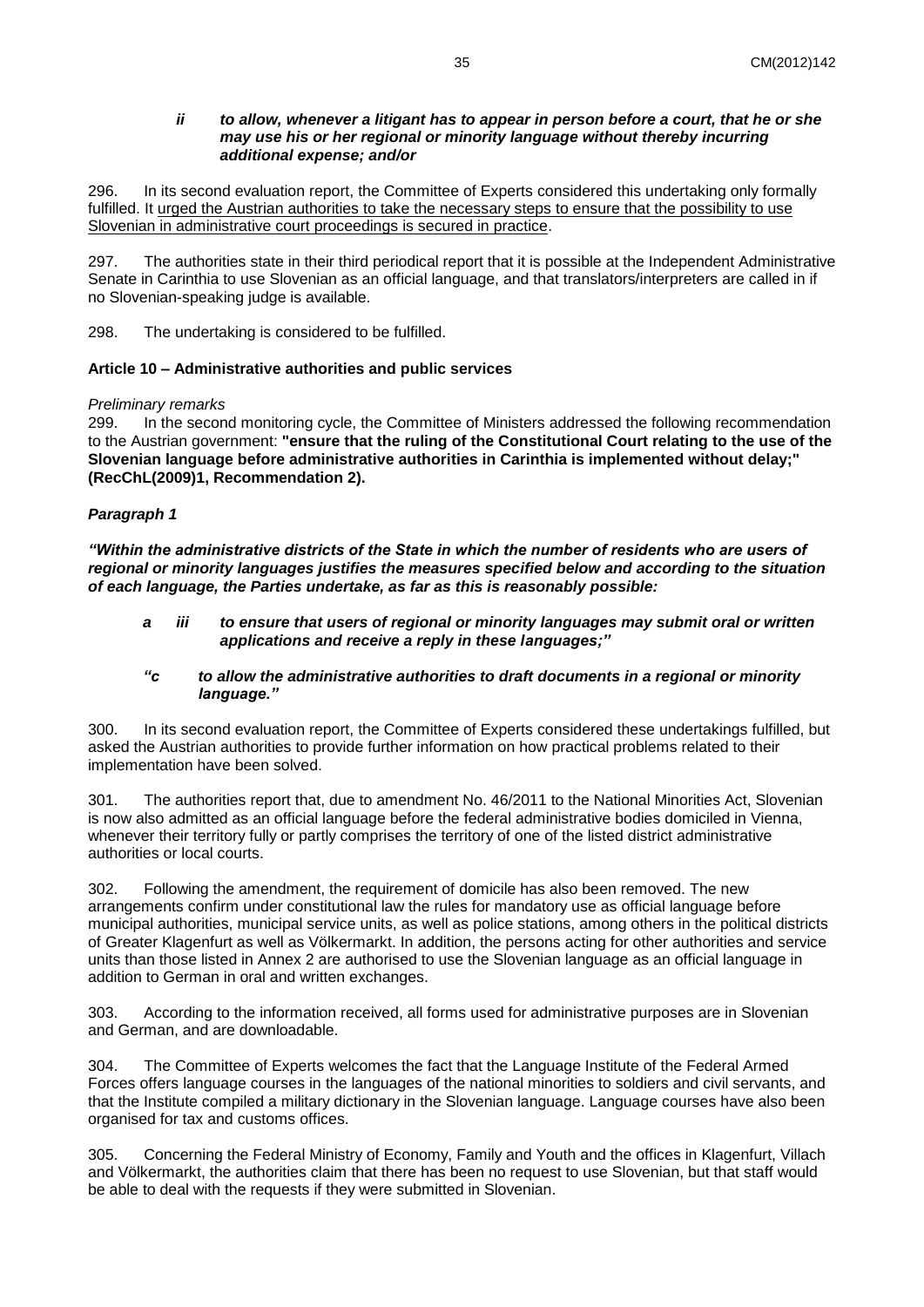306. In view of the available information, the Committee of Experts considers these undertakings to be fulfilled.

# *Paragraph 2*

*"In respect of the local and regional authorities on whose territory the number of residents who are users of regional or minority languages is such as to justify the measures specified below, the Parties undertake to allow and/or encourage:*

#### *b the possibility for users of regional or minority languages to submit oral or written applications in these languages;"*

307. In its second evaluation report, the Committee of Experts considered this undertaking partly fulfilled. It urged the Austrian authorities to ensure the possibility to submit oral or written applications in the Slovenian language in all municipalities in Carinthia where Slovenian has a traditional presence.

308. The authorities state in their third periodical report that the amendment of July 2011 to the National Minorities Act ensures that oral and written submissions in Slovenian can be done in all authorities and service units listed in Annex 2 of the amendment, that is, 16 municipalities. It has to be noted however that the right to use Slovenian as an official language is restricted to certain villages within some of these municipalities.

309. According to representatives of the authorities whom the Committee of Experts met, the new law does not put an obligation to issue documents in Slovenian, unless a person requests it. To be able to do that, the person has to live in a place where bilingualism is allowed.

310. According to the representatives of the Slovenian-speakers, the amendment of the National Minorities Act is in fact a step backwards for the use of Slovenian and the fact that it has been incorporated into Constitutional law makes it impossible to challenge it. Speakers claim that there is no longer the possibility to use Slovenian in the municipalities *not* listed in Annex 2, even for those in the traditional Slovenian settlement area, where Slovenian used to be traditionally used. The Committee of Experts however understands that it is possible to use Slovenian in a municipality not listed in Annex 2, if the Mayor accepts it.

311. Representatives of the speakers have also indicated to the Committee of Experts that there is a lack of consistency in the selection of the villages on the list in Annex 2. According to them, 100 villages still could be added to the list. Furthermore, Slovenian as an official language is limited to 16 municipalities, out of 22 municipalities where bilingual signs and inscriptions have to be put up.

312. Furthermore, municipalities can now transfer the handling of petitions and requests in the minority languages to the district authorities. According to the speakers, this will further decrease the practical use of Slovenian in the municipalities.

313. The Committee of Experts considers the undertaking to be partly fulfilled. It encourages the authorities to seek solutions, in cooperation with the speakers and the relevant local authorities, for Slovenian to be used also in municipalities that fall outside the 16 listed municipalities, but where Slovenian has a traditional presence and there is a sufficient number of speakers.

#### *"d the publication by local authorities of their official documents also in the relevant regional or minority languages;"*

314. In its second evaluation report, the Committee of Experts considered this undertaking partly fulfilled. It encouraged the Austrian authorities to take measures to encourage or facilitate publications by local authorities and provide concrete information about its progress with regard to this issue in the next periodical report.

315. The third periodical report provides very little information on this issue, and limits itself to stating that it is left to the discretion of the individual municipalities whether they make use of the authorisation in § 13(4) of the National Minorities Act. The representatives of the speakers are of the view that it should not be left to the individual municipalities to decide, but that a clear statutory solution should be found. The Committee of Experts was told during the on-the-spot visit that according to the new law on bilingual languages, there is no obligation to issue documents in Slovenian in these bilingual municipalities, unless the person requests it. However, the forms used for administrative purposes are in German and in Slovenian and can be downloaded from the Internet.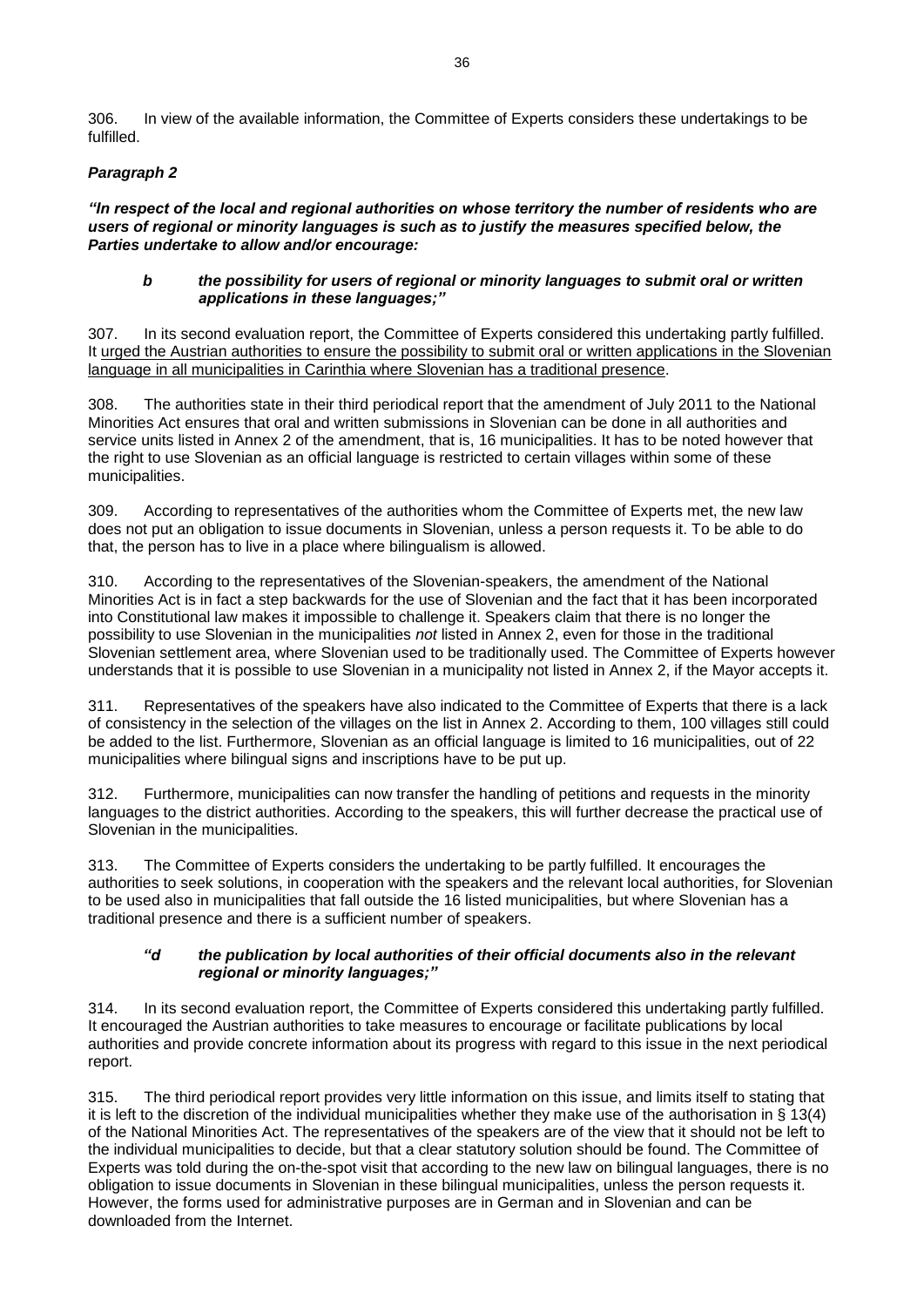316. The Committee of Experts still considers the undertaking to be partly fulfilled. It encourages the Austrian authorities to take concrete measures to encourage or facilitate publications by local authorities of their official documents in Slovenian too.

### *Paragraph 5*

#### *"The Parties undertake to allow the use or adoption of family names in the regional or minority languages, at the request of those concerned."*

317. In its second evaluation report, the Committee of Experts asked the Austrian authorities to remove any existing obstacles in registering and using Slovenian names in the original spelling and report on this in their next periodical report.

318. According to the information contained in the third periodical report, there are no obstacles when registering and using the Slovenian names in their original spelling. Representatives of the speakers affirm the contrary, and refer to correspondence with the Federal Ministry of Justice concerning problems especially in respect of land-registers and company-registers. Other representatives of the speakers, whom the Committee of Experts met during the monitoring cycle, indicated that as of May 2012, it will be possible to register Slovenian names in the correct spelling in the land register. In their view, the Court forms and templates should therefore follow the same path. No problems were reported with regard to the registration of family names for ID cards.

319. The Committee of Experts considers the undertaking fulfilled at present, but encourages the authorities to comment in their next periodical report on the information received from representatives of the speakers that is mentioned above.

#### **Article 11 – Media**

320. In the second monitoring cycle, the Committee of Ministers recommended to **"secure adequate funding for newspapers in (…) Slovenian" (RecChL(2009)1, Recommendation 5).**

#### *Paragraph 1*

*" The Parties undertake, for the users of the regional or minority languages within the territories in which those languages are spoken, according to the situation of each language, to the extent that the public authorities, directly or indirectly, are competent, have power or play a role in this field, and respecting the principle of the independence and autonomy of the media:*

#### *"b. ii to encourage and/or facilitate the broadcasting of radio programmes in the regional or minority languages on a regular basis;"*

321. This undertaking was considered fulfilled in the last evaluation report.

322. The authorities report that there is a full-24 hour programme in Carinthia in Slovenian, shared between "Radio DVA" and "Radio AGORA" under private radio license and by AKO Lokalradio GmbH.

323. Since 2009, promotion of the national minority radio stations, which are private, is possible through the amendment of the KommAustria Act (KOG) and the fund that was set up with Telekom Regulierungs-GmbH (RTR-GmbH). As a result, Radio Agora and Radio Dva received financial support.

324. According to the information given by the representatives of the Slovenian speakers, Radio Agora received the license covering the Slovenian settlement area in Carinthia because it offered a bilingual programme taking into account "alternative target groups". The Slovenian-speaker representatives would have preferred that Radio Dva, which wanted to offer a completely Slovenian programme, had been chosen. The Committee of Experts understands that this matter has been brought before the Constitutional Court.

325. The Committee of Experts considers that the undertaking remains fulfilled.

#### *"d to encourage and/or facilitate the production and distribution of audio and audiovisual works in the regional or minority languages;"*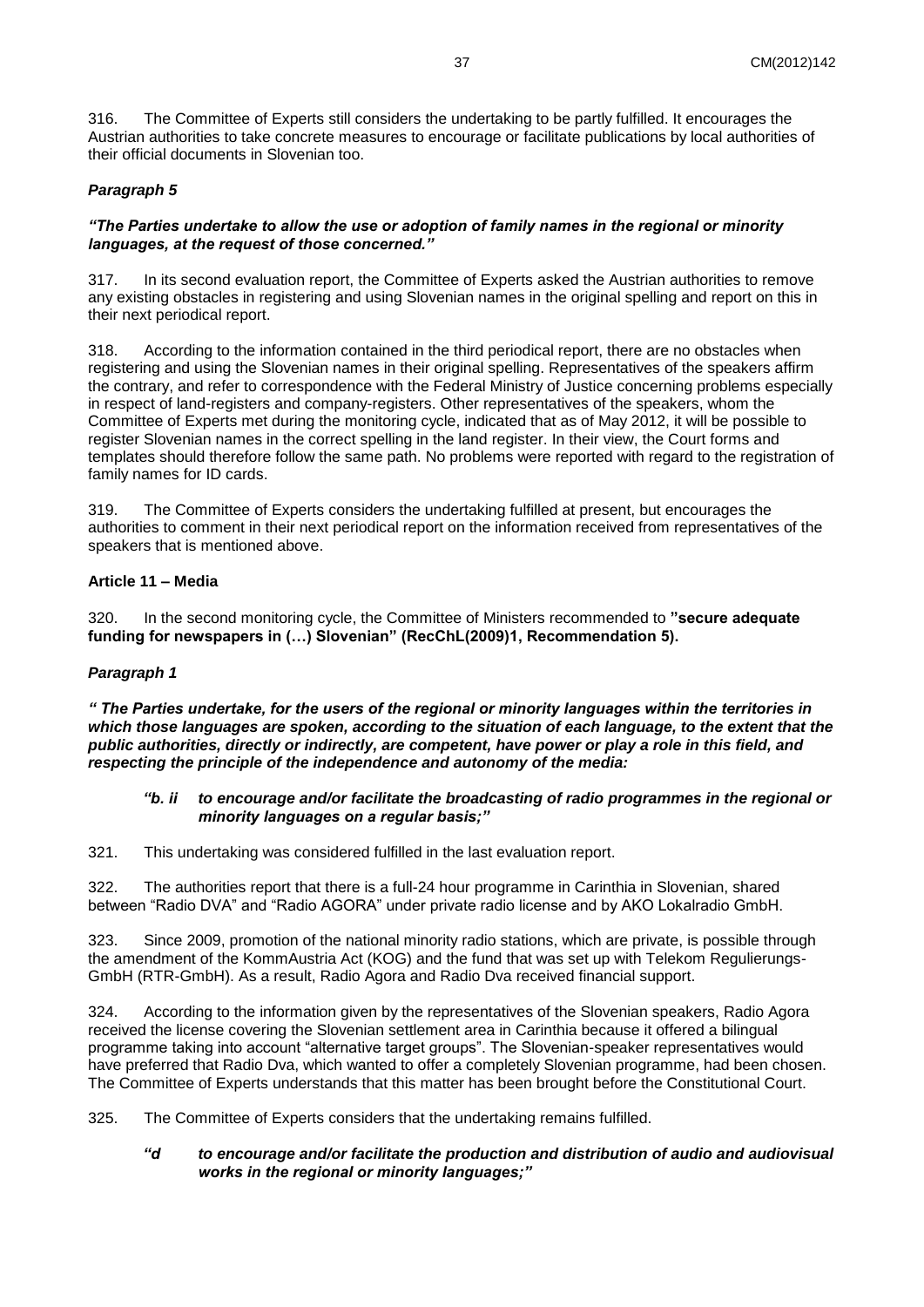326. In its second evaluation report, the Committee of Experts considered this undertaking partly fulfilled and encouraged the Austrian authorities to provide further information with regard to the audio and audiovisual works that have been produced in Slovenian in the next periodical report.

327. Funding is granted by the authorities through the budget for the national minorities of the Federal Chancellery for the production of audio and audiovisual works. A CD on the occasion of the anniversary of an association of the Slovene national minority was thus supported financially in 2010, as well as the production of films.

328. The Committee of Experts considers the undertaking to be fulfilled.

### *"e i to encourage and/or facilitate the creation and/or maintenance of at least one newspaper in the regional or minority languages;"*

329. In its second evaluation report, the Committee of Experts considered that the undertaking remained fulfilled, despite the fact that the new press promotion fund of the Land Carinthia could not be applied to weeklies in the Slovenian language, because of the minimum threshold of print run of 3% of the population. It encouraged the authorities to provide information regarding the situation of Slovenian newspapers and to take measures to secure the existence of at least one newspaper in Slovenian.

330. Two newspapers in Slovenian received funding under the 2004 Press promotion Act, that is, "Nedelja" a newspaper from the church of the Gurk diocese, and "Novice". The third periodical report lists as well other Slovenian newspapers and information bulletins, which receive funding from the Federal Government's budget for the promotion of national minorities (see p. 128). However, it is not clear to the Committee of Experts whether these newspapers are published on a weekly basis, monthly, etc.

331. The representatives of the Slovenian-speakers regard the offer of newspapers as being currently unsatisfactory. In their view, the financial support granted by the government to the press in regional or minority languages is not sufficient, and they are disappointed with the fact that a certain print run is needed to receive support funds. They especially voiced their concern with regard to the future of the newspaper "Novice" and stressed the fact that without the support of Slovenia, the newspaper would already have ceased to exist.

332. In view of the available information, the Committee of Experts considers the undertaking to be partly fulfilled. It asks the authorities to consider the possibility to lower the requested minimum print run for the press promotion fund of Carinthia for the newspapers published in Slovenian. By definition, a newspaper in a minority language has indeed ordinarily a smaller print run compared to newspapers in a majority language. The Committee of Experts would also like to remind that, under this undertaking, the authorities are encouraged to take pro-active steps for the creation and/or maintenance of at least one newspaper in the regional or minority languages. The authorities are therefore encouraged to increase their support for newspapers in Slovenian in Carinthia.

*The Committee of Experts encourages the authorities to increase their support for newspapers published in Slovenian.* 

## *"f ii to apply existing measures for financial assistance also to audiovisual productions in the regional or minority languages;"*

333. In its second evaluation report, the Committee of Experts considered this undertaking not fulfilled because it had received no information.

334. The third periodical report makes reference to the specific fund for the promotion of television films that has been set up and that provides budgetary support. However, it is not clear to the Committee of Experts whether these funds can be used for audiovisual productions in Slovenian and are applied in practice. The Committee of Experts supposes that it is also possible in principle for the Austrian Film Institute and the Federal Ministry of Education, Arts and Culture to promote audiovisual productions in Slovenian, as has been indicated for Burgenland-Croatian, whenever an Austrian production company, an Austrian director or other Austrian experts are involved, and whenever German sub-titles are produced.

335. The Committee of Experts would welcome more specific information on this undertaking in the next periodical report and is at present unable to draw a conclusion on its fulfilment.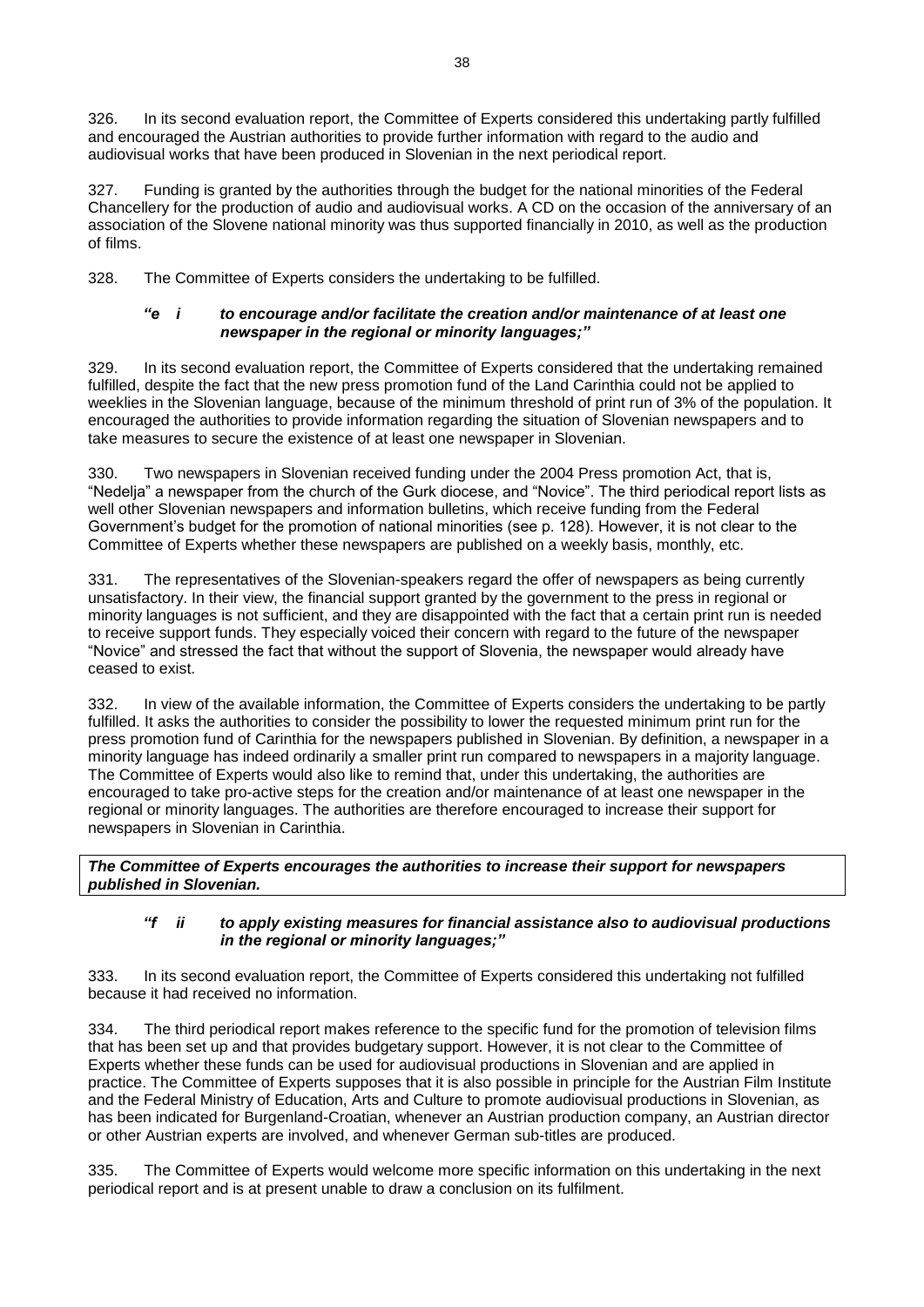### **Article 12 – Cultural activities and facilities**

#### *Paragraph 1*

*" With regard to cultural activities and facilities – especially libraries, video libraries, cultural centres, museums, archives, academies, theatres and cinemas, as well as literary work and film production, vernacular forms of cultural expression, festivals and the culture industries, including inter alia the use of new technologies – the Parties undertake, within the territory in which such languages are used and to the extent that the public authorities are competent, have power or play a role in this field:*

#### *a to encourage types of expression and initiative specific to regional or minority languages and foster the different means of access to works produced in these languages;"*

336. In its second evaluation report, the Committee of Experts considered this undertaking fulfilled. It however encouraged the Austrian authorities to review the amount of funding as well as the funding allocation process.

337. The authorities report that the amount of financial support has remained more or less the same for the cultural organisations within the reporting period. The Committee of Experts refers to paragraphs 71 and 72 above and its general consideration on the allocation for the national minorities.

338. As regards the Slovene Music School, which was mentioned in the previous evaluation reports, the authorities state that it received for 2010 a total amount of 100 000 Euros from the Federal government. It will furthermore receive 500 000 Euros for the period 2011-2015, under the terms of the "Federal law for a federal grant and other promotional support on the occasion of the 90<sup>th</sup> anniversary of the referendum in Carinthia". In the view of the speakers, the sum determined in the Memorandum will only serve to pay off accumulated debt, and they expressed concern as to the longstanding existence of this school if no lasting solution is found. The Committee of Experts has been informed by representatives of the speakers that the issue of the Slovene Music School was part of the memorandum signed in Klagenfurt on 26 April 2011, although it is unclear what consequences that has had for the future existence of the school.

339. The Committee of Experts still considers the undertaking to be fulfilled.

## *Paragraph 3*

#### *"The Parties undertake to make appropriate provision, in pursuing their cultural policy abroad, for regional or minority languages and the cultures they reflect."*

340. In its second evaluation report, the Committee of Experts considered this undertaking partly fulfilled at present and encouraged the authorities to provide more information with regard to this undertaking in the next periodical report.

341. Little information is provided with regard to this undertaking in the third periodical report.

342. The Committee of Experts still considers this undertaking to be partly fulfilled, and would welcome more information with regard to its practical implementation in the next periodical report. The Committee of Experts reminds the authorities that this provision concerns above all the way in which the country presents its own linguistic and cultural heritage abroad. This could consist of cultural exchanges, references to Slovenian in the context of exhibitions or events, or information material concerning Austria targeting an international public.

## **Article 13 – Economic and social life**

## *Paragraph 1*

*"With regard to economic and social activities, the Parties undertake, within the whole country:*

*d to facilitate and/or encourage the use of regional or minority languages by means other than those specified in the above sub-paragraphs."*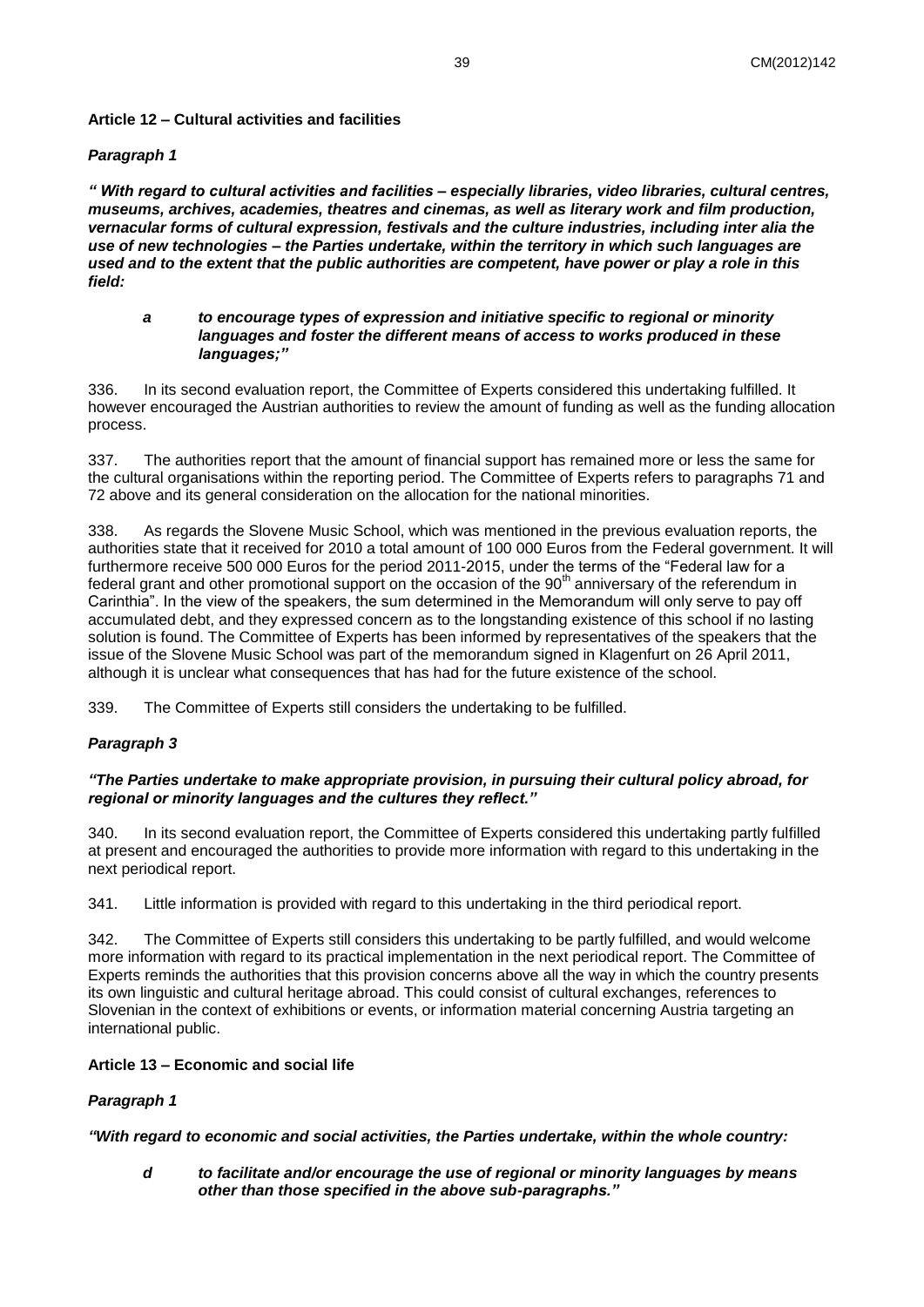343. In the second evaluation report, the Committee of Experts considered this undertaking fulfilled at present, but requested more examples on how this undertaking is implemented in the next periodical report.

344. The third periodical report mentions the initiatives promoted by the Farmer's Educational Community in Southern Carinthia, which engages in improving the language skills of farmers, offering for example language courses on specific technical terms, and technical excursions to Slovenia.

345. A funding of 50 000 Euros has been set aside in the framework of the "Federal law for a federal grant and other promotional support on the occasion of the 90<sup>th</sup> anniversary of the referendum in Carinthia" and reserved for organisations that are committed to promoting economic matters and cross-border co-operation.

346. Mention is also made by the authorities of the co-operation agreement between the Federal province of Carinthia and the consulting firm Alps-Adriatic Centre for Transfrontier Co-operation and with the Slovenian Business Association.

347. The Committee of Experts considers the undertaking fulfilled.

#### **Article 14 – Transfrontier exchanges**

#### *"The Parties undertake:*

#### *b. for the benefit of regional or minority languages, to facilitate and/or promote cooperation across borders, in particular between regional or local authorities in whose territories the same language is used in identical or similar form."*

348. In the third periodical report the authorities mention many school partnerships, teacher exchanges and trilingual education involving German, Slovenian and Italian.

349. An example of this is the "Drei Hände – Tri roke – Tre mani" project, which covers pre-school and primary school education and which fosters early language learning. The project was awarded the 2007 European Label for innovative projects in language teaching and learning (see p. 135ff of the third periodical report). A project is also in the pipeline concerning the secondary school level up to the school-leaving examination.

350. The Committee of Experts would like to commend the authorities for these initiatives, which can be considered as best practices.

351. The Committee of Experts considers the undertaking fulfilled.

#### <span id="page-39-0"></span>*3.3.3. The Hungarian language*

352. For the purposes of the present report, the Committee of Experts will not comment on provisions in relation to which no major issues were raised in the first and second reports and for which it did not receive any new information requiring a revised assessment or a different presentation of its implementation. In the case of Hungarian in Burgenland, these provisions are the following:

- Article 8, paragraph 1. e.iii; f.iii.
- Article 8, paragraph 2.
- Article 9, paragraph 1.a.iii; b.iii; c.iii; d.
- Article 9, paragraph 2.a.
- Article 10, paragraph 4.a.
- Article 10, paragraph 5.
- Article 11, paragraph 2.
- Article 12, paragraph 1.d.
- Article 12, paragraph 2.
- Article 14.b.

353. For these provisions, the Committee of Experts refers to the conclusions reached in its first and second reports but reserves the right to evaluate the situation again at a later stage.

354. Finally, the paragraphs and sub-paragraphs that are quoted in bold italics are the obligations chosen by Austria.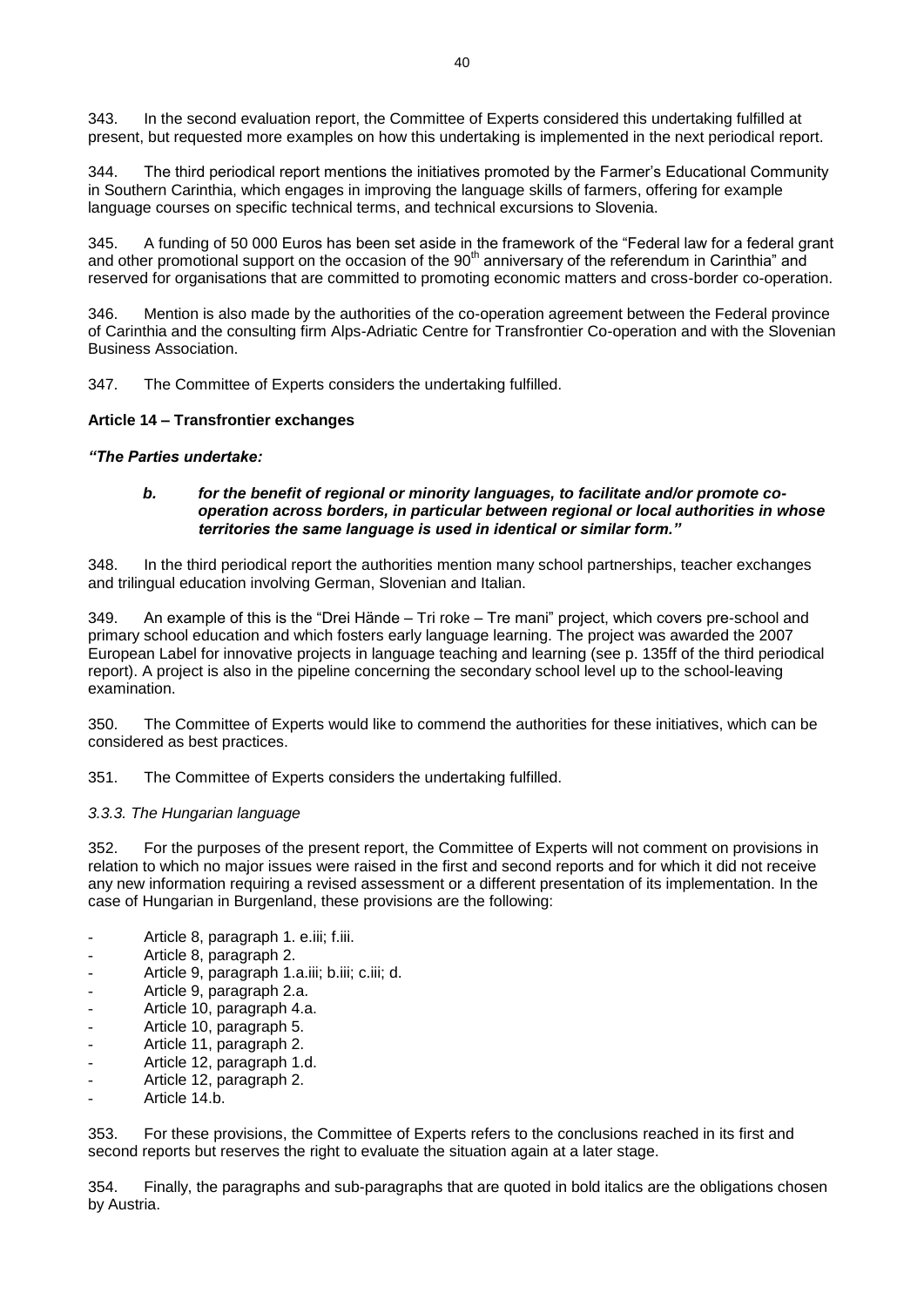355. According to the representatives of the speakers, the Hungarian language is mainly spoken by the old generation in Burgenland and there is a serious risk that the language will become extinct. However, the growing demand for Hungarian education reflects an increasing interest in Hungarian as a trans-border language.

### **Article 8 – Education**

356. The representatives of the speakers informed the Committee of Experts that Hungarian in general is more often taught as a subject than used as a teaching language. The fact that there is no curriculum for the Hungarian language was also mentioned as a current problem during the on-the-spot visit. Furthermore, there are still some significant differences in the level of knowledge of Hungarian among the pupils.

## *Paragraph 1*

*" With regard to education, the Parties undertake, within the territory in which such languages are used, according to the situation of each of these languages, and without prejudice to the teaching of the official language(s) of the State:*

#### *"a ii to make available a substantial part of pre-school education in the relevant regional or minority languages;"*

357. This undertaking was considered fulfilled in the last monitoring round.

358. The 2009 Burgenland Child Care and Education Act provides that Hungarian must be spoken in the classroom for a minimum of 12 hours per week in the municipalities and sections of administrative districts listed in its §7, where nursery schools are to be run on a bilingual basis. This is also possible in other parts, provided that 25% of the parents request it.

359. The undertaking is again considered to be fulfilled.

#### *"b ii to make available a substantial part of primary education in the relevant regional or minority languages;"*

360. In the second evaluation report, the Committee of Experts considered this undertaking only partly fulfilled, due to the very limited amount of hours taught in Hungarian even at bilingual primary schools. It encouraged the Austrian authorities to provide a substantial part of primary education in Hungarian.

361. The interest towards education in Hungarian, be it as bilingual education, compulsory subject or optional exercise, seems to have been growing constantly since the last monitoring cycle, as shown by the figures of the number of pupils on pp. 141-145 of the third periodical report. Hungarian is increasingly taken in the form of bilingual classes, or as a compulsory subject.

362. The authorities however do not give much detail about the criteria used to assess a long-term demand by at least seven pupils – the minimum required to set up a new bilingual school class -, as was required in the two previous evaluation reports.

363. Based on the information received, the Committee of Experts considers the undertaking to be fulfilled. Nevertheless, the Committee of Experts encourages the authorities to provide more comprehensive information on the availability and development of primary education in Hungarian.

#### *"c iii to provide, within secondary education, for the teaching of the relevant regional or minority languages as an integral part of the curriculum;"*

364. In the second evaluation report, the Committee of Experts considered this undertaking fulfilled. It encouraged the Austrian authorities to address the problem that many pupils at the bilingual federal school do not have sufficient language skills to follow the instruction in Hungarian, even if they have attended bilingual nursery and primary schools, and provide information on their developments in the next periodical report.

365. The situation of the disparity in language competence among pupils does not seem to have changed in this monitoring round.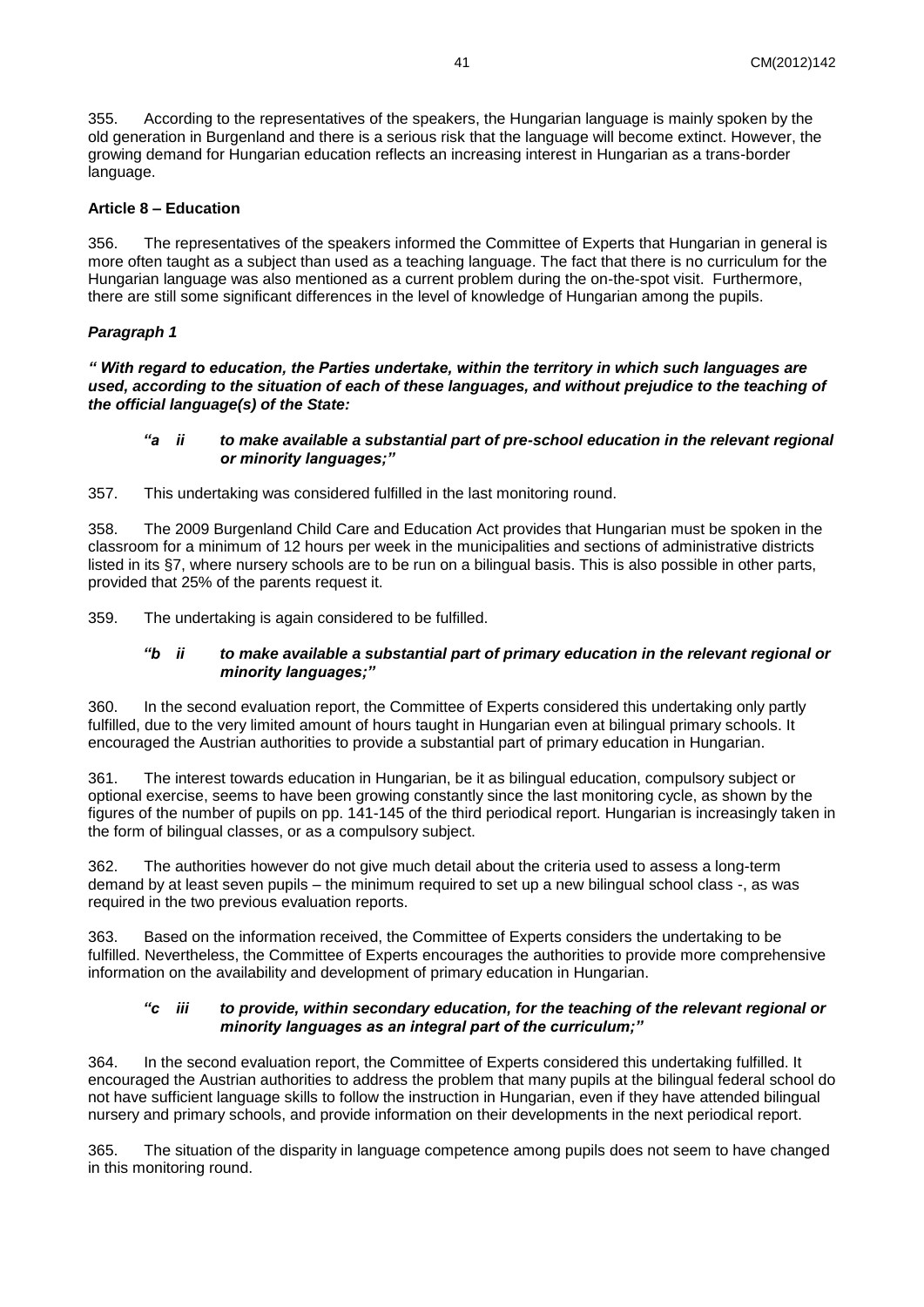366. According to the adopted regulation those lower secondary schools that are in the catchment area of bilingual primary schools must offer Hungarian-medium education even if the demand is as low as one pupil. The authorities state that the regulation is followed in practice. At least five pupils are enrolled at every location where Hungarian is taught as an optional compulsory subject.

367. The fact that the bilingual federal grammar school in Oberwart / Felsőőr / Gornja Borta had, even after 16 years of existence, the status of a pilot project, was also mentioned in the previous evaluation report. The third periodical report states that the federal grammar school has a legal basis but is run as a bilingual pilot project in order to be able to better meet the needs of the national minorities than would be possible within the legal framework for the standard school system.

368. Representatives of the speakers expressed their satisfaction with the fact that as of 2013/2014, pupils will be able to take their school-leaving examination in Hungarian at the bilingual federal grammar school at Oberwart, in addition to German. Examinations can also be taken in Croatian.

369. The undertaking is again considered fulfilled.

- *"d i to make available technical and vocational education in the relevant regional or minority languages; or*
	- *ii to make available a substantial part of technical and vocational education in the relevant regional or minority languages; or*
	- *iii to provide, within technical and vocational education, for the teaching of the relevant regional or minority languages as an integral part of the curriculum; or*

#### *iv to apply one of the measures provided for under i to iii above at least to those pupils who, or where appropriate whose families, so wish in a number considered sufficient;"*

370. In the second evaluation report, the Committee of Experts considered this undertaking fulfilled.

371. Hungarian is now taught as a subject at seven vocational schools, as opposed to six during the previous monitoring cycle. The authorities report that the possibility to offer courses in Hungarian is often mentioned to school principals but that there is not enough interest among the students.

372. The undertaking is again considered fulfilled.

## *"g to make arrangements to ensure the teaching of the history and the culture which is reflected by the regional or minority language;"*

373. In the second evaluation report, the Committee of Experts considered this undertaking partly fulfilled, and asked the Austrian authorities to provide more detailed information on the existing teaching materials.

374. The third periodical report states that the teaching of the culture and history of the national minorities present in Burgenland is done at schools at primary-school level, but also at secondary levels I and II. However, it is not clear to the Committee of Experts whether this applies also to monolingual Germanmedium schools. According to some representatives of the speakers, there is no teaching of the history and culture reflected by Hungarian in Burgenland. Speakers have sometimes experienced negative attitudes coming from the local population even if in the past 10-15 years, improvements have been made. Speakers feel that more should still be done to promote mutual respect and tolerance.

375. In view of the conflicting information, the Committee of Experts is unable to draw a conclusion on this undertaking. It asks the authorities to provide more practical and detailed information in the next monitoring cycle.

#### *"h to provide the basic and further training of the teachers required to implement those of paragraphs a to g accepted by the Party;"*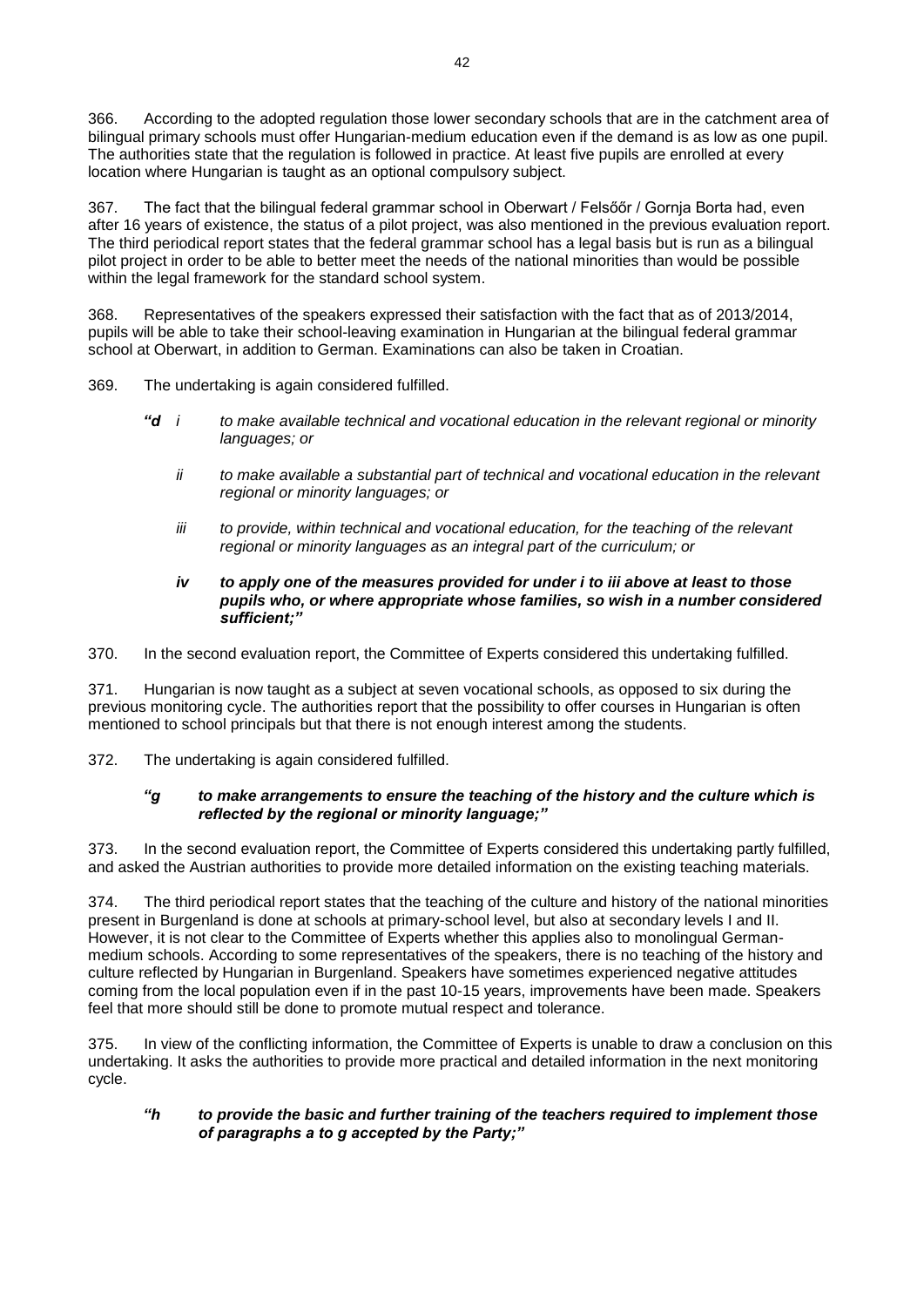376. In the second evaluation report, the Committee of Experts did not conclude on the fulfilment of this undertaking. It asked the Austrian authorities to provide information on the new study course launched by the Pedagogical University providing for basic and further training of teachers of Hungarian at primary school and lower secondary school levels in the next periodical report. The main problems identified were the insufficient number of teachers in training and the fact that teacher training was not possible for Hungarian as the language of instruction for higher secondary school level, but only for Hungarian as a subject.

377. In the third periodical report, the authorities state that in 2010/2011, a total of 23 persons attended the study course "Bilingual teaching at primary and/or lower-level secondary schools with German and Hungarian as languages of instruction" as well as "Teaching Hungarian at primary schools and/or lower-level secondary schools". Graduates of the course are to conduct a bilingual class at primary school and lowerlevel secondary school, classes with Hungarian as a language of instruction or language courses for Hungarian and should reach the C1 level of the European Framework of Reference for Languages in Hungarian.

378. The representatives of the speakers maintain that there is no specific education for native Hungarianspeakers and that Hungarian can only be learned as a foreign language. In order to be able to teach Hungarian properly to native speakers, more teachers would be needed in their view, and more teaching hours.

379. The Committee of Experts nevertheless considers that the undertaking is fulfilled.

#### *"i to set up a supervisory body or bodies responsible for monitoring the measures taken and progress achieved in establishing or developing the teaching of regional or minority languages and for drawing up periodic reports of their findings, which will be made public."*

380. In the second evaluation report, the Committee of Experts considered this undertaking not fulfilled. It encouraged the Austrian authorities to ensure that the supervisory body draws up periodic reports of its findings and makes them public.

381. The third periodical report states that it is not possible for the Burgenland school supervisory body to produce evaluation reports on a regular basis, due to a lack of staff and financial resources. Although the Committee of Experts understands the constraints in budget and human resources, it reminds the authorities that they committed themselves to fulfilling this undertaking when ratifying the Charter.

382. During the on-the-spot visit, the Committee of Experts was however informed that the needs of the minority language speakers are discussed at the Land level (*Landesschulrat*), and that there will be a written evaluation report on bilingual education in Burgenland.

383. Nevertheless, the Committee of Experts must conclude that the undertaking is not fulfilled at present. It looks forward to receiving more concrete information on this undertaking, especially with regard to the development of the existing reporting system so that its reports comply with the terms of the Charter in the next periodical report.

## **Article 9 – Judicial authorities**

384. In the second monitoring cycle, the Committee of Ministers recommended that the Austrian authorities **"ensure that (…) the Hungarian language[e] can be used before the relevant judicial and administrative authorities in practice" (RecChL(2009)1, Recommendation 4).**

# *Paragraph 1*

*"The Parties undertake, in respect of those judicial districts in which the number of residents using the regional or minority languages justifies the measures specified below, according to the situation of each of these languages and on condition that the use of the facilities afforded by the present paragraph is not considered by the judge to hamper the proper administration of justice:*

*a in criminal proceedings:*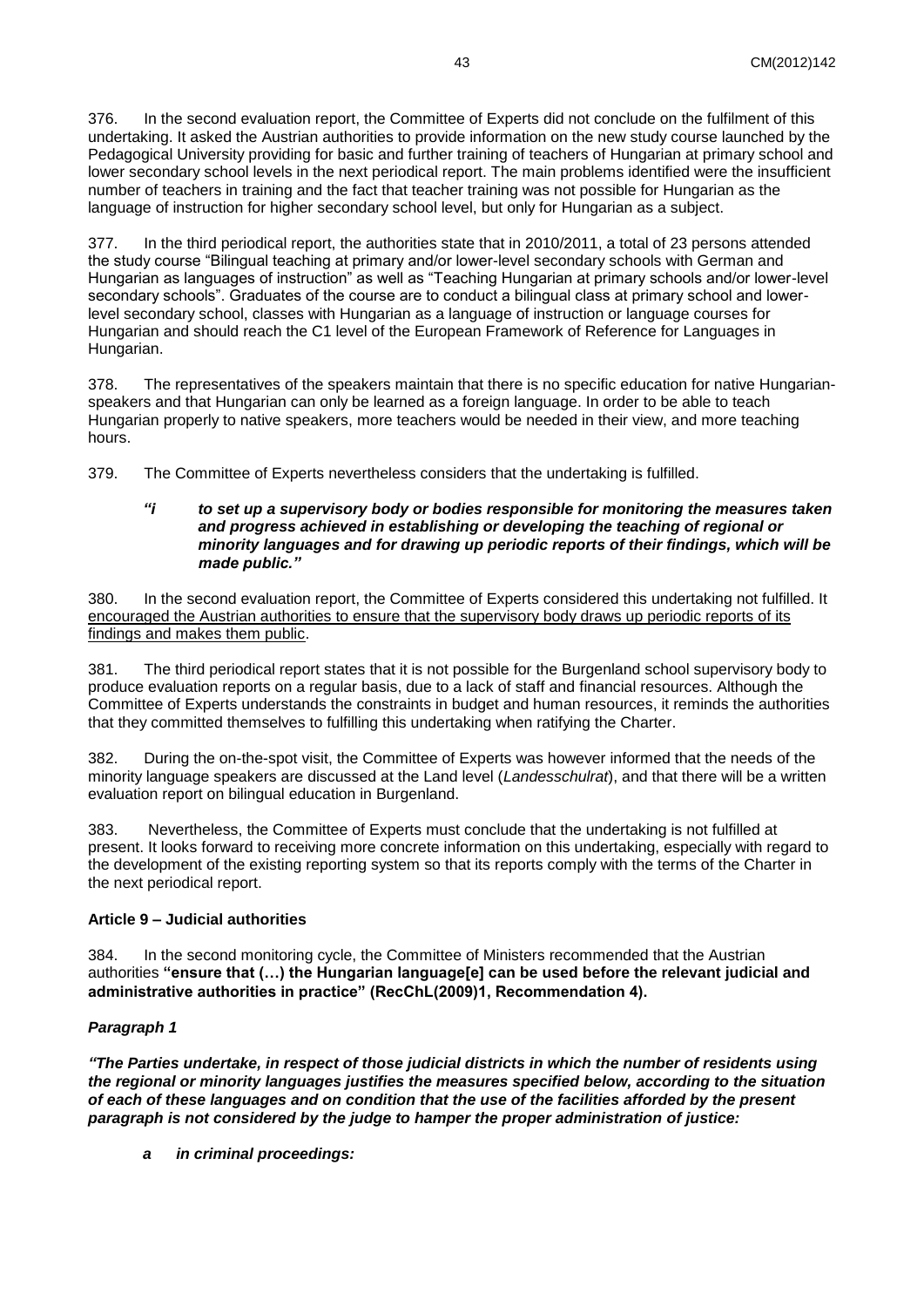#### *ii to guarantee the accused the right to use his/her regional or minority language; and/or*

*"b in civil proceedings:*

#### *ii to allow, whenever a litigant has to appear in person before a court, that he or she may use his or her regional or minority language without thereby incurring additional expense; and/or*

385. In the second evaluation report, the Committee of Experts considered this undertaking only formally fulfilled. It encouraged the relevant authorities to take measures to facilitate the use of Hungarian in practice before courts.

386. The authorities refer to their second periodical report. They furthermore indicate that amendment No. 46/2011 to the National Minorities Act comprises the obligation under constitutional law for those responsible for the authorities and service units listed in Annex 2 of the amendment to ensure that the Hungarian language can be used as an official language in addition to the German language. Reference is also made to the fact that the forms that parties are required to use are continuously published in Hungarian.

387. The speakers whom the Committee of Experts met confirmed that Hungarian can be used in hearings at courts.

388. The Committee of Experts would welcome more information on the practical implementation of these undertakings in the next periodical report, but considers them fulfilled at present.

## *"c in proceedings before courts concerning administrative matters:*

#### *ii to allow, whenever a litigant has to appear in person before a court, that he or she may use his or her regional or minority language without thereby incurring additional expense; and/or*

389. In the second evaluation report, the Committee of Experts considered this undertaking only formally fulfilled and urged the Austrian authorities to provide further information with regard to this undertaking in the next periodical report.

390. The Independent Administrative Senate for Burgenland admits the use of Hungarian as an official language, without any additional expenses for the parties, namely in terms of interpretation/translation if needed. The authorities state however that since its creation in 1991, there has been no request to use Hungarian as an official language.

391. The Committee of Experts would like to point out that under this undertaking, the authorities have to take measures to inform the public of the possibility to use regional or minority languages before administrative courts, and to actively encourage them to do so. Such measures might include for example, bior multilingual notices and signs in/on court buildings, and information in public announcements or court forms<sup>8</sup>.

392. The undertaking is considered to be formally fulfilled.

## **Article 10 – Administrative authorities and public services**

## *Paragraph 1*

l

*"Within the administrative districts of the State in which the number of residents who are users of regional or minority languages justifies the measures specified below and according to the situation of each language, the Parties undertake, as far as this is reasonably possible:*

#### *a iii to ensure that users of regional or minority languages may submit oral or written applications and receive a reply in these languages;"*

<sup>&</sup>lt;sup>8</sup> See the Third evaluation report on Sweden, p. 20. The importance of promoting practical implementation of the undertaking in question also emerges from many recommendations of the Committee of Ministers to various States, such as Serbia (2009), Germany (2008) or Switzerland (2004).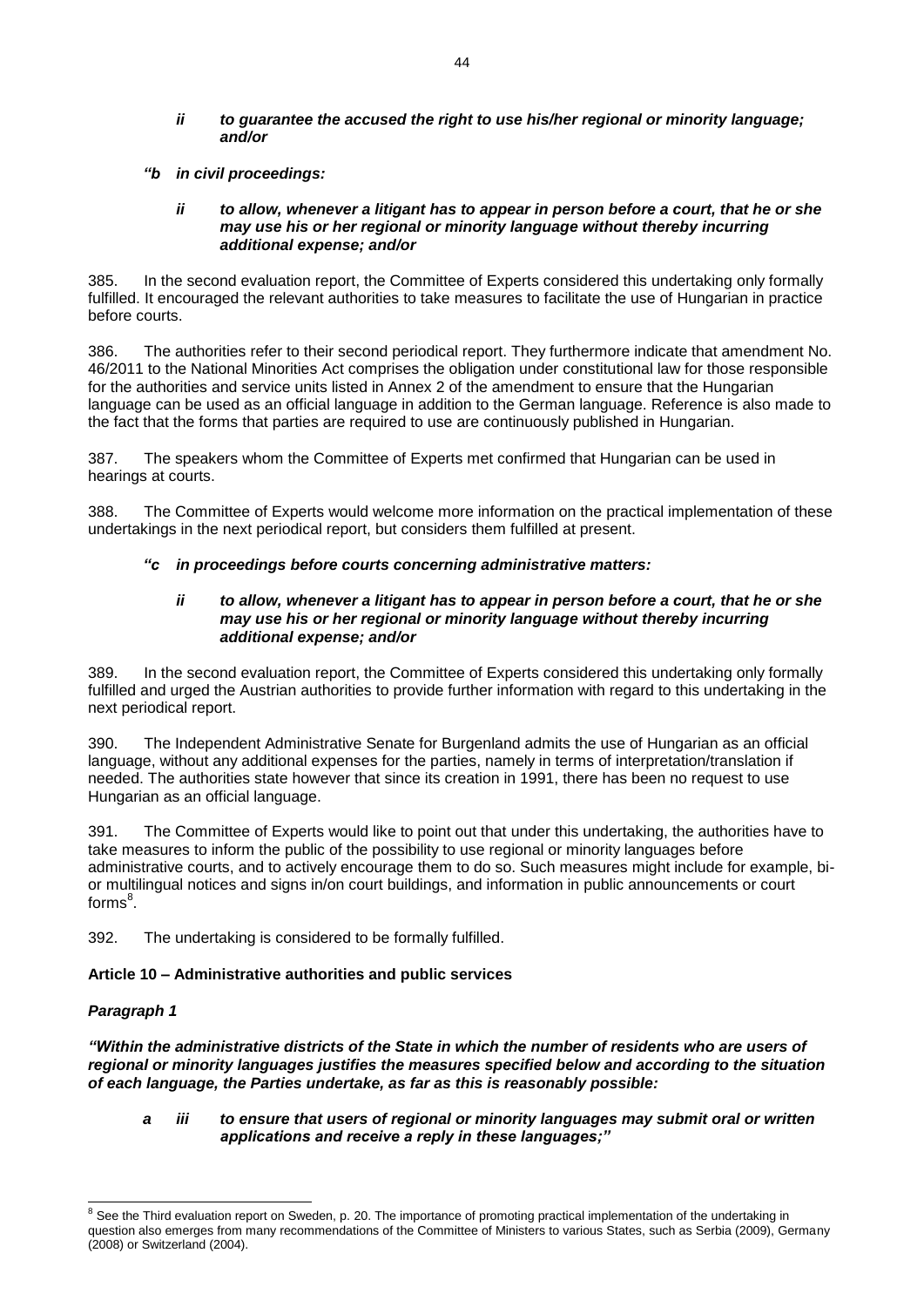#### *c to allow the administrative authorities to draft documents in a regional or minority language."*

393. In the second evaluation report, the Committee of Experts considered these undertakings partly fulfilled and asked the Austrian authorities to provide concrete examples of their implementation in the next periodical report. Hungarian was admitted as an official language in four municipalities and also before the district administration of the districts of Oberpullendorf / Felsőpulya and Oberwart / Felsőőr / Gornja Borta, but no concrete examples of practice were given.

394. The third periodical report mentions several language courses that are organised by the federal administration, namely the work inspectorate district located in Eisenstadt, the tax and customs offices and the Language Institute of the Armed Forces, which also compiled a military dictionary in Hungarian. Documents in Hungarian are available on the website of the Ministry for Labour, Social Affairs and Consumer Protection and the Ministry of Finance. In several cases, it was mentioned that there has been no request by the citizens to use Hungarian, apart from the Bruck Eisenstadt Oberwart tax office where at least 1000 clients contacts per year in Hungarian are reported, especially at the information centre.

395. According to the speakers, there are no forms in Hungarian and there are not enough Hungarianspeakers at district level and at the Land level.

396. The Committee of Experts welcomes the efforts undertaken by the authorities for staff training in Hungarian. The undertakings are nevertheless considered only partly fulfilled.

## *Paragraph 2*

*"In respect of the local and regional authorities on whose territory the number of residents who are users of regional or minority languages is such as to justify the measures specified below, the Parties undertake to allow and/or encourage:*

*b the possibility for users of regional or minority languages to submit oral or written applications in these languages;*

#### *d the publication by local authorities of their official documents also in the relevant regional or minority languages;"*

397. In the second evaluation report, the Committee of Experts considered these undertakings partly fulfilled and asked the Austrian authorities to provide concrete examples of their implementation in the next periodical report.

398. The third periodical report mentions the municipality of Unterwart / Alsóőr where Hungarian is spoken in the municipal offices. Furthermore, the Office of the Burgenland Regional Government offers language courses in Hungarian for the regional and municipal staff members on an on-going basis.

399. The Committee of Experts welcomed in the previous report the fact that the *Land* authorities, as part of their language policy, reward civil servants who process applications submitted in Hungarian with a financial bonus. The Committee of Experts is pleased to note in this monitoring cycle that, according to §23 of the National Minorities Act, the financial incentive is also extended to the federal level.

400. The Committee of Experts has been informed that there is still a lack of Hungarian-speaking staff in the local authorities, even in those municipalities where Hungarian is an official language. The Committee of Experts has not been informed of any publication by local authorities of documents in Hungarian.

401. The undertaking is considered to be partly fulfilled with regard to 2. b and not fulfilled with regard to 2.d.

## **Article 11 – Media**

402. In the second monitoring cycle, the Committee of Ministers recommended that the Austrian authorities **"increase television broadcasting in Hungarian and secure adequate funding for newspapers in (…) Hungarian" (RecChL(2009)1, Recommendation 5).**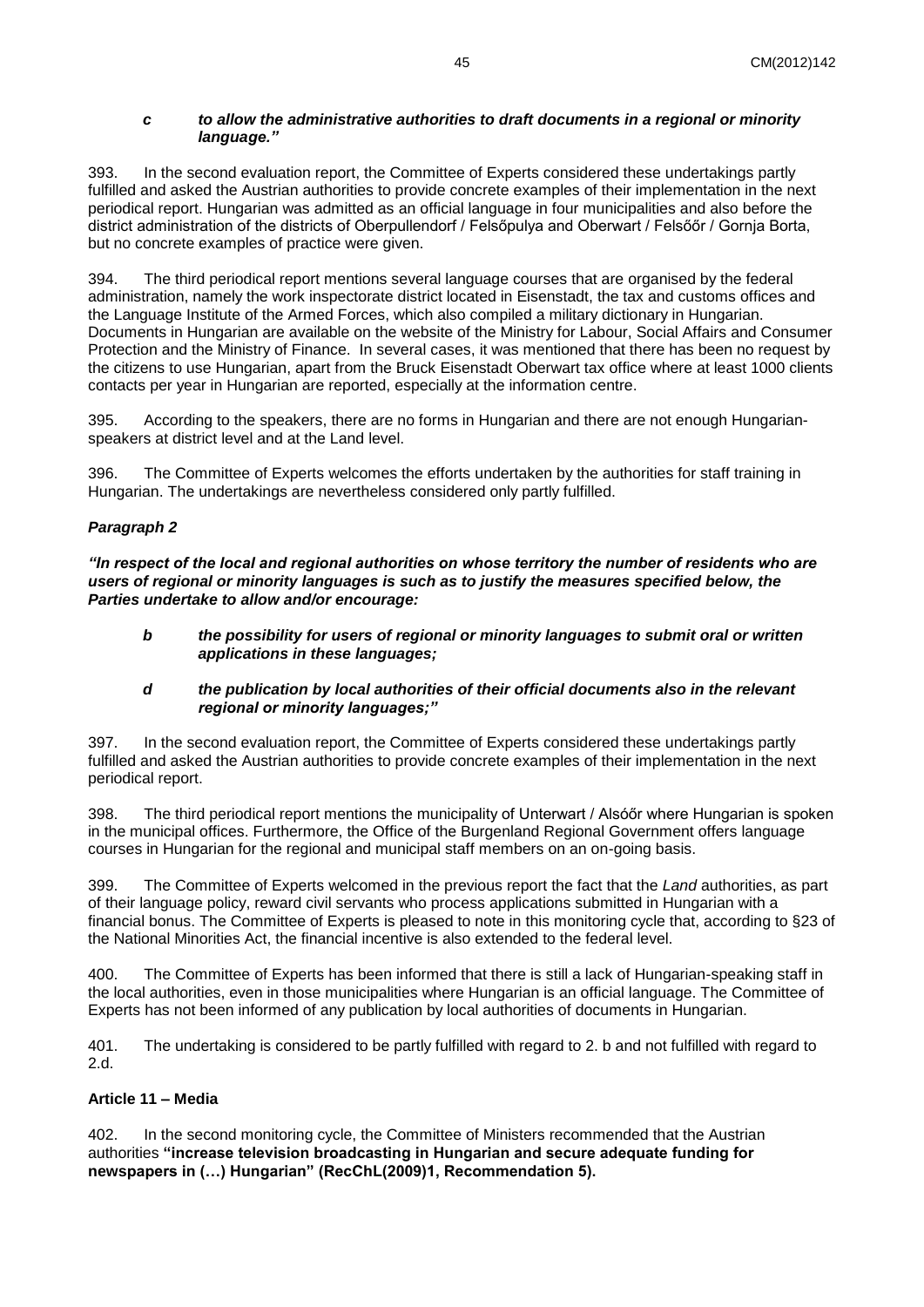## *Paragraph 1*

*" The Parties undertake, for the users of the regional or minority languages within the territories in which those languages are spoken, according to the situation of each language, to the extent that the public authorities, directly or indirectly, are competent, have power or play a role in this field, and respecting the principle of the independence and autonomy of the media:*

#### *"b ii to encourage and/or facilitate the broadcasting of radio programmes in the regional or minority languages on a regular basis;"*

403. In the second evaluation report, the Committee of Experts considered this undertaking fulfilled. It however asked the authorities to provide information concerning the extent to which they actively promote the broadcasting of radio programmes in Hungarian, and to provide information on the actual amount of radio broadcasting in Hungarian in the next periodical report.

404. The authorities report that the new ORF Centre of Competence in Eisenstadt has produced and broadcast programmes for all national minorities living in the eastern parts of Austria since 2009.

405. The ORF broadcasts a daily five-minute news programme in Hungarian, as well as a 30-minute programme on Sundays, and a 20-minute cultural programme on Mondays. Hungarian is also present within the Multilingual magazine for the national minorities, which lasts for nearly two hours and is broadcast on Mondays. However, the speakers consider that the radio broadcasting periods should be doubled in length. Some speakers expressed the wish to have one hour of daily news, on the same level as the Burgenland-Croatian language.

406. The third periodical report states that the radio station "Radio 1476" is now available on FM frequency, and can be received also in Vienna. This change from medium wave service to FM frequency was wished by the representatives of the speakers.

407. The Committee of Experts considers that the undertaking remains fulfilled.

#### *"c ii to encourage and/or facilitate the broadcasting of television programmes in the regional or minority languages on a regular basis;"*

408. In the second evaluation report, the Committee of Experts considered this undertaking not fulfilled. It encouraged the authorities to increase the offer of Hungarian language television programmes. The Committee of Experts observed that the regional ORF channel broadcast a 25-minute programme in Hungarian six times a year, and a multilingual 45-minute programme four times a year on the same channel.

409. According to the third periodical report, the situation is quite the same as in the previous monitoring cycle, except that the multilingual programme is now broadcast 25 minutes six times a year. Furthermore, the 25-minute broadcast in Hungarian "Adj'Isten magyarok" can now also be followed on ORF 2 Vienna as well as on ORF Burgenland. The representatives of the speakers would like the offer of television programmes in Hungarian be extended to 30 minutes once a month.

410. Concerning the increase in the duration of the programme, the representative of the ORF indicated that the problem is financing, and that it is up to the Board of the ORF to accept it.

411. While the Committee of Experts welcomes the fact that the broadcast "Adj'Isten magyarok" can now also be seen on ORF Vienna, it still considers the offer in broadcasting of television programmes in Hungarian insufficient with regard to this undertaking. Broadcasting only six times a year does not comply with the term "on a regular basis". The Committee of Experts therefore has to conclude that the undertaking is still not fulfilled.

*The Committee of Experts encourages the authorities to increase the offer of Hungarian language television programmes.*

#### *"d to encourage and/or facilitate the production and distribution of audio and audiovisual works in the regional or minority languages;"*

412. In the second evaluation report, the Committee of Experts considered this undertaking not fulfilled.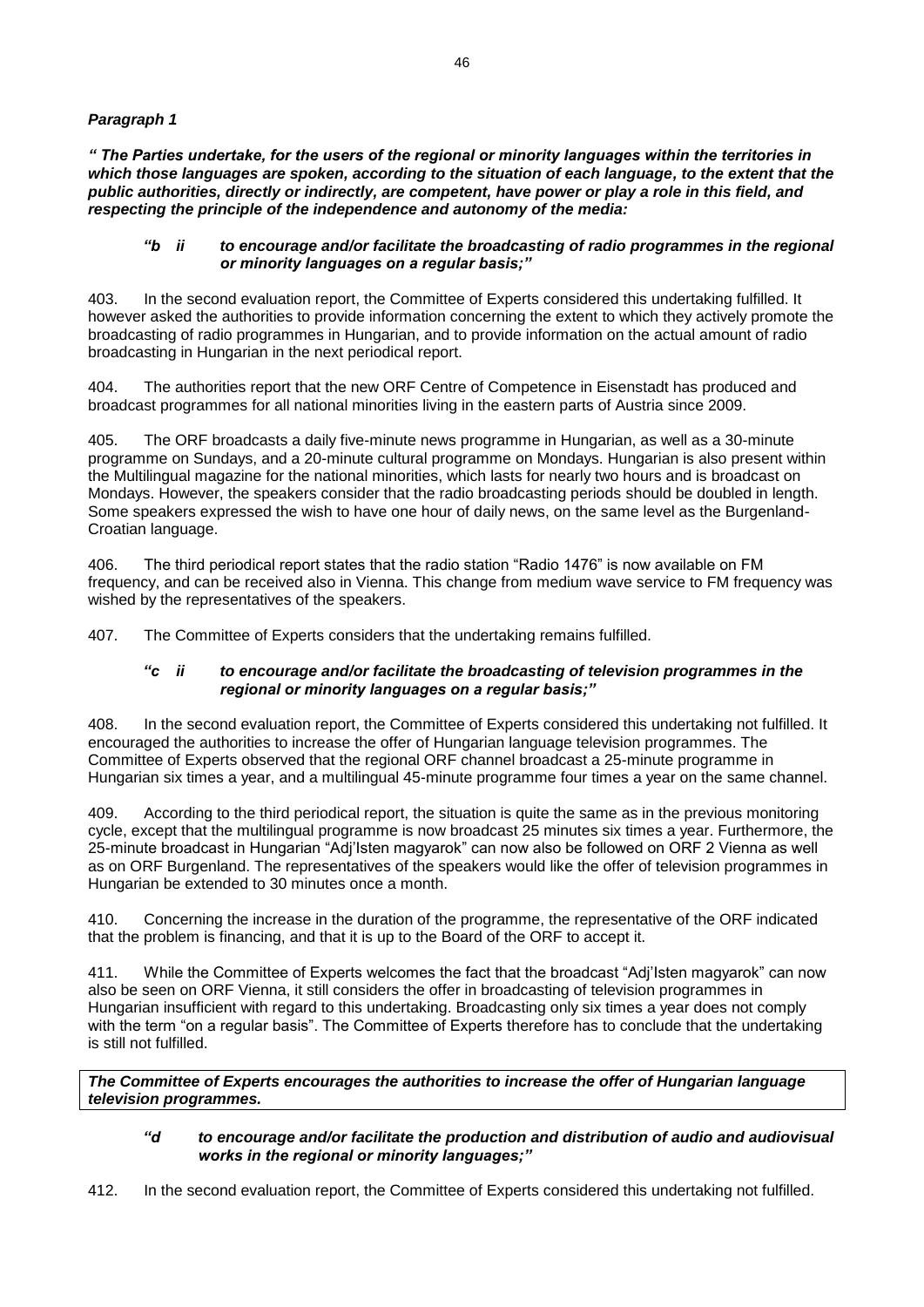413. Funding for the production of audio and audiovisual works is granted by the authorities through the Federal Chancellery's budget for the national minorities. An application for a work in 2010, the production of a CD with Hungarian choral songs, was approved under this scheme.

414. The Committee of Experts considers the undertaking to be fulfilled.

#### *"e i to encourage and/or facilitate the creation and/or maintenance of at least one newspaper in the regional or minority languages;"*

415. In the second evaluation report, the Committee of Experts considered this undertaking not fulfilled. It encouraged the Austrian authorities to encourage and/or facilitate the creation and/or maintenance of at least one newspaper in Hungarian.

416. The authorities state in their third periodical report that the requirements to obtain press promotion funding are less demanding for the newspapers of the national minorities, and that the fund for the promotion of the national minority groups are also available for newspapers.

417. The Committee of Experts has however not been informed about the creation of any newspaper in Hungarian.

418. The speakers have informed the Committee of Experts that the only newspaper in Hungarian in Austria is "Bécsi Napló", which is bimonthly and is published by the Central Association of Hungarian Associations and Organisations, on a voluntary basis, and is distributed to the members of the association. The speakers have indicated that for financial reasons, it is not possible to re-design it as a monthly journal. 60% of its printing costs are covered by the allocation from the Federal Chancellery.

419. The undertaking is again considered not fulfilled.

*The Committee of Experts urges the Austrian authorities to encourage and/or facilitate the creation and/or maintenance of at least one newspaper in Hungarian.*

## *"f ii to apply existing measures for financial assistance also to audiovisual productions in the regional or minority languages;"*

420. In the second evaluation report, the Committee of Experts considered this undertaking not fulfilled, due to a lack of information.

421. The authorities mention in their third periodical report (p. 167-168) that the Austrian Film Institute has given financial support to three films in Hungarian.

422. In view of the available information, the Committee of Experts considers the undertaking fulfilled.

## **Article 12 – Cultural activities and facilities**

## *Paragraph 1*

*"With regard to cultural activities and facilities – especially libraries, video libraries, cultural centres, museums, archives, academies, theatres and cinemas, as well as literary work and film production, vernacular forms of cultural expression, festivals and the culture industries, including inter alia the use of new technologies – the Parties undertake, within the territory in which such languages are used and to the extent that the public authorities are competent, have power or play a role in this field:*

#### *a to encourage types of expression and initiative specific to regional or minority languages and foster the different means of access to works produced in these languages;"*

423. In the second evaluation report, the Committee of Experts considered this undertaking fulfilled. It asked the Austrian authorities to increase their efforts in order to solve the problems relating to the administration of the funding, and to settle the issue of the low proportion of funding for Hungarian speakers, in co-operation with the speakers.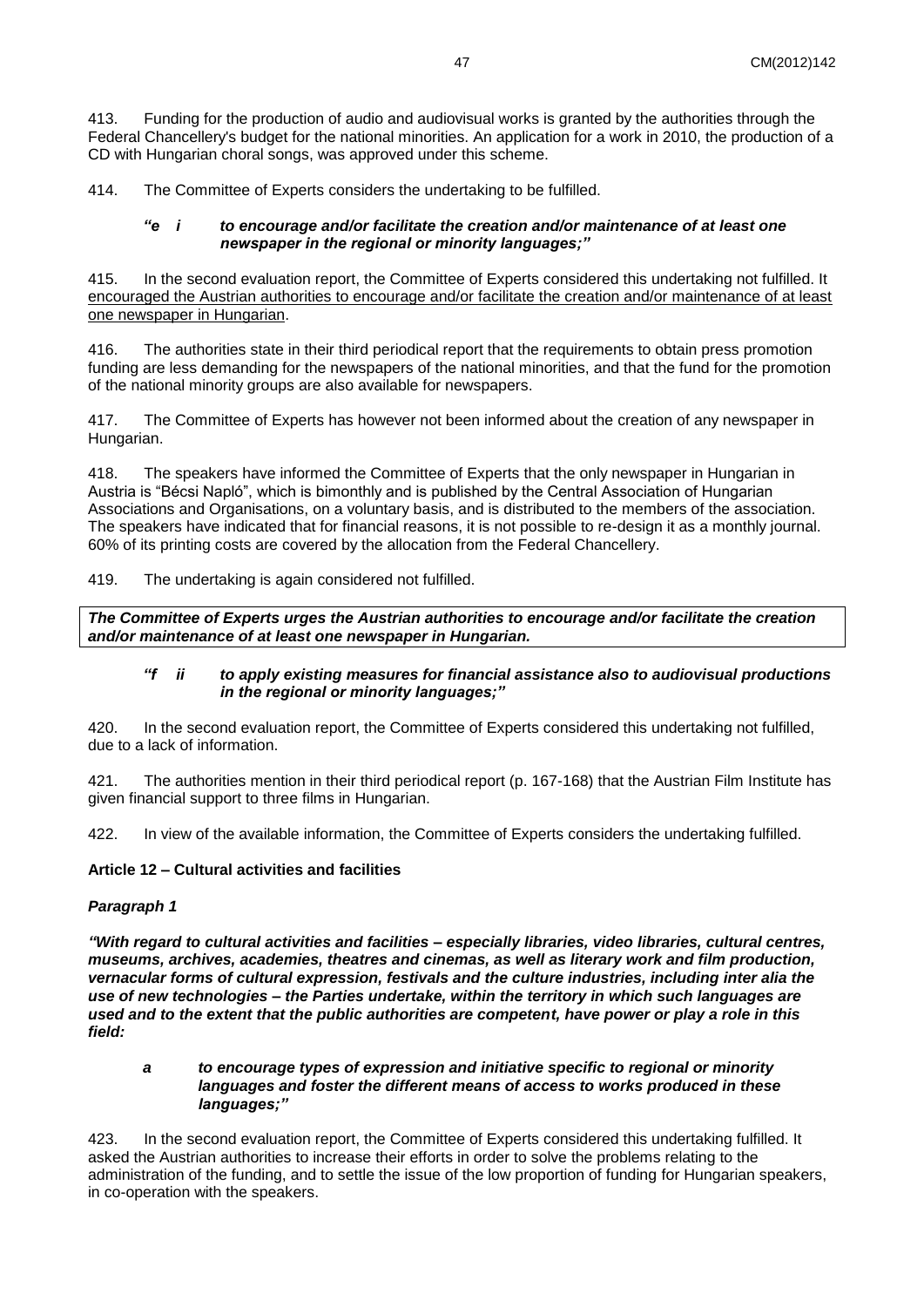424. The figures provided by the authorities show an increase in the funding allocated to the Hungarian national minority group, from 282 082 Euros in 2002 to 410 810 Euros in 2005. The speakers whom the Committee of Experts met during the on-the-spot visit have however indicated that there has been a decrease in the allocation of funds for the Hungarian minority in recent years, which has had a direct effect on the organisation of some of their activities, such as the Summer camps in Hungary. The funds are also paid too late in the year.

425. The third periodical report also states that a request has been made that the distribution of the budget available at the Federal Chancellery to promote the national minority groups should be linked to the results of the 2001 census. The authorities have however rejected this demand as they considered it was not objective and not in line with the necessity to focus on priority activities.

426. The undertaking is considered to be fulfilled, but the Committee of Experts asks the Austrian authorities again to increase their efforts in order to solve the problems related to funding for projects related to the Hungarian language, in co-operation with the speakers.

# *Paragraph 3*

#### *"The Parties undertake to make appropriate provision, in pursuing their cultural policy abroad, for regional or minority languages and the cultures they reflect."*

427. In the second evaluation report, the Committee of Experts considered this undertaking not fulfilled, as it had not received sufficient information.

428. The third periodical report mentions the activities and programmes jointly undertaken by Austria and Hungary in the framework of the Hungarian-Austrian Agreement on Cooperation in the Fields of Culture and Science, dated 19 May 1976.

429. The authorities mention as well the Austrian libraries, which are libraries at foreign universities comprising also authors in the regional or minority languages of Austria.

430. In view of this information, the undertaking is considered to be fulfilled.

#### **Article 13 – Economic and social life**

## *Paragraph 1*

*"With regard to economic and social activities, the Parties undertake, within the whole country:*

#### *d to facilitate and/or encourage the use of regional or minority languages by means other than those specified in the above sub-paragraphs."*

431. In the second evaluation report, the Committee of Experts considered this undertaking partly fulfilled and required further examples of the facilitation or encouragement of the use of Hungarian in connection with economic and social activities in the next periodical report.

432. In the third periodical report, the authorities refer to a one-off grant of four million Euros that was granted to the province of Burgenland for, *inter alia*, measures for employment, economy, the social system and youth, and for cultural and educational projects aiming at strengthening the identity and diversity in Burgenland.

433. In view of this information, the Committee of Experts considers the undertaking fulfilled.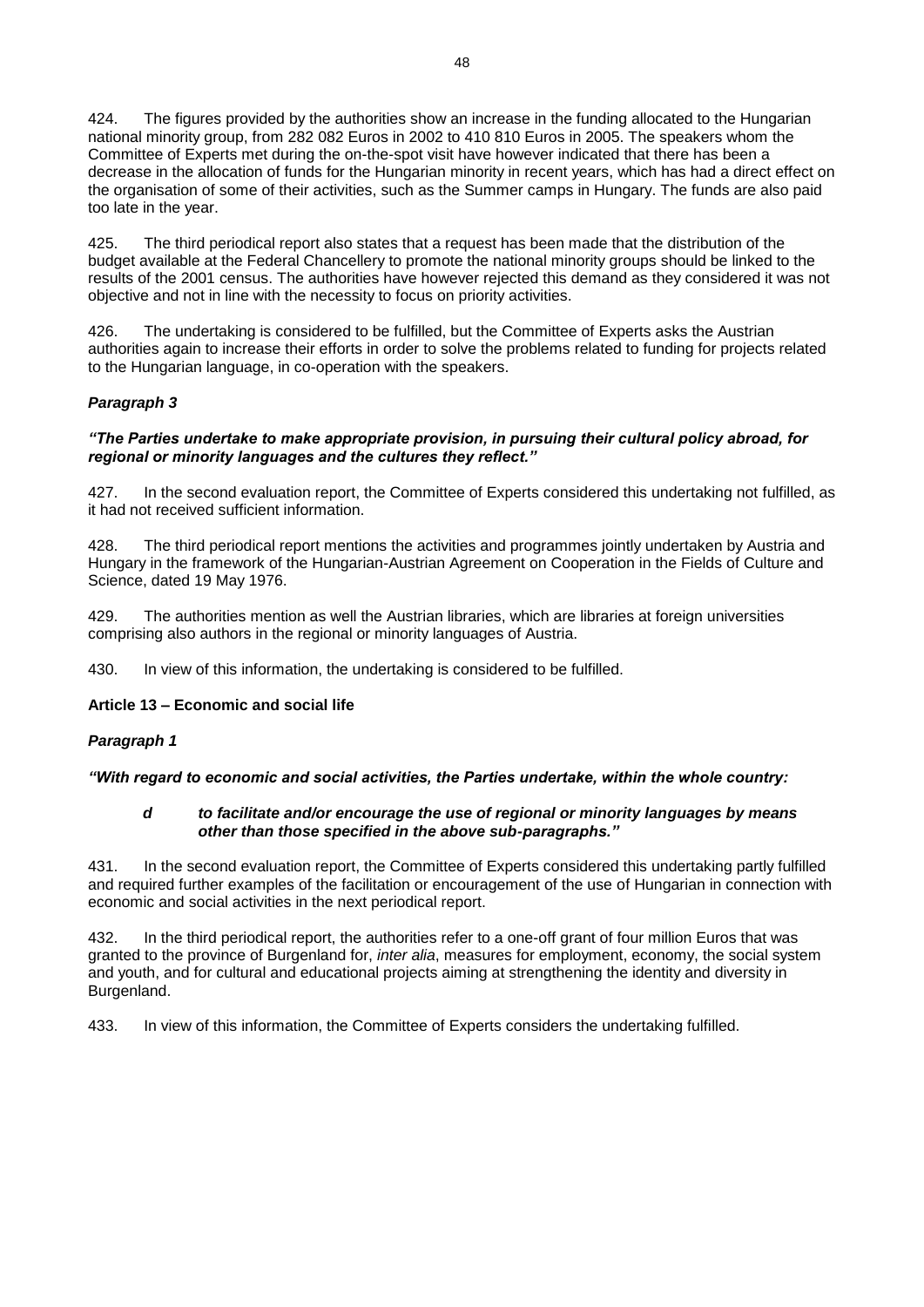# <span id="page-48-0"></span>**Chapter 4 Findings and proposals for recommendations**

# <span id="page-48-1"></span>**4.1. Findings of the Committee of Experts in the third monitoring cycle**

A. The Committee of Experts appreciates the constructive dialogue with Austria and the excellent cooperation it enjoyed with the Austrian authorities during the preparation and carrying out of the on-the-spot visit. The Committee of Experts welcomes the fact that the comments from the national minority groups were added as annexes to the report.

B. The draft amendment of the National Minorities Act has raised concern among representatives of the speakers that the proposed composition of, and election procedure for the Advisory Councils of the national minority groups, as well as the procedure for the appointment of their Presidents, may lead to a weaker democratic representation.

C. Although Part II languages benefit from traditional promotional measures for the ethnic groups (*Volksgruppen*), the continued lack of a structured and coherent policy, specifically furthering their use in public and private life, hampers their effective protection and promotion. Such a policy is needed in particular in Vienna, where a large number of regional or minority language speakers are concentrated, as well as for the Slovenian-speakers in Styria and for the Romani-speakers on the whole territory of Austria. By contrast, Austrian regional or minority language policy with respect to Part III languages is characterised by a very extensive legislative framework. However, there remain certain gaps with respect to the implementation of the existing legal provisions and speakers find it difficult to understand their rights which can vary from one municipality to another.

D. With regard to funding, the annual budget of the Federal Chancellery allocated to ethnic groups has remained unchanged at €3 768 000 since 1995, which when inflation-adjusted corresponds to a decrease of approximately one third. Parts of the allocated funds are at present used by some of the groups for educational purposes, such as the production of teaching materials and the maintenance of the educational infrastructure, tasks that should be carried out and funded by the responsible authorities. Nevertheless, there is a need for a raise in the funds distributed to the national minorities. The proposed draft amendment of the National Minorities Act could lead to a less bureaucratic distribution of funds.

E. The ongoing trend towards linguistic assimilation in Austria is paralleled by a growing demand for regional or minority language education by non-speakers of these languages. The Committee of Experts has noted an increasing interest from the pupils, often without a minority language background, for education in Burgenland-Croatian, Hungarian and Slovenian. While this positive development is to be welcomed, it also creates a problem of capacity for the educational sector to absorb this interest, and poses the challenge to address the considerable diversity in language competence among pupils, often within the same class. The authorities and the speakers are conscious of the problem. In the opinion of the Committee of Experts, innovative methods should be used to address this challenge.

F. The dialogue between the Slovenian-speakers in Styria and the *Land* authorities continues on a positive basis, especially in the cultural sector. However, a language strategy for Slovenian in Styria is still lacking, which is particularly needed in the field of education where there is little continuity between school and class levels. In the field of Slovenian language, media shortcomings still persist, although an ongoing positive process will most probably lead to an improvement of the situation.

G. There have been overall positive developments regarding the Romani language in Burgenland, most notably in the field of education, where teaching materials have been developed and educational activities carried out by RomBus. However, Romani education has been discontinued as an optional subject and the Committee of Experts is concerned about the fragile situation of RomBus. Radio programming in Romani has increased, but the Committee of Experts must conclude that the total amount is still quite limited.

H. There have been some positive developments in the field of education in Vienna. One example is the introduction of Hungarian at pre-school level at the Komenský School. However, the financial situation of this school remains difficult. Therefore, it should be permanently financed outside the funding allocated to the national minorities. Furthermore, Burgenland-Croatian education is still in need of development in Vienna.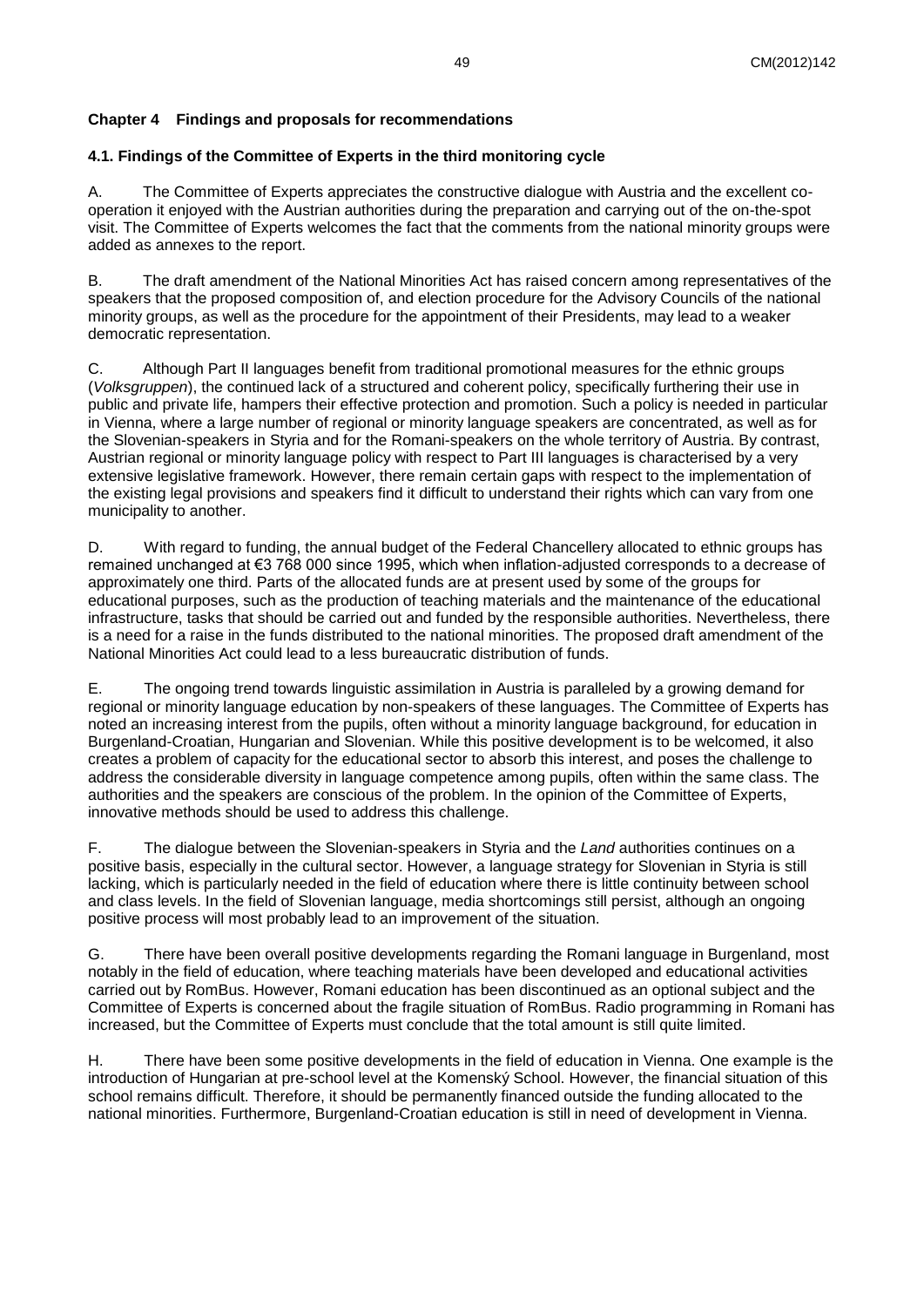I. All the speakers whom the Committee of Experts met during the on-the-spot visit expressed their dissatisfaction that no Minority School Act had been adopted for Vienna, and that, according to the authorities, no such plans are foreseen in the future. A Minority School Act would facilitate the protection and promotion of the regional or minority languages in Vienna.

J. Regarding education for all Part III languages, there seems to be a lack of a monitoring system which includes an adequate reporting of measures taken and progress achieved regarding education in or teaching of these languages. Such reporting also makes it easier to achieve a structured approach for the development and improvement of minority language education. For the sake of transparency, it is also important for the representatives of the speakers of these languages to be informed of the situation with regard to education in their languages. Austria should therefore establish a system for monitoring the measures taken and the progress achieved in this regard and make regular reports public.

K. Where the teaching of Part III languages is concerned, the Committee of Experts welcomes the positive development with respect to teacher training at the Pedagogical Universities of Burgenland and Carinthia. The new models developed there improve among other things the teacher training for regional or minority languages as a subject as well as a language of instruction. However, the varying language skills among school children and the lack of qualified teachers continue to create practical challenges. The Committee of Experts understands that these issues are already being addressed.

L. In Burgenland, a structured approach which combines quantity and quality is still missing for Burgenland-Croatian and Hungarian language teaching. Furthermore, the Committee of Experts is concerned about the significant drop-out rate between primary and secondary school. There is still a lack of qualified Burgenland-Croatian teachers.

M. Although the overall provision of Slovenian education is satisfactory, the varied command of the Slovenian language of school pupils continues to create challenges for teaching in/of Slovenian. Furthermore, there still seems to be an insufficient number of qualified teachers.

N. The Committee of Experts observes that despite the fact that some courts have the necessary bilingual staff at their disposal, neither Burgenland-Croatian nor Hungarian have so far been used in proceedings. Furthermore, there has been a slight downward trend in the number of proceedings involving the Slovenian language. The future status of the three bilingual courts in Carinthia is insecure. The Committee of Experts finds that more efforts need to be made to inform the speakers at large of their rights and to secure the availability of the Slovenian-speaking staff in the courts of Ferlach / Borovlje, Eisenkappel / Železna Kapla and Bleiburg / Pliberk.

O. Although the situation of Slovenian in Carinthia is good with regard to the frequency of communication in Slovenian in administrative dealings, also thanks to the Office for Ethnic Groups (*Volksgruppenbüro*), applications in the language are processed with a considerable delay. The Committee of Experts notes that the legislation governing the right to use Slovenian before administrative authorities and public services is extremely complex and incoherent.

P. There is an ongoing positive development with regard to broadcasting, thanks to the ORF Centres of Competence for the national minorities in Burgenland and Carinthia. However, concerning television broadcasting, there has not been any positive development since the last monitoring cycle, and in the view of the Committee of Experts there is an obvious need to increase the offer, especially with regard to broadcasts targeted at children and adolescents. There have already been some developments in radio broadcasts in Burgenland-Croatian.

Q. The economic situation for regional or minority language newspapers has deteriorated. Public support for regional or minority language media seems to be insufficient to secure the survival of the Burgenland-Croatian and Slovenian newspapers. A resolute action from the authorities to secure their existence is therefore recommended by the Committee of Experts. There is still no Hungarian language newspaper.

R. There is a general lack of awareness among the majority population about the regional or minority languages in Austria. The teaching of the history and the culture which is reflected by the regional or minority languages should therefore be promoted in all schools and at different education levels.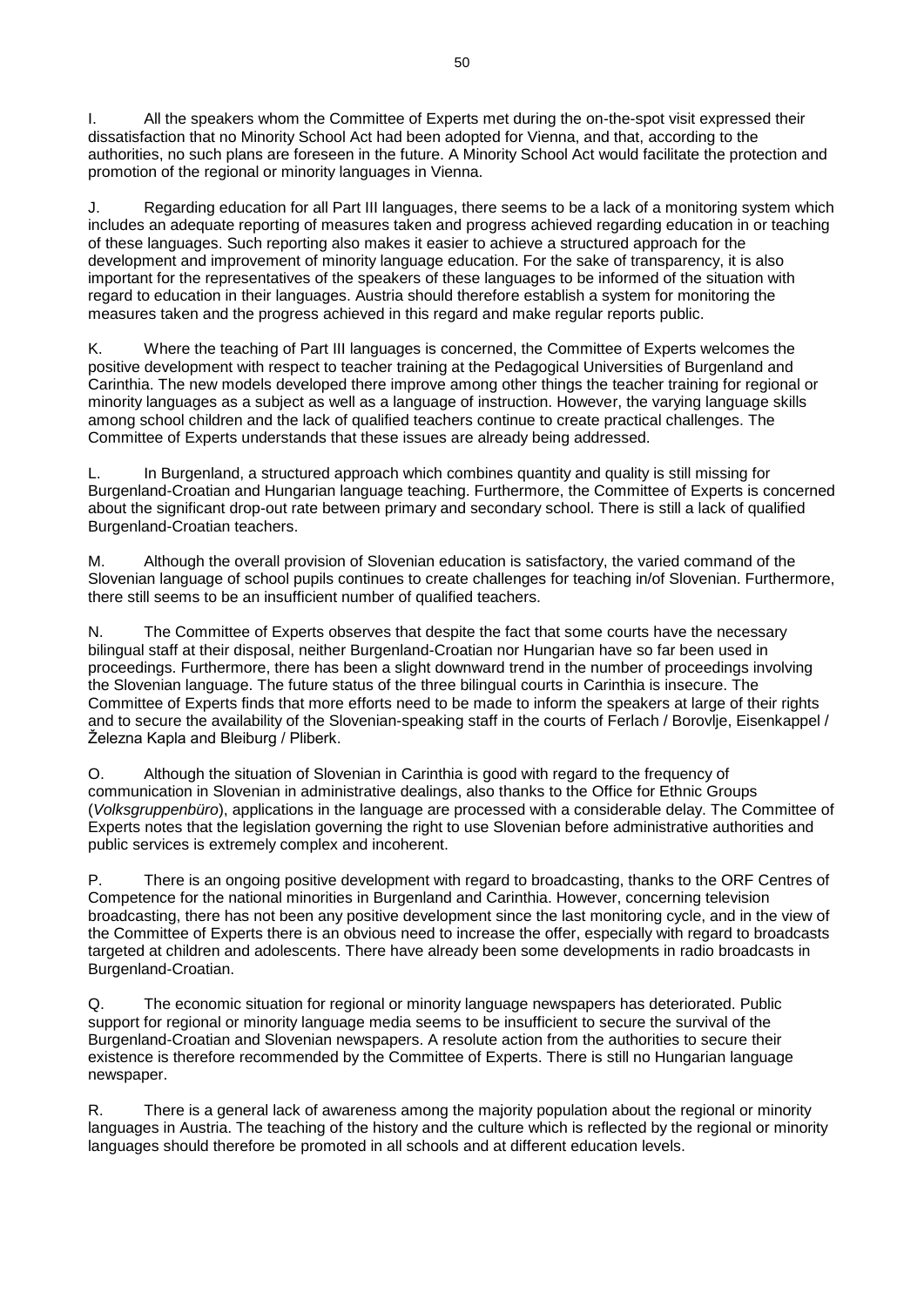#### <span id="page-50-0"></span>**4.2. Proposals for recommendations on the basis of the results of the third monitoring cycle**

The Committee of Experts, while acknowledging the efforts the Austrian authorities have undertaken to protect the regional and minority languages used in their country, has in its evaluation chosen to concentrate on some of the most important deficiencies in the implementation of the Charter. The recommendations forwarded by the Committee of Experts to the Committee of Ministers should not, however, be interpreted as diminishing the relevance of the other, more detailed observations contained in the report, which remain valid in their own right. The recommendations proposed by the Committee of Experts are drafted accordingly.

The Committee of Experts of the European Charter for Regional or Minority Languages, in accordance with Article 16, paragraph 4 of the Charter, proposes on the basis of the information contained in this report, that the Committee of Ministers make the following recommendations to Austria.

The Committee of Ministers,

In accordance with Article 16 of the European Charter for Regional or Minority Languages;

Having regard to the instrument of ratification submitted by Austria on 28 June 2001;

Having taken note of the evaluation made by the Committee of Experts on the Charter with respect to the application of the Charter by Austria;

Bearing in mind that this evaluation is based on information submitted by Austria in its third periodical report, supplementary information given by the Austrian authorities, information submitted by bodies and associations legally established in Austria and, finally, information obtained by the Committee of Experts during its on-the-spot visit,

[Having taken note of the comments made by the Austrian authorities on the contents of the Committee of Experts' report;]

Recommends that the Austrian authorities take account of all the observations and recommendations of the Committee of Experts and, as a matter of priority:

1. adopt a structured policy for the protection and promotion of all Part II languages, especially in Vienna, and create favourable conditions for their use in public life;

2. include in the general curricula an adequate presentation of the history and the culture which is reflected by the regional or minority languages in Austria;

3. ensure that the increasing demand for education in or teaching of Burgenland-Croatian, Slovenian and Hungarian is met with an adequate number of qualified teachers;

4. ensure that the Burgenland-Croatian, Slovenian and Hungarian languages are used before the relevant judicial and administrative authorities in practice;

5. secure adequate funding for newspapers in Burgenland-Croatian, Slovenian and Hungarian;

6. clarify the status of the Romani language outside Burgenland.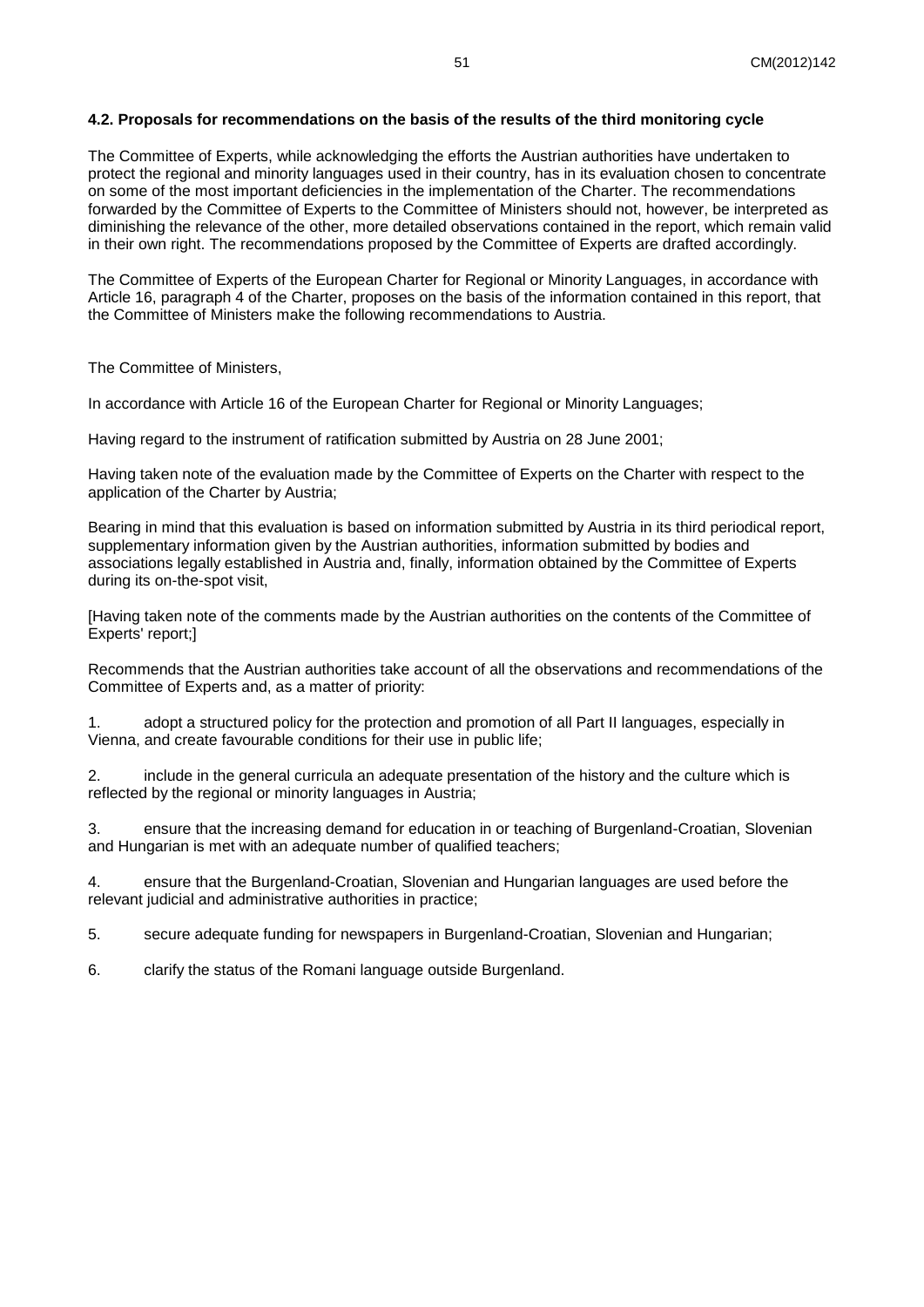#### <span id="page-51-0"></span>**Appendix I: Instrument of Ratification**



#### **Declaration contained in the instrument of ratification deposited on 28 June 2001 - Or. Engl./Aus.**

Austria declares that minority languages within the meaning of the Charter in the Republic of Austria shall be the Burgenlandcroatian, the Slovenian, the Hungarian, the Czech, the Slovakian languages and the Romany language of the Austrian Roma minority.

Pursuant to Article 3, paragraph 1, of the Charter, the Republic of Austria shall specify the minority languages to which the provisions selected pursuant to Article 2, paragraph 3, of the Charter shall apply upon the entry into force of the Charter in the Republic of Austria :

Burgenlandcroatian in the Burgenlandcroatian language area in the Land Burgenland :

Article 8, paragraph 1 a ii; b ii; c iii; d iv; e iii; f iii; g; h; i; paragraph 2; Article 9, paragraph 1 a ii and iii, b ii and iii; c ii and iii; d; paragraph 2 a; Article 10, paragraph 1 a iii, c; paragraph 2 b and d; paragraph 4 a; paragraph 5; Article 11, paragraph 1 b ii; c ii; d; e i; f ii; paragraph 2; Article 12, paragraph 1 a, d; paragraph 2; paragraph 3; Article 13, paragraph 1 d; Article 14 b.

Slovenian in the Slovenian language area in the Land Carinthia :

Article 8, paragraph 1 a iv; b ii; c iii; d iv; e iii; f iii; g; h; i; paragraph 2; Article 9, paragraph 1 a ii and iii, b ii and iii; c ii and iii; d; paragraph 2 a; Article 10, paragraph 1 a iii, c; paragraph 2 b and d; paragraph 4 a; paragraph 5; Article 11, paragraph 1 b ii; c ii; d; e i; f ii; paragraph 2; Article 12, paragraph 1 a, d; f; paragraph 2; paragraph 3; Article 13, paragraph 1 d; Article 14 b.

Hungarian in the Hungarian language area in the Land Burgenland :

Article 8, paragraph 1 a ii; b ii; c iii; d iv; e iii; f iii; g; h; i; paragraph 2; Article 9, paragraph 1 a ii and iii, b ii and iii; c ii and iii; d; paragraph 2 a; Article 10, paragraph 1 a iii, c; paragraph 2 b and d; paragraph 4 a; paragraph 5; Article 11, paragraph 1 b ii; c ii; d; e i; f ii; paragraph 2; Article 12, paragraph 1 a and d; paragraph 2; paragraph 3; Article 13, paragraph 1 d; Article 14 b.

The separate specification of these provisions for the territories of each individual Land is in keeping with the federal structure of the Republic of Austria and takes into account the situation of each of these languages in the Land in question.

Part II of the Charter shall be applied to the Burgenlandcroatian, the Slovenian, the Hungarian, the Czech, the Slovakian languages and the Romany language of the Austrian Roma minority upon its entry into force in the Republic of Austria. The objectives and principles laid down in Article 7 of the Charter shall form the bases with regard to these languages. At the same time, Austrian law and established administrative practice thus meet individual requirements laid down in Part III of the Charter.

With regard to Czech in the Land Vienna:

Article 8, paragraph 1 a iv; Article 11, paragraph 1 d; f ii; paragraph 2; Article 12, paragraph 1 a and d; paragraph 3; Article 14 b.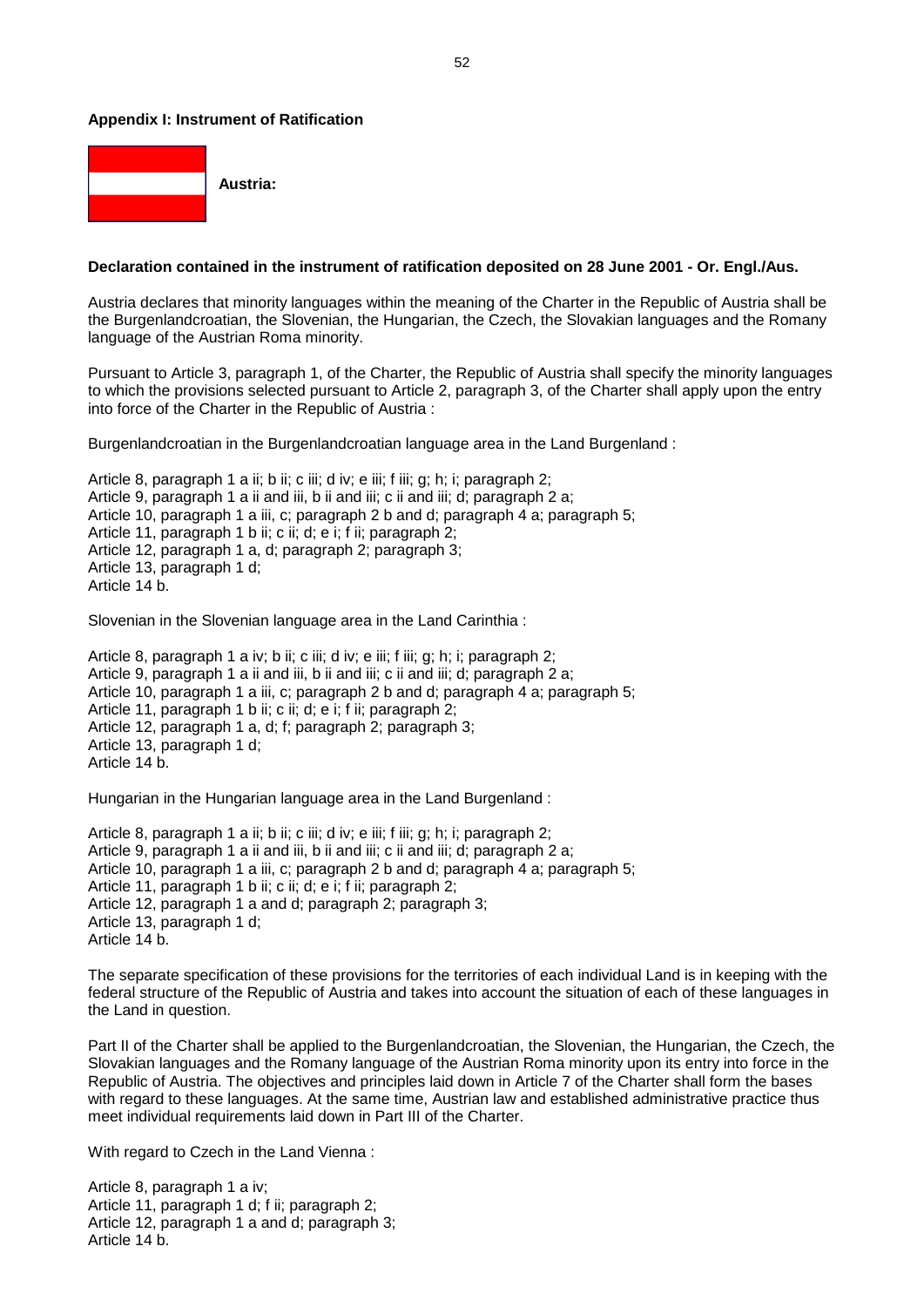With regard to Slovakian in the Land Vienna :

Article 8, paragraph 1 a iv; Article 11, paragraph 1 d; f ii; paragraph 2; Article 12, paragraph 1 a and d; paragraph 3; Article 14 b.

With regard to Romany in the Land Burgenland :

Article 8, paragraph 1 f iii; Article 11, paragraph 1 b ii; d; f ii; Article 12, paragraph 1 a and d; paragraph 3; Article 14 b.

With regard to Slovenian in the Land Styria :

Article 8, paragraph 1 a iv; e iii; f iii; Article 11, paragraph 1 d; e i; f ii; paragraph 2; Article 12, paragraph 1 a and d; paragraph 2; paragraph 3; Article 13, paragraph 1 d; Article 14 b.

With regard to Hungarian in the Land Vienna :

Article 8, paragraph 1 a iv; e iii; f iii; Article 11, paragraph 1 d; e i; f ii; Article 12, paragraph 1 a and d; paragraph 2; paragraph 3; Article 13, paragraph 1 d; Article 14 b.

The separate specification of these provisions for the territory of each individual Land is in keeping with the federal structure of the Republic of Austria and takes into account the situation of each of these languages in the Land in question.

In accordance with the national distribution competencies, the way in which the above-mentioned provisions of Part III are implemented through legal regulations and Austria's administrative practice with due regard to the objectives and principles specified in Article 7 of the Charter shall be the responsibility of either the Federation or the competent Land.

**Period covered: 1/10/2001 -**

The preceding statement concerns Article(s) : 2, 3

On the basis of this report and its findings the Committee of Experts submitted its proposals to the Committee of Ministers for recommendations to be addressed to Austria. At the same time it emphasised the need for the Austrian authorities to take into account, in addition to these general recommendations, the more detailed observations contained in the body of the report.

At its 1156th meeting on 28 November 2012, the Committee of Ministers adopted its Recommendation addressed to Austria, which is set out in Part B of this document.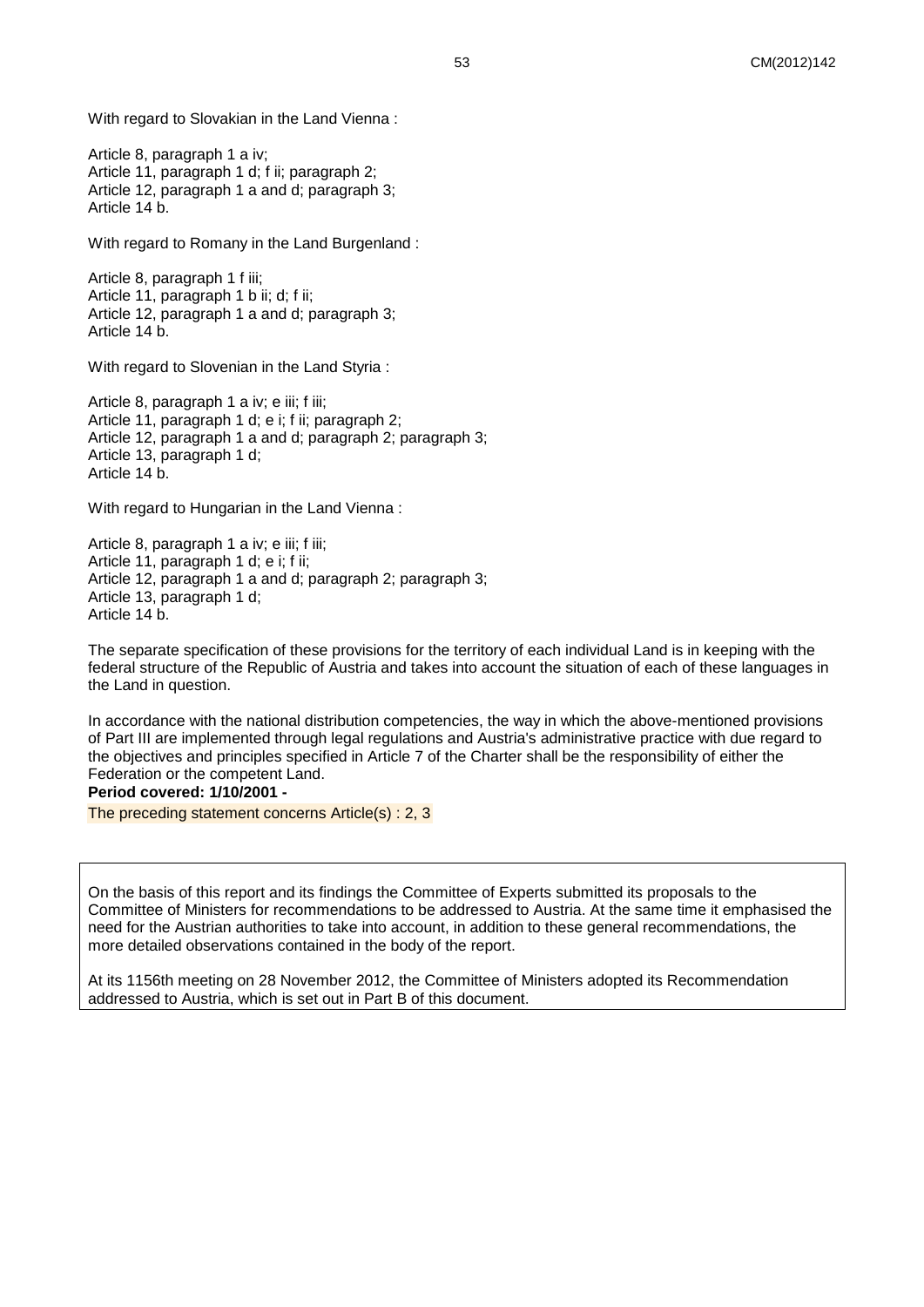#### <span id="page-53-0"></span>**Appendix II: Comments by the Austrian authorities**



#### **Comments on the Opinion by the Committee of Experts established under the European Charter for Regional or Minority Languages**

Austria expresses its appreciation for having been communicated the Report of the Committee of Experts and would like to comment on it as follows:

#### **Ad margin note 15**

The statement, namely that according to the draft amendment to the National Minorities Act the national minorities decide independently on the use of the funding for the promotion of the national minority groups, needs to be put more precisely in the sense that distribution of the promotional funding among the six national minority groups, as determined by the Federal Chancellery, can be modified by a unanimous decision of the Forum of the Advisory Councils for the National Minority Groups. The advisory councils for the national minority groups only have the right of recommendation – also in the present draft – with regard to the amounts of promotional funding that are granted to the individual associations and their projects.

#### **Ad margin note 23**

The discussions in relation to the draft amendment to the National Minorities Act, which was sent out for appraisal on 29 February 2012, have not yet been concluded. The talks serve, in particular, to take account of the concerns of the national minority groups.

#### **Ad margin note 26**

Three categories were identified when determining those municipalities where the topographical signs and designations are to be indicated both in the German and the Slovene languages: municipalities that had already been covered by the old legislative situation; municipalities that had been the subject of a decision by the Constitutional Court; and municipalities where the percentage of the Slovene-speaking population amounted to a minimum of 17.5%. The last-mentioned category also comprises those municipalities where the evaluations made by *Statistik Austria* indicate that the percentage ranges from 15 to 20% in. It is not true, though, that the proportions of these three categories are 15:10:75. Rather, 91 municipalities of the 164 municipalities under the new legal regime were taken over from the old legislative regime. Another 20 municipalities had been the subject of decisions taken by the Constitutional Court.

#### **Ad margin notes 27 and 28**

As is explained in the comments on the draft amendment to the National Minorities Act, it is at the discretion of a municipality – within the scope of its municipal autonomy – to put up additional Slovene-language or bilingual topographical signs on a voluntary basis, beyond its commitments under the National Minorities Act.

#### **Ad margin notes 29 and 310**

One must mention in connection with the new arrangements on the use of the Slovene language as an official language that the Slovene language can be used as an official language in the same municipalities which had already been listed in the Ordinance on Official Languages, Federal Law Gazette No. 307/1977. Moreover, the Slovene language has now also been established as an official language in the municipalities of Eberndorf and St. Kanzian, although its use is restricted to persons who are residents of certain villages. It is correct that, prior to the new regime under constitutional law, it was also possible to derive the use as official language directly from the State Treaty of Vienna. For reasons of legal certainty, as well as for practical reasons, preference was given to explicit stipulations on the constitutional level. There was no need to provide for the use of the Croatian language as an official language in Eisenstadt, the regional capital of Burgenland, as the relative share of the population speaking Croatian in Eisenstadt only amounts to a few per cent.

#### **Ad margin note 31**

The Burgenland-Croatian population was informed prior to the adoption of the amendment. It must be pointed out that no modifications were made in connection with the provisions on official language and topographical signs in Burgenland.

Concerning the administrative and court districts in Styria with a Slovene or mixed population, there was no need to include them in the new regime on official language and topographical signs, as the required settlement density of the Slovene-speaking population has not been reached anywhere in this region.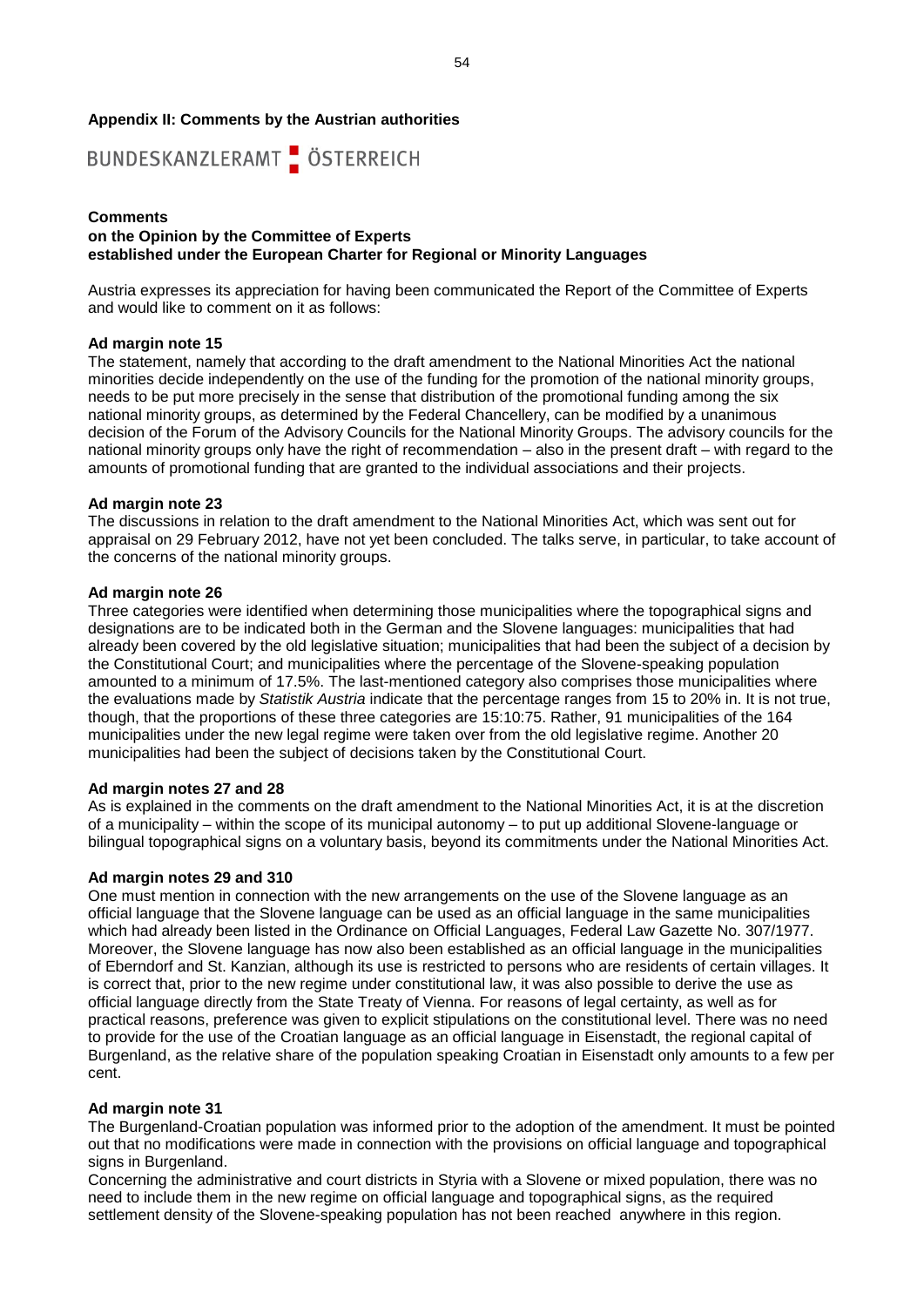#### **Ad margin note 33**

The amendment to the National Minorities Act on Official Languages and Topographical Signs, Federal Law Gazette I No. 46/2011, entered into force on 27 July 2011. In the meantime all topographical signs have been put up wherever the law so required. Finding a solution for the "conflict over topographical signs", which had lasted a long time, has eased the tensions and improved relationships between the minority and the majority population.

#### **Ad margin notes 34 and 295**

The amendment of July 2011 did not result in any change concerning the right of legal entities to use the official language. The comments on the government bill did contain a statement according to which the representatives of legal entities can use the official language whenever the purpose of the entity, as defined in its charter or constitution, relates to matters of the national minorities; yet, when dealing with the bill in Parliament, the Constitutional Committee noted that "in municipalities where the Croatian, Slovene or Hungarian language may be used as an official language in addition to the German language, representatives of legal entities – not only of those where the purpose of an entity covers matters of the national minorities – can present submissions in the respective national minority language."

#### **Ad margin notes 35 and 312**

The Constitutional Committee also noted that the prevailing and time-tested practice is not being modified by the reference to Article 118 (7) of the Federal Constitution Act, contained in the comments on the government bill. This article states that municipalities can transfer – upon their submission and on the basis of an ordinance by the regional governor and/or the regional government – the handling of certain administrative matters to authorities under the general administrative system (in the present context these are the district administrative authorities). In consequence, a municipality can "transfer its competence for certain administrative matters, which are not to be handled in the German language, to the competent district administrative authorities". There has not been a change in the legal situation concerning this issue.

#### **Ad margin note 46**

The perception cannot be followed, namely that the ratification of the European Charter for Regional and Minority Languages has led to a more restrictive interpretation of the rights of national minority groups because the Charter is limited to autochthonous settlement areas and/or because the autochthonous settlement area was reduced in its size.

#### **Ad margin note 48 (see also the comment on margin note 29)**

It is correct that only the inhabitants of certain villages within the municipality of Eberndorf – and not, generally, all inhabitants of the municipality of Eberndorf – have the right to use the Slovene language as an official language. This is part of the so-called "compromise on topographical signs". The fact that this has been given constitutional status is in line with the approach that there should be legal certainty under constitutional law for the aforementioned compromise.

#### **Ad margin note 53**

It is not correct that there is no weekly newspaper in the Slovene language. The Slovene-language newspaper "Novice Slovenski tednik za Koroško" and the Slovene-language church periodical "Nedelja" are published on a weekly basis.

#### **Ad margin note 58**

On the occasion of ratifying the Language Charter, Austria issued a statement that the minority languages in the Republic of Austria, as they are defined in the European Charter for Regional and Minority Languages, are Burgenland-Croatian, Slovene, Hungarian, Czech, Slovak and the Romany language of the Austrian national minority of the Roma. This statement was also issued specifically with a view to Part II of the Charter. The statement was also intended as a binding clarification, especially with a view to counteracting the complex issues of interpretation in connection with the definition in Article 1 of the Charter.

#### **Ad margin notes 68 and 284**

The Federal Ministry of Justice communicated the information that due consideration will be given to the rights of the Slovene national minority group concerning the use of the Slovene language as an official language in the context of a possible merger of local courts in Carinthia.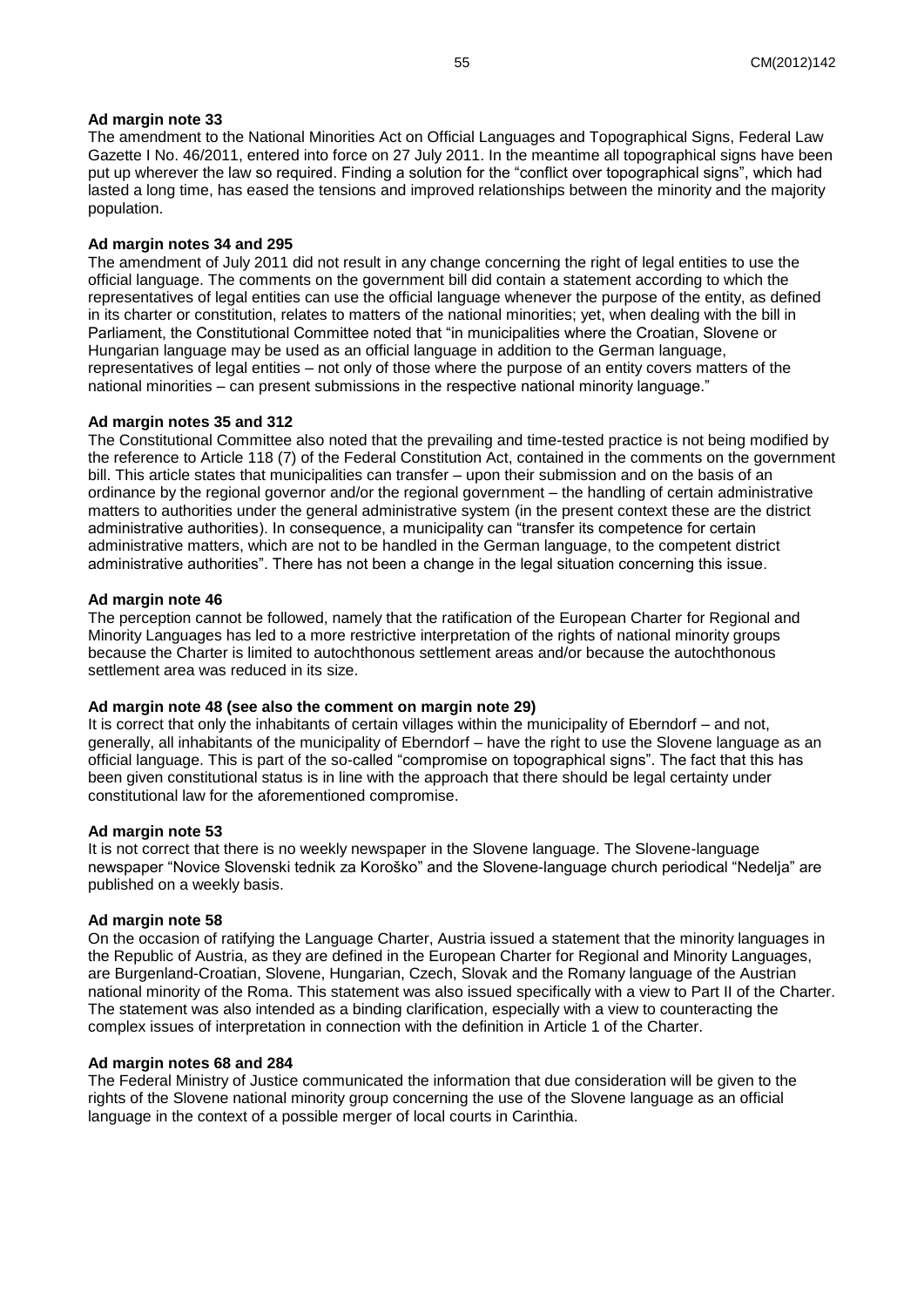#### **Ad margin notes 71 and 424**

The promotional funding granted to the Hungarian national minority group was higher in the years 2008 and 2009, but levelled off again to the previous amount of about EUR 410,000 in 2010. The exceptional increases in 2008 and 2009 were due to the establishment of a Hungarian-language nursery-school group at the Komensky School. In 2008, for example, almost EUR 50,000 were invested in building work on the new nursery-school premises, including sanitary facilities, and part of the money was used to cover the staff costs for the Hungarian-language nursery-school teacher. Subsequently, the amount spent on staff expenses promoted by the Federal Chancellery was reduced, on account of a change in regional legislation which resulted in higher promotional funding for nursery schools by the Federal Province of Vienna.

#### **Ad margin note 78**

One must counter this reproach, namely that codification of the Romany variants spoken in Austria (and their partial conversion into dialects) was carried out with support from public authorities. Rather, promotional funding is granted to the publication of Romany or bilingual media as well as for organising Romany language courses. In addition, there are considerations with regard to qualifying mother-tongue teachers, assistant teachers and Romany mediators, which would serve the goal of quality assurance for mother-tongue teaching.

#### **Ad margin note 85**

One can report as a current improvement that ORF III, the new station, re-broadcasts all mother-tongue programmes of the ORF. Moreover, this station already broadcast, for example, a TV documentary on the Czech population in Vienna; further documentaries concerning all Austrian national minority groups will follow. The Slovene-language programme, "Dober dan Koroška", broadcast by ORF Carinthia, can also be received in the entire broadcasting area of ORF Styria, where the name is "Dober dan Stajerška". Every week the programme comprises at least one feature about the Slovene population in Styria.

#### **Ad margin note 114**

In Vienna, teaching of Slovak as a mother tongue is provided by two teachers at compulsory schools (primary school, lower-level secondary school) and one teacher at an upper-level secondary general school. In Lower Austria, two Slovak teachers belong to the staff of compulsory schools.

#### **Ad margin note 179**

In connection with the recommendation by the Committee of Experts, namely to identify criteria and standards for teaching classes in the languages of the national minorities, it can be reported that – in cooperation between the Federal Ministry of Education, Art and Culture, the Regional School Boards for Carinthia and Burgenland and the Pedagogical University of Eisenstadt – working groups have been set up on 13 October 2011 in order to draw up competency profiles for the national minority languages Croatian, Slovene and Hungarian for the  $4<sup>th</sup>$  and the  $8<sup>th</sup>$  year of school attendance, as well as to develop a European language portfolio for these languages. Teachers from different school types represent the aforementioned three national minority groups in these working groups.

#### **Ad margin note 197**

As a matter of principle, the textbooks used for bilingual instruction have been put on the list of textbooks which schools can use to select the books used in their schools. These books are made available to pupils free of charge. Promoting the publication of these textbooks resulted in a burden on the budget for promoting the national minority groups, as – in most cases – the sales prices do not cover costs, on account of the small number of copies printed of the textbooks that are used in the schools for national minority groups.

#### **Ad margin note 219**

The districts covered by the authorities where the Croatian language may be used as official language correlate with the settlement area of the Burgenland-Croatian population. In this context, threshold values for settlement density were observed. In six of the seven administrative districts of Burgenland the Croatian language serves as an official language. In terms of percentages, Eisenstadt, the regional capital, only accounts for a small proportion of the Burgenland-Croatian population and is not regarded as a traditional settlement area of the Burgenland-Croatian population.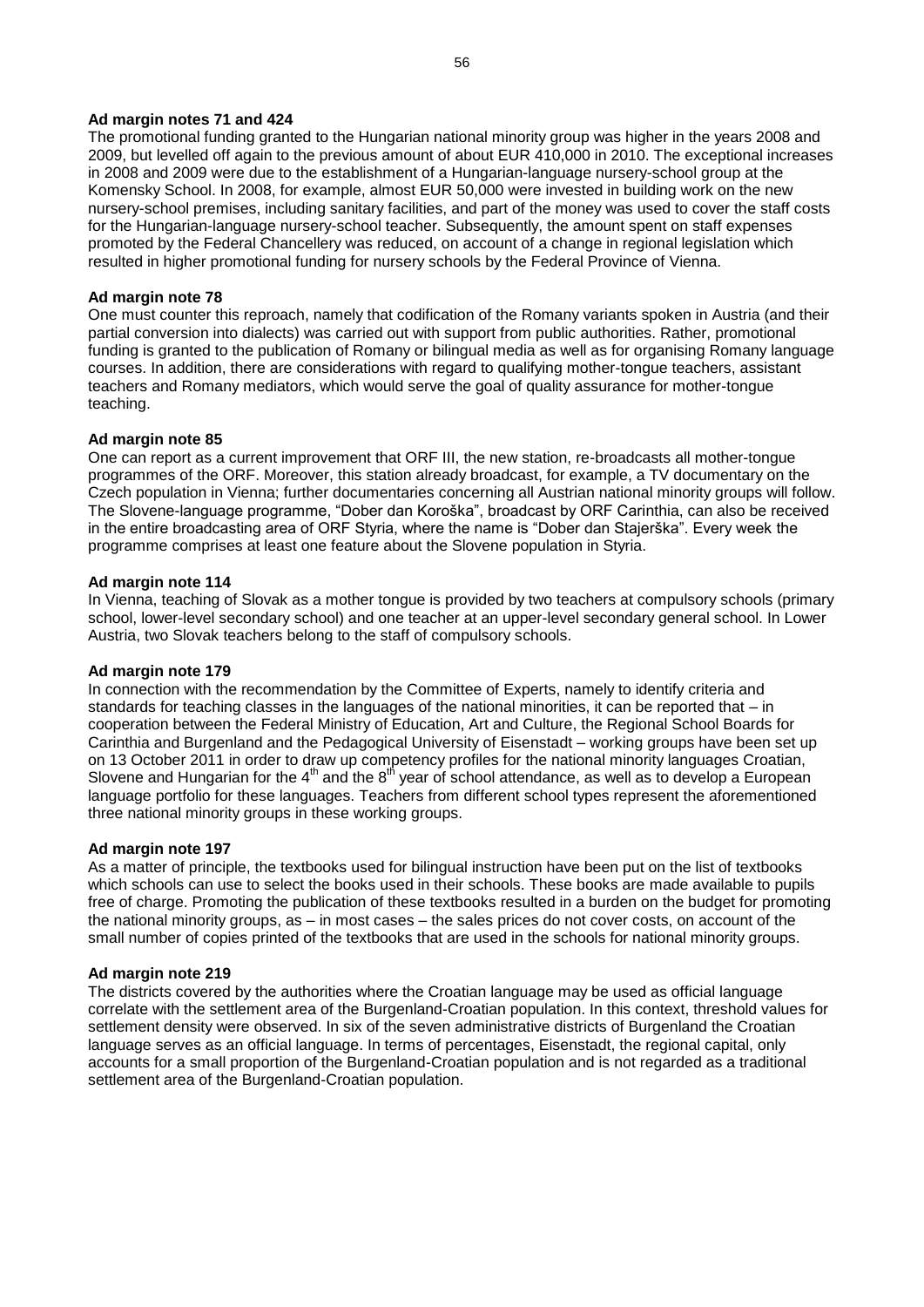#### **Ad margin note 260**

It can be added that, on the basis of the Law of 26 July 2011 awarding a federal grant and other promotional funding on the occasion of the 90<sup>th</sup> anniversary of the referendum in Carinthia, Federal Law Gazette I No. 48/2011, an amount of € 750,000, amongst others, was made available and/or is paid out over a period of five years for bilingual or multilingual municipal nursery schools, as well as of € 200,000 for bilingual or multilingual private nursery schools.

#### **Ad margin note 261**

It can be regarded as generally recognized that the school-leaving examination (*Matura*) in Slovene, obtained at the Training Institute for Nursery-School Teachers in Klagenfurt, is regarded as a qualification for working as a bilingual nursery-school teacher. However, there is no legal regulation in the Carinthian Child Care Act, Regional Law Gazette No. 13/2011 in its currently valid version, which stipulates this feature as an employment requirement. This must be seen from the perspective that the Carinthian Child Care Act does not contain any regulations at all concerning bilingual nursery-school groups, and that it is left to the municipalities to set up such groups. The private bilingual nursery schools require this qualification as a standard feature for their teaching staff.

#### **Ad margin note 295**

Please refer to the comments on margin note 34.

#### **Ad margin note 309**

It is true that persons must communicate to an authority that they wish to use Slovene as an official language, as every entitled person can reach his/her own independent decision in each and every legal case. Moreover, it is also possible to withdraw the announcement concerning the use of Slovene as an official language in the course of proceedings. The new legal situation no longer contains the requirement that a party must have his/her domicile in certain bilingual areas; Eberndorf and St. Kanzian are exceptions in this context.

#### **Ad margin note 310**

Please refer to the comments on margin note 29.

#### **Ad margin note 312**

Please refer to the comment on margin note 35.

#### **Ad margin note 3312**

The Slovene-language church periodical "Nedelja" and the Slovene-language newspaper "Novice Slovenski tednik za Koroško" are published on a weekly basis.

#### **Ad margin note 338**

The efforts have not yet ended, i.e. to find a sustainable, systematically integrated solution to secure the operation of the Slovene Music School for Carinthia, as is stated in the Memorandum of 26 April 2011.